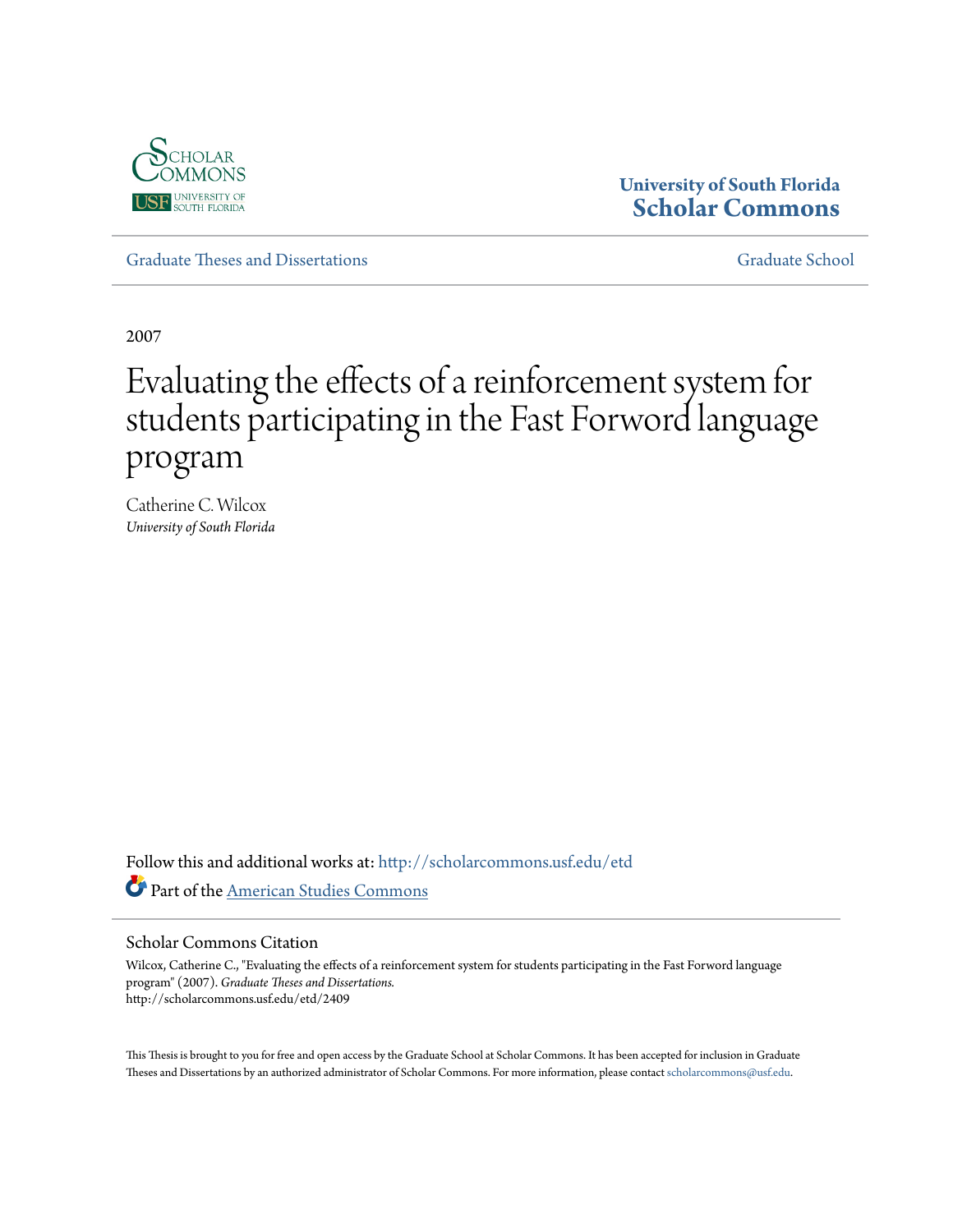Evaluating the Effects of a Reinforcement System for Students

Participating in the Fast Forword Language Program

by the contract of the contract of the contract of the contract of the contract of the contract of the contract of the contract of the contract of the contract of the contract of the contract of the contract of the contrac

Catherine C. Wilcox

A thesis submitted in partial fulfillment of the requirements for the degree of Master of Arts in Applied Behavior Analysis College of Graduate School University of South Florida

## Major Professor: Kelly A. Powell-Smith, Ph.D Raymond G. Miltenberger, Ph.D. Trevor Stokes, Ph.D.

Date of Approval: **Example 2018** November 14, 2007

Keywords: computer assisted language intervention, academic achievement, reading intervention, computer assisted instruction, positive reinforcement, rewards

© Copyright 2007, Catherine C. Wilcox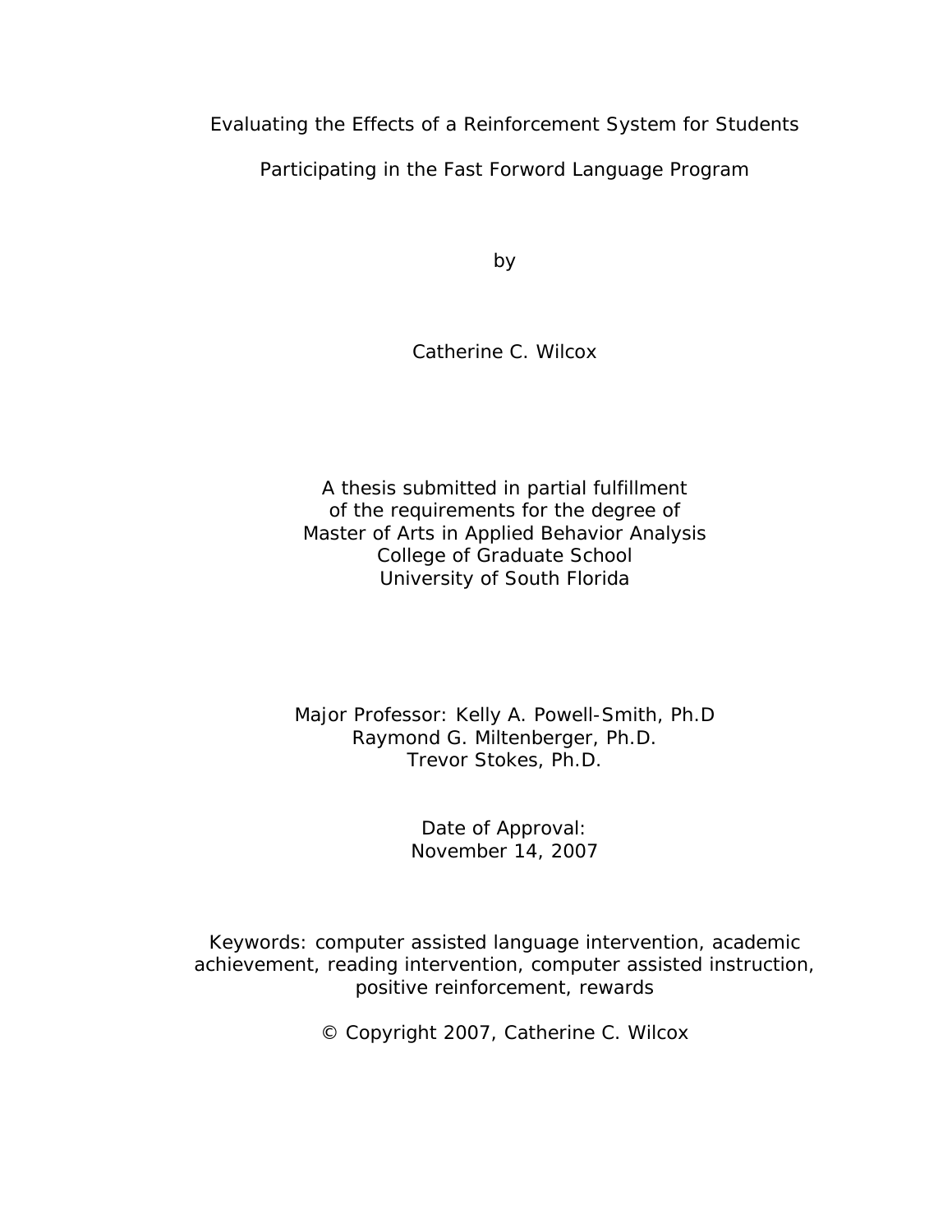Acknowledgements

My sincere thanks and gratitude to my Major Professor, Dr. Kelly Powell-Smith: I truly appreciate your valuable knowledge, guidance, and continued support through both time and distance of which enabled me to complete this work.

I would like to extend my appreciation to my committee members, Dr. Raymond Miltenberger and Dr. Trevor Stokes: Thank you for both your support and wisdom during this study.

To my family and friends: Thank you for supporting me and understanding my commitment to reaching my educational goals.

To my husband, Stephen Wilcox: Thank you for your support, encouragement, understanding, patience, and love. The same state of the state of the state of the state of the state of the state of the state of the state of the state of the state of the state of the state of the state of the state of the state of the state of You have continued to believe in me and without you, this would not have been possible. You are my inspiration.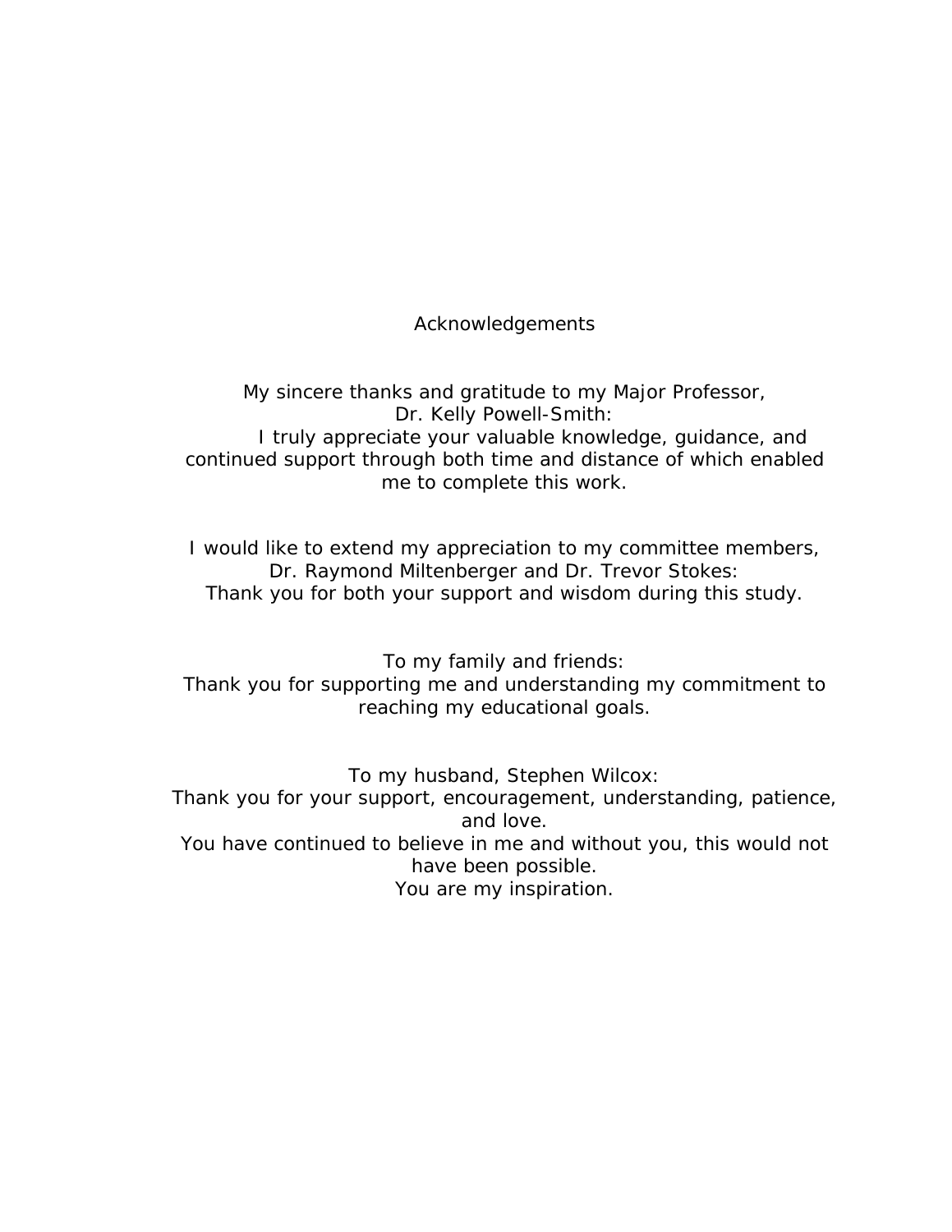#### Table of Contents and the context of the context of the context of the context of the context of the context of the context of the context of the context of the context of the context of the context of the context of the c

| List of Tables                         |    |
|----------------------------------------|----|
| List of Figures                        |    |
| Abstract                               |    |
|                                        |    |
| Chapter One Literature Review          |    |
| <b>Reading Difficulties</b>            |    |
| <b>Evidence Based Programs</b>         |    |
| <b>Computer Based Reading Programs</b> |    |
| Research on Fast Forword               |    |
| <b>Reading Motivation</b>              | 10 |
| Purpose of the Study                   | 22 |
|                                        |    |
| <b>Chapter Two Method</b>              | 23 |
| <b>Participants and Setting</b>        | 23 |
| Measurement                            | 24 |
| Dependent and Independent Variables    | 25 |
| <b>Experimental Design</b>             | 26 |
| Procedure                              | 26 |
| Data Analysis                          | 31 |
| <b>Chapter Three Results</b>           | 32 |
| Language Comprehension Builder         | 33 |
| Old McDonald's Flying Farm             |    |
| <b>Phonic Word</b>                     |    |
| <b>Circus Sequence</b>                 |    |
| <b>Block Commander</b>                 |    |
| Phoneme Identification                 | 58 |
| <b>Phonic Match</b>                    | 63 |
|                                        |    |
| <b>Chapter Four Discussion</b>         | 69 |
| Limitations                            | 70 |
| <b>Directions for Future Research</b>  | 71 |
| Conclusions                            | 73 |
| References                             | 75 |
|                                        |    |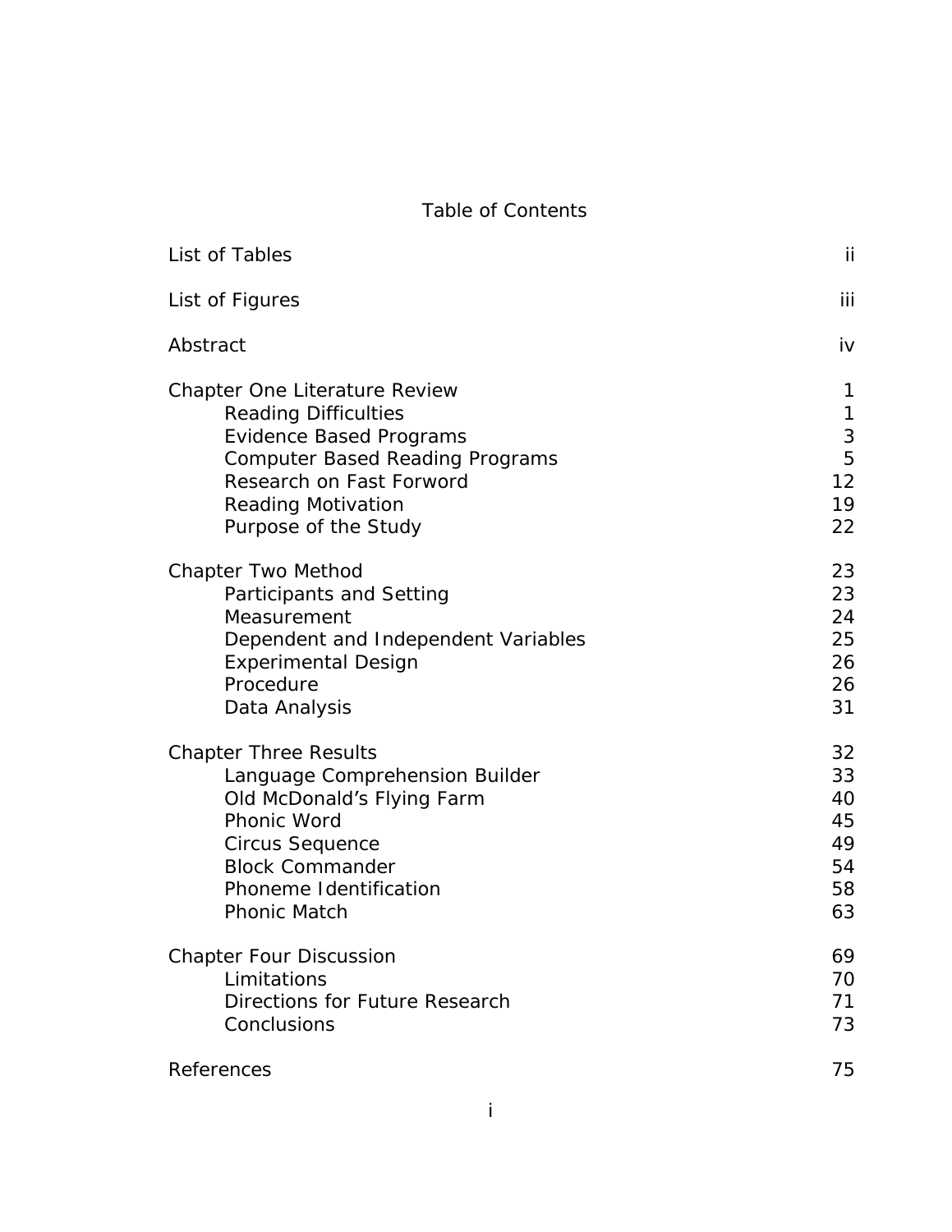#### List of Tables

| Table 1 | Mean Language Comprehension Builder scores | 33 |
|---------|--------------------------------------------|----|
| Table 2 | Mean Old McDonald's Flying Farm scores     | 40 |
| Table 3 | Mean Phonic Words scores                   | 45 |
| Table 4 | Mean Circus Sequence scores                | 49 |
| Table 5 | Mean Block Commander scores                | 54 |
| Table 6 | Mean Phoneme Identification scores         | 58 |
| Table 6 | Mean Phonic Match scores                   | 63 |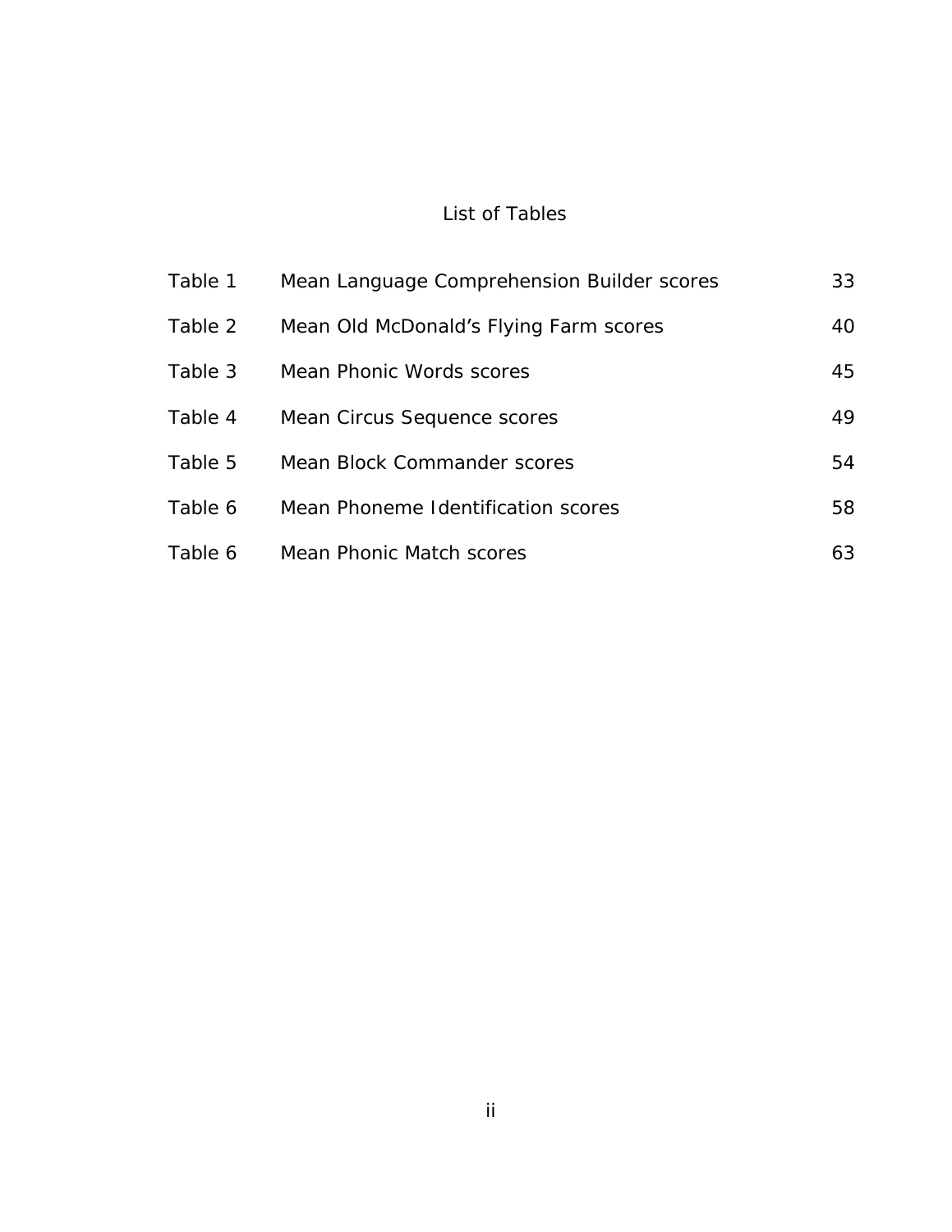#### List of Figures

| Figure 1. | Lanuage Comprehension Builder-Kiley/Mikey     | 35 |
|-----------|-----------------------------------------------|----|
| Figure 2. | Lanuage Comprehension Builder-Matty/Missy     | 36 |
| Figure 3. | Lanuage Comprehension Builder-Sandy/Wally     | 36 |
| Figure 4. | Old McDonald's Flying Farm-Kiley/Mikey        | 43 |
| Figure 5. | Old McDonald's Flying Farm- Matty/Missy       | 44 |
| Figure 6. | Old McDonald's Flying Farm- Sandy/Wally       | 44 |
| Figure 7. | Phonic Words-Kiley/Mikey                      | 47 |
| Figure 8. | Phonic Words-Matty/Missy                      | 48 |
| Figure 9. | Phonic Words-Sandy/Wally                      | 48 |
|           | Figure 10. Circus Sequence-Kiley/Mikey        | 51 |
|           | Figure 11. Circus Sequence-Matty/Missy        | 52 |
|           | Figure 12. Circus Sequence-Sandy/Wally        | 52 |
|           | Figure 13. Block Commander-Kiley/Mikey        | 56 |
|           | Figure 14. Block Commander-Matty/Missy        | 56 |
|           | Figure 15. Block Commander-Sandy/Wally        | 57 |
|           | Figure 16. Phoneme Identification-Kiley/Mikey | 61 |
|           | Figure 17. Phoneme Identification-Matty/Missy | 62 |
|           | Figure 18. Phoneme Identification-Sandy/Wally | 62 |
|           | Figure 19. Phonic Match-Kiley/Mikey           | 66 |
|           | Figure 20. Phonic Match-Matty/Missy           | 66 |
|           | Figure 21. Phonic Match-Sandy/Wally           | 67 |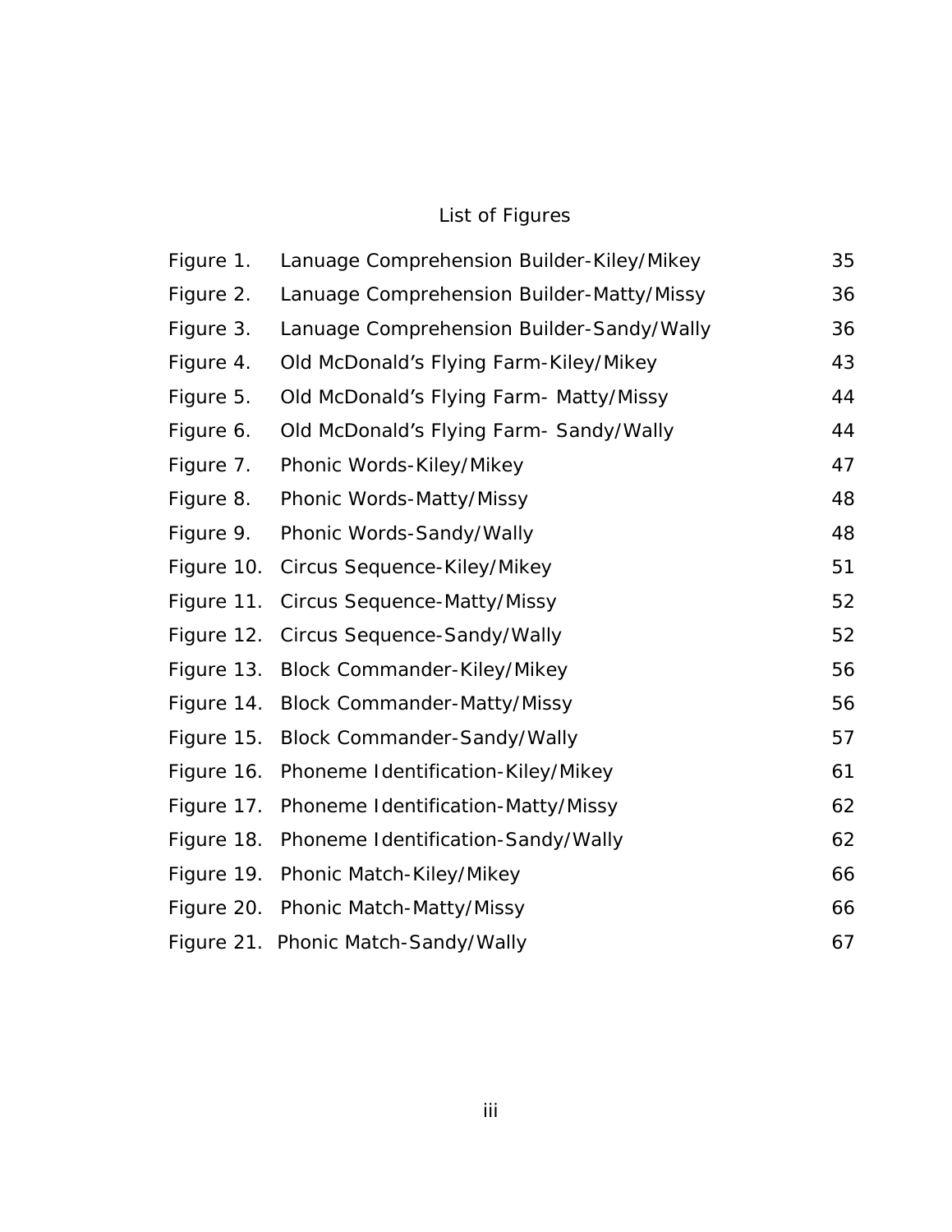## Evaluating the Effects of a Reinforcement System for Students Participating in the Fast Forword Language Program Catherine C. Wilcox

#### ABSTRACT

A computer-assisted language intervention program called Fast ForWord® (Scientific Learning Corporation, 1998) has received a great deal of attention over the past few years. The Scientific Learning Corporation claims that the use of Fast ForWord will improve students language, reading and learning skills, leading to improved communication skills and increased self-esteem in and out of the classroom. Researchers have explored the effects of Fast ForWord training on reading and spoken language. However, little research has examined the effects on student's reading level and FFW scores when a reinforcement system is used in conjunction with FFW.

This study was conducted in an effort to evaluate the effectiveness of a reinforcement system on increasing daily scores of students participating in the Fast ForWord Language Computer Program. An ABABAB reversal design was used to examine the effects of a reinforcement systems with six participants participating in the

i a shekara ta 1980 a ƙafa ta ƙasar Ingila. Ingila ƙasar Ingila a ƙasar Ingila.<br>Manazarta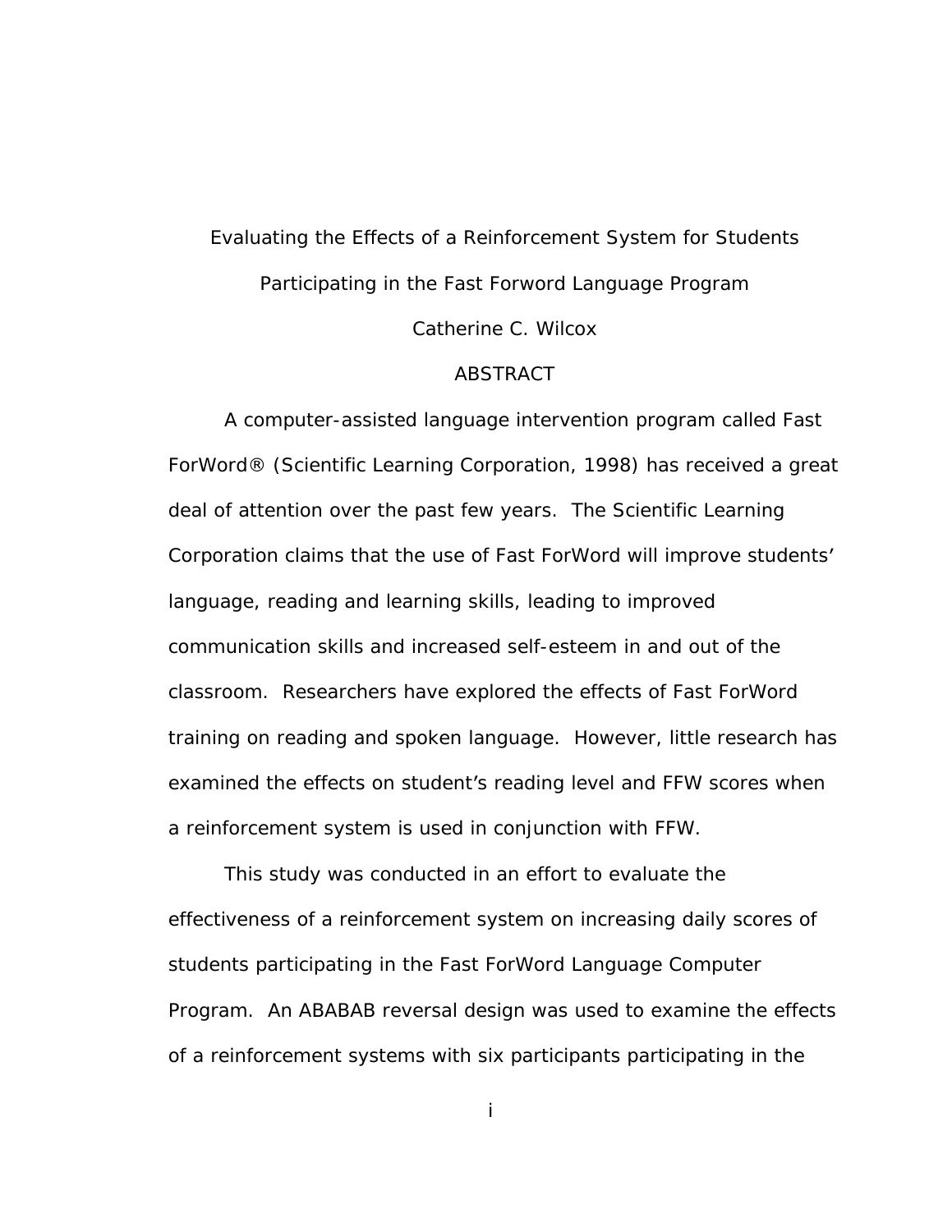Fast Forword Language Program. Across the skills examined with the six participants, the results did not clearly demonstrate an effect for the reinforcement system. Implications for future research are discussed.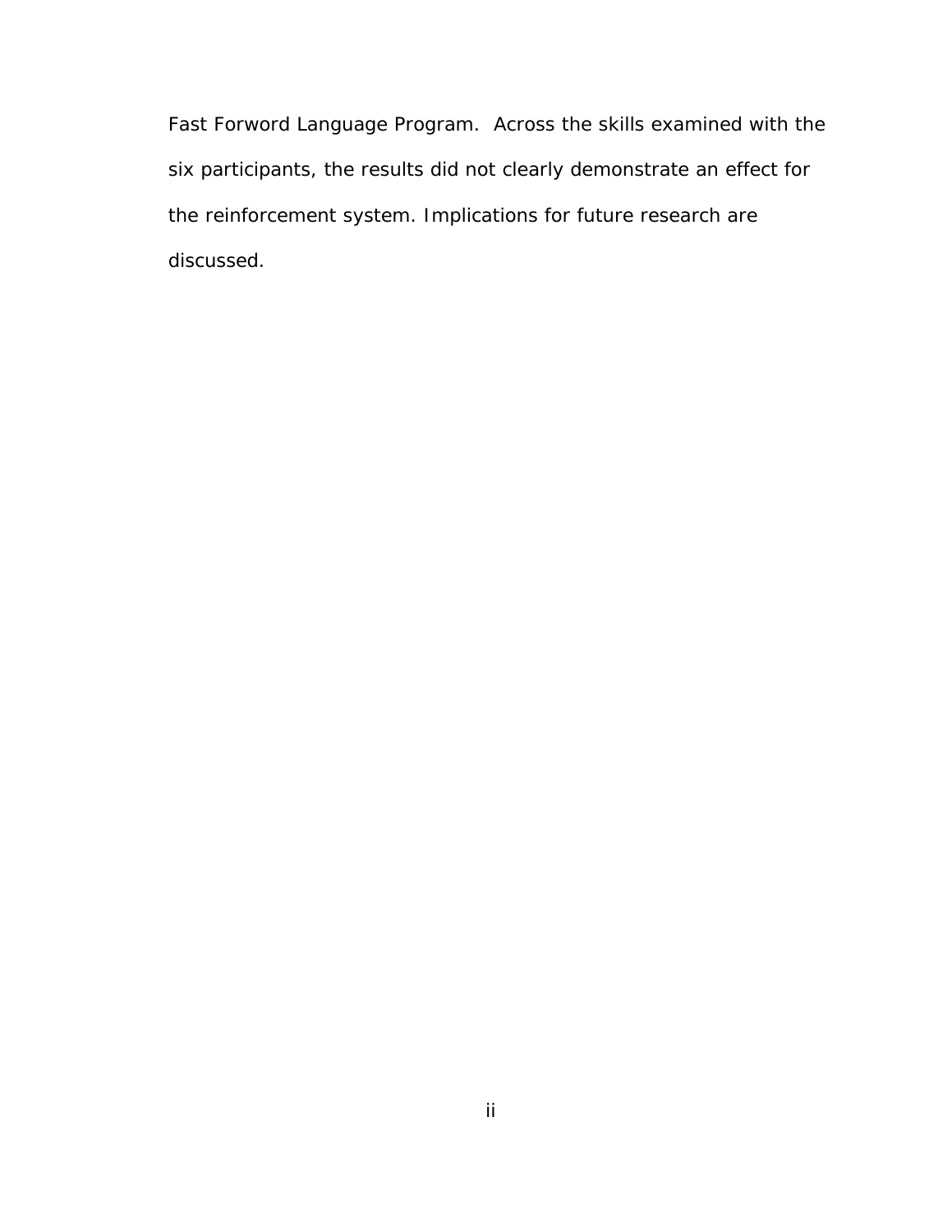#### Chapter One and the contract of the contract of the contract of the contract of the contract of the contract of the contract of the contract of the contract of the contract of the contract of the contract of the contract o

#### Literature Review

## Reading Difficulties

The development of literacy skills in kindergarten and elementary age students appears to be a national priority in the education for students both with and without disabilities. According to statistics on the literacy skills of children in America, approximately 40% of students cannot read at a basic level (No Child Left Behind, 2002). In response to these alarming statistics, the National Reading Panel conducted a two-year study to determine how students learn to read. They identified the most important components of reading instruction to be alphabetic, fluency, comprehension, teacher Education, and computer Technology. The finding of the panel assisted in the development of Reading First, the literacy component of President Bush's 2001, "No Child Left Behind" Act (NCLB, 2002).

The passage of NCLB has led to the growing increase in the importance of competency-based, proficiency-based, and scientifically based intervention in the United States. This priority has resulted in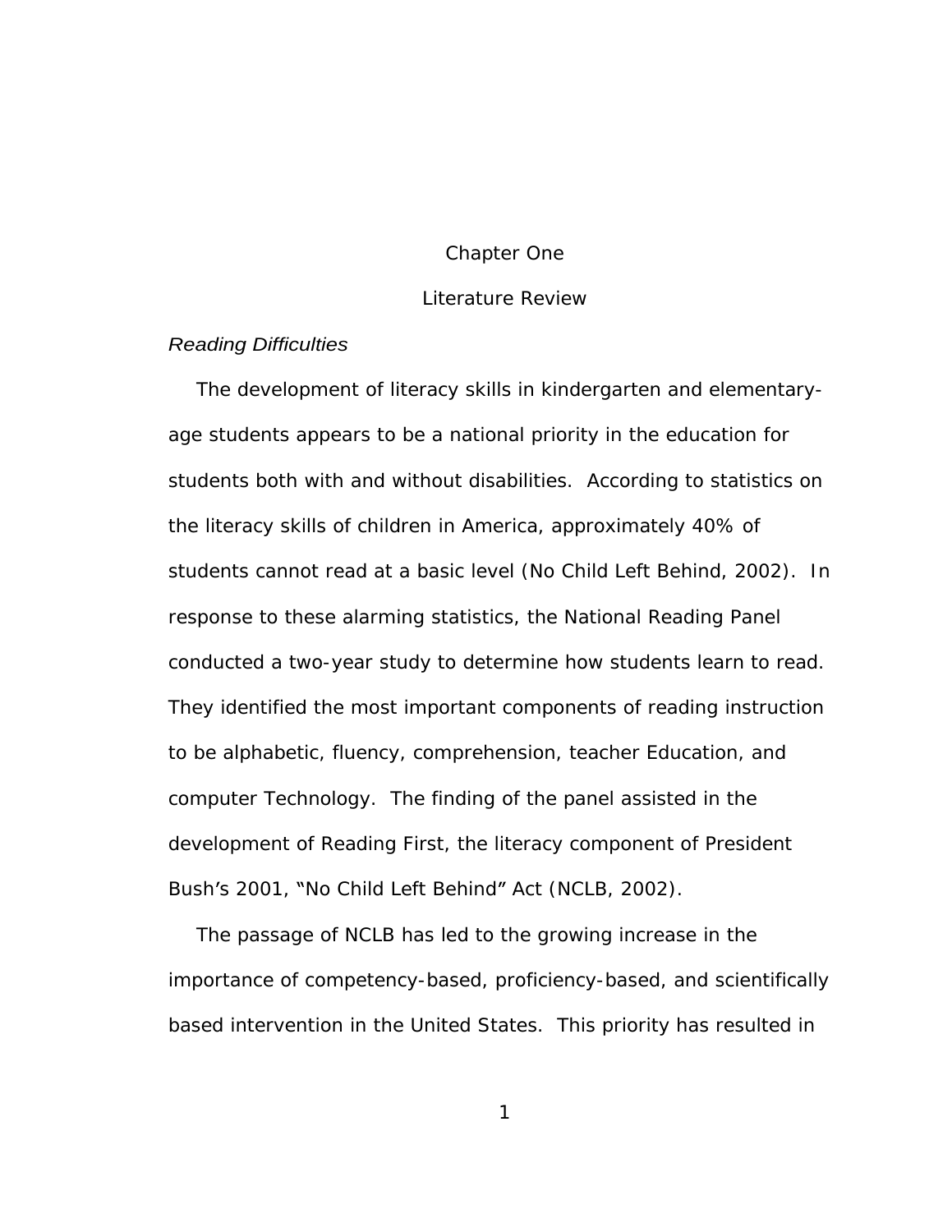the development and evaluation of instructional programs that are intended to meet the needs of all learners.

Historically, the efforts in general education that aim to ensure that all children learn to read in first grade has fallen short for many children with disabilities (Allington & McGill-Franzen, 1992). In fact, learning to read poses real challenges for all students, including children who will eventually become good readers.

According to researchers (Shaywitz, Fletcher, & Shaywitz, 1994; and Lyon, 1995), as many as one in five children have difficulties learning to read. If these children are experiencing reading difficulties continuously in school, it is possible that they could become frustrated which could possibly adversely affect their motivation along with their approach to the task of learning (Smith,1996). Oftentimes children with limited academic achievement receive special educational services, however, this is only after they have already experienced reading failure and/or general academic failure (Riley, 1994).

Fortunately, most children with reading difficulties can be taught reading and strategies for success in school. However, research suggests that this goal may be better accomplished when reading problems are identified early and additional support is provided to prevent falling behind. By detecting reading problems at a young age, children may likely learn strategies that will raise their reading to

2 and 2 and 2 and 2 and 2 and 2 and 2 and 2 and 2 and 2 and 2 and 2 and 2 and 2 and 2 and 2 and 2 and 2 and 2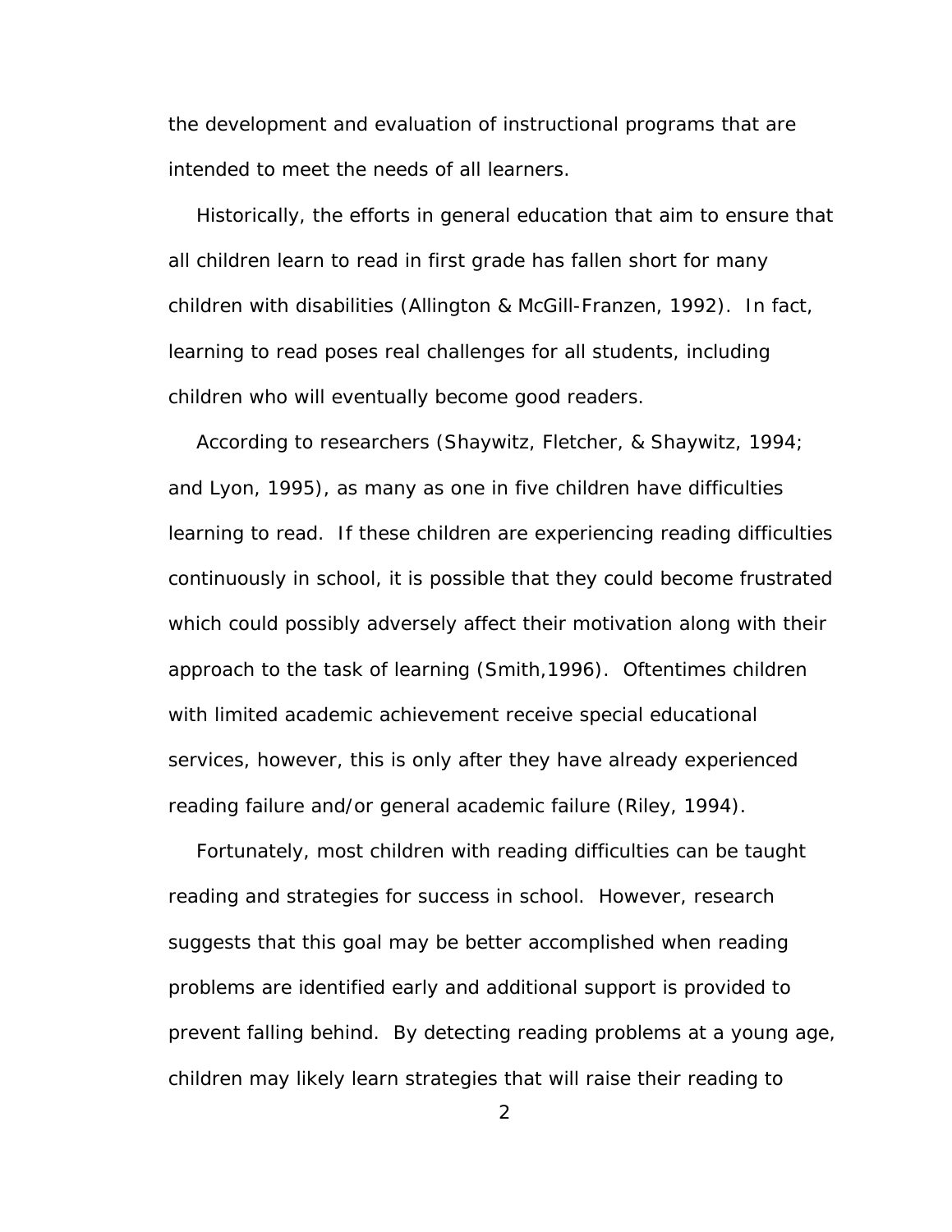grade level and possibly prevent a widening achievement gap. Many children with learning difficulties have deficiencies in their ability to process phonological information. Therefore, they do not readily learn how to relate letters of the alphabet to the sounds of language (Lyon, 1995). Educators have become more aware that reading comprehension is a prerequisite for the development and improvement of educational practices.

Reading research has contributed to the understanding of reading comprehension processes. Additionally, it seems important that all reading programs be designed and implemented in such a way that they reflect current knowledge about the reading process. Due to the push for evidenced based reading programs, this led to the development of many computer based reading interventions. This development of computer reading programs may prove to be a way for educators to effectively improve educational practices.

#### Evidence-Based Programs

Within the past decade, there have been tremendous technological innovations in regards to computer-assisted instruction. This seems to be due to the great deal of focus on reading research and the demand from educators looking for effective, evidence-based reading instruction. Combined, this appears to be what has caused an alarming development of products claiming to be "scientifically based."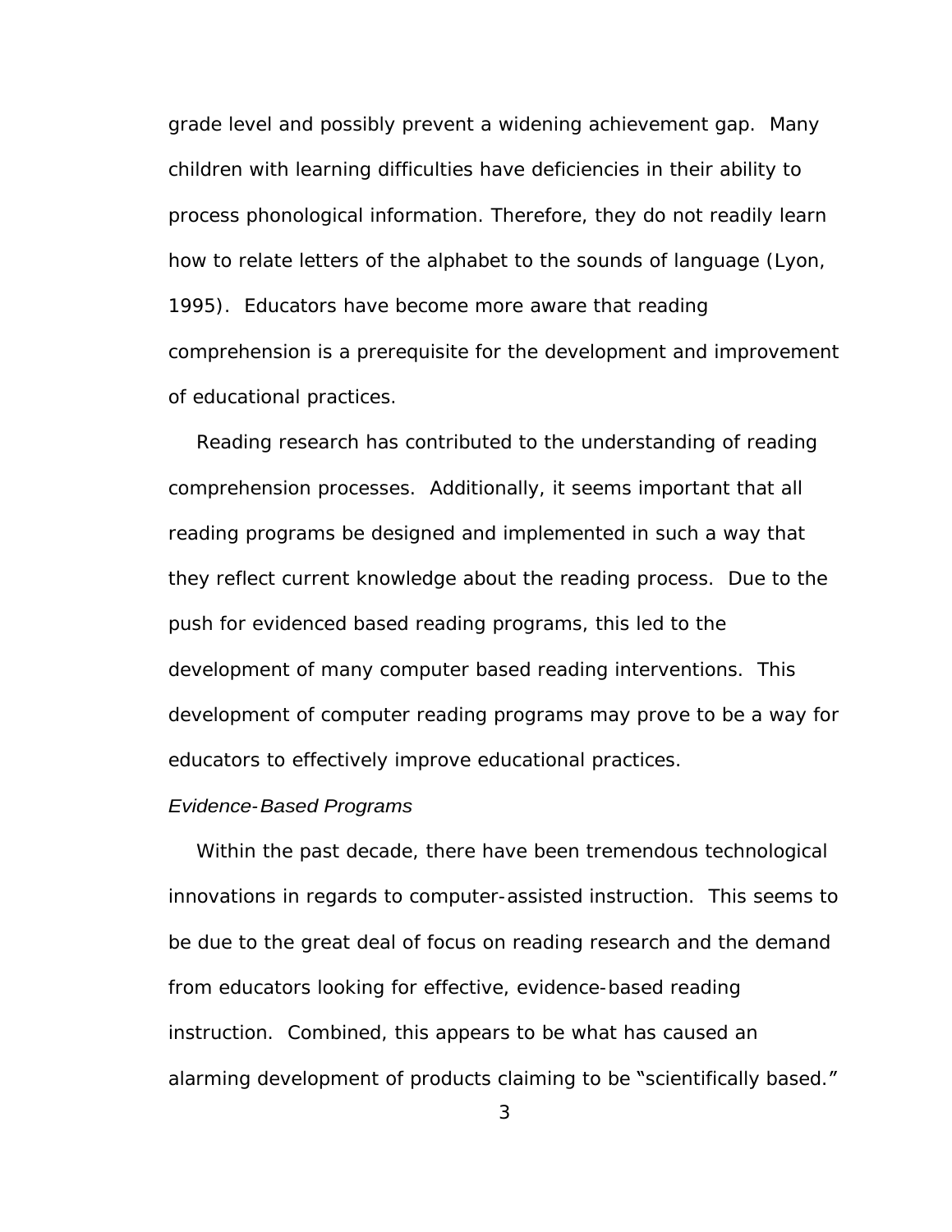Since the introduction of computers into educational systems, there seems to be an increasing interest given to their use in assisting with the development of reading comprehension. However, some educational researchers believe that in order to maximize their effectiveness, developers of software should consider concentrating on areas related specifically to teaching (Singhal, 1998).

The No Child Left Behind Act (NCLB) is the focus of U.S. federal education policy and has literally jump-started the development of many new reading interventions. Reading First is one of the largest single initiatives within the No Child Left Behind Act and strives to provide children with the foundational skills necessary to become successful readers (Berger, 2003). In response to this, Reading First will provide 6 billion dollars to scientifically based reading efforts. The federal government cannot tell schools specifically what reading programs and assessments to buy. However, the Reading First policy exerts as much influence as it can over the types of reading programs and assessments that will be purchased by schools. The legislation exercises this influence by insisting on "scientifically based reading research" (SBRR). The science it refers to is based upon the principles of rigorous experimental design, which test reliability, validity and efficacy, or the predictive value of reading products and practices.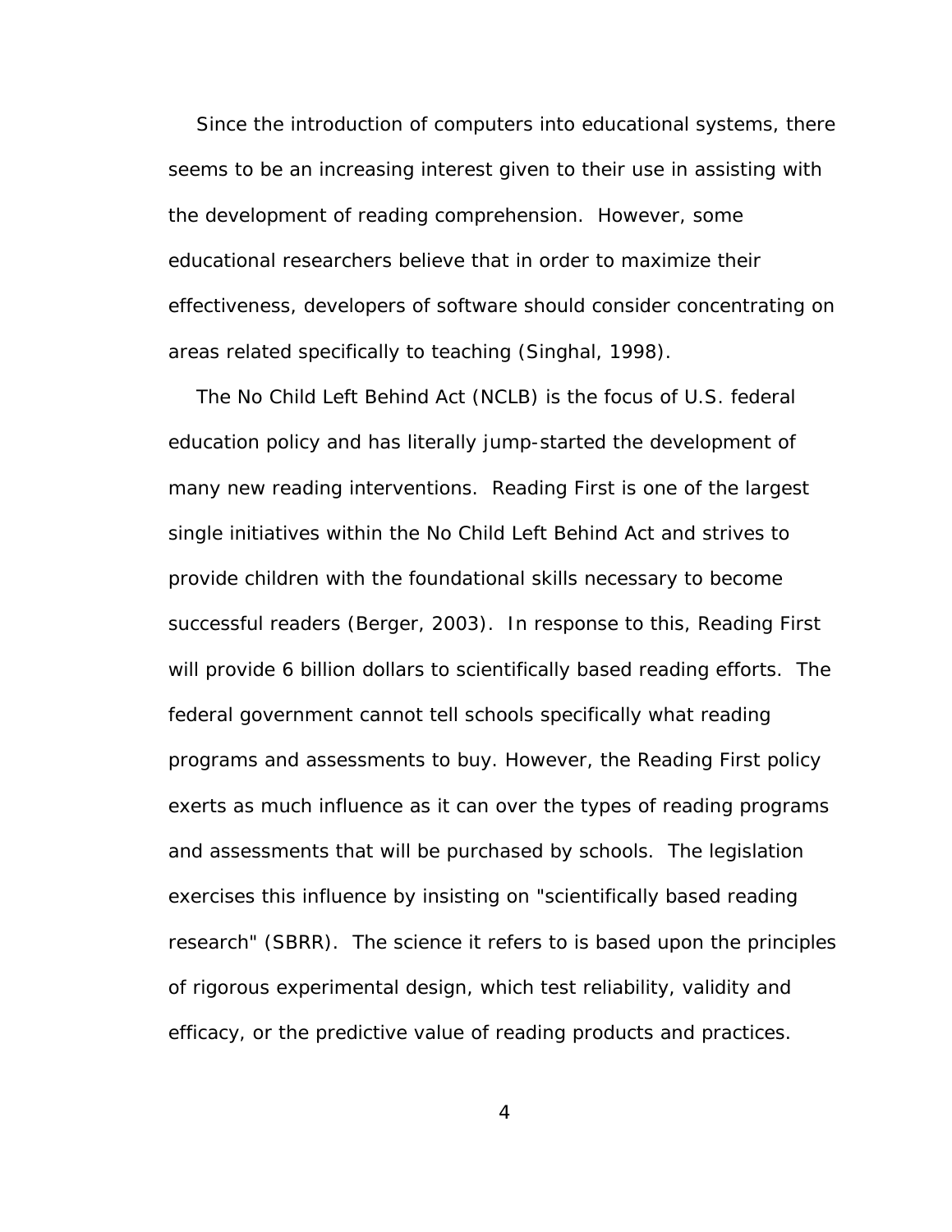Despite this, many products that claim to be "scientifically based" have come under a lot of scrutiny. The NCLB focus is on oral language (expressive and receptive language); phonological awareness (rhyming, blending, segmenting); print awareness; and alphabetic knowledge (letter-sound knowledge). This focus may be the reason many companies have developed a variety of educational interventions which include new computer software programs specifically targeted for reading. The contract of the contract of the contract of the contract of the contract of the contract of the contract of the contract of the contract of the contract of the contract of the contract of the contract of t

#### Computer-Based Reading Programs

Recent change in the Elementary and Secondary Education Act (ESEA) requires all states to establish high standards of achievement and form a system of accountability to measure these results. In response to this change, many companies are developing and marketing a variety of computer reading interventions. In addition, some companies have made claims that their products will significantly improve the academic performance of its users (Scientific Learning, 2000). Many of these software developments have peaked the interest of educators. This interest may be due to the possibility that they may have an impact on education, on the children that are in need of specialized instruction, and that they may conform to the ESEA requirements.

 $5<sub>5</sub>$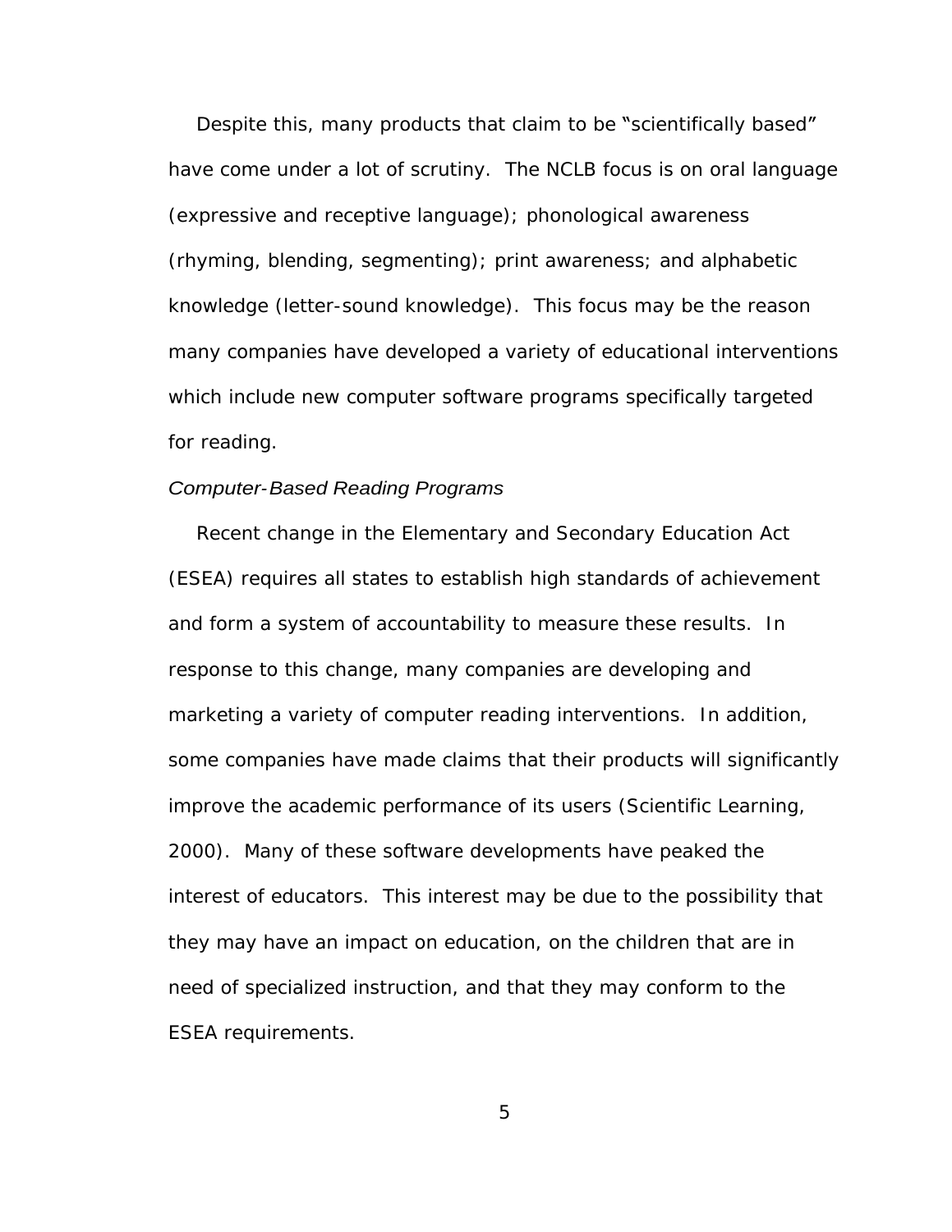With this new focus, some parents and teachers of children with reading difficulties may turn from standard reading workbooks to new technology. However, some of the new computer technology may be considered controversial. Many philosophies relating to reading instruction and reading interventions exist and much debate has occurred within the education system in the United States. Often, the type of reading instruction that children receive is narrow in focus and lacking in contextualized instruction (Allington, 1994). Despite this, there has been an increase in the development of computer reading programs. Some of these programs include comprehensive basal reading, literature-based reading, supplemental reading, and reading intervention programs.

One reading program called Headsprout Early Reading, is described as an engaging, internet-based program for young children (ages 4 to 7) that focuses on the fundamentals of reading. The fundamentals of reading described are, phonemic awareness, print awareness, phonics, fluency, vocabulary, and comprehension. The Headsprout Early Reading beginning reading program integrates principles resulting from the scientific investigation of early reading (Layng, Twyman, Stikeleather, 2003).<br>Much of the research on Headsprout has been conducted by it's

developers. However, in 2003 the Florida Center for Reading Research

 $\epsilon$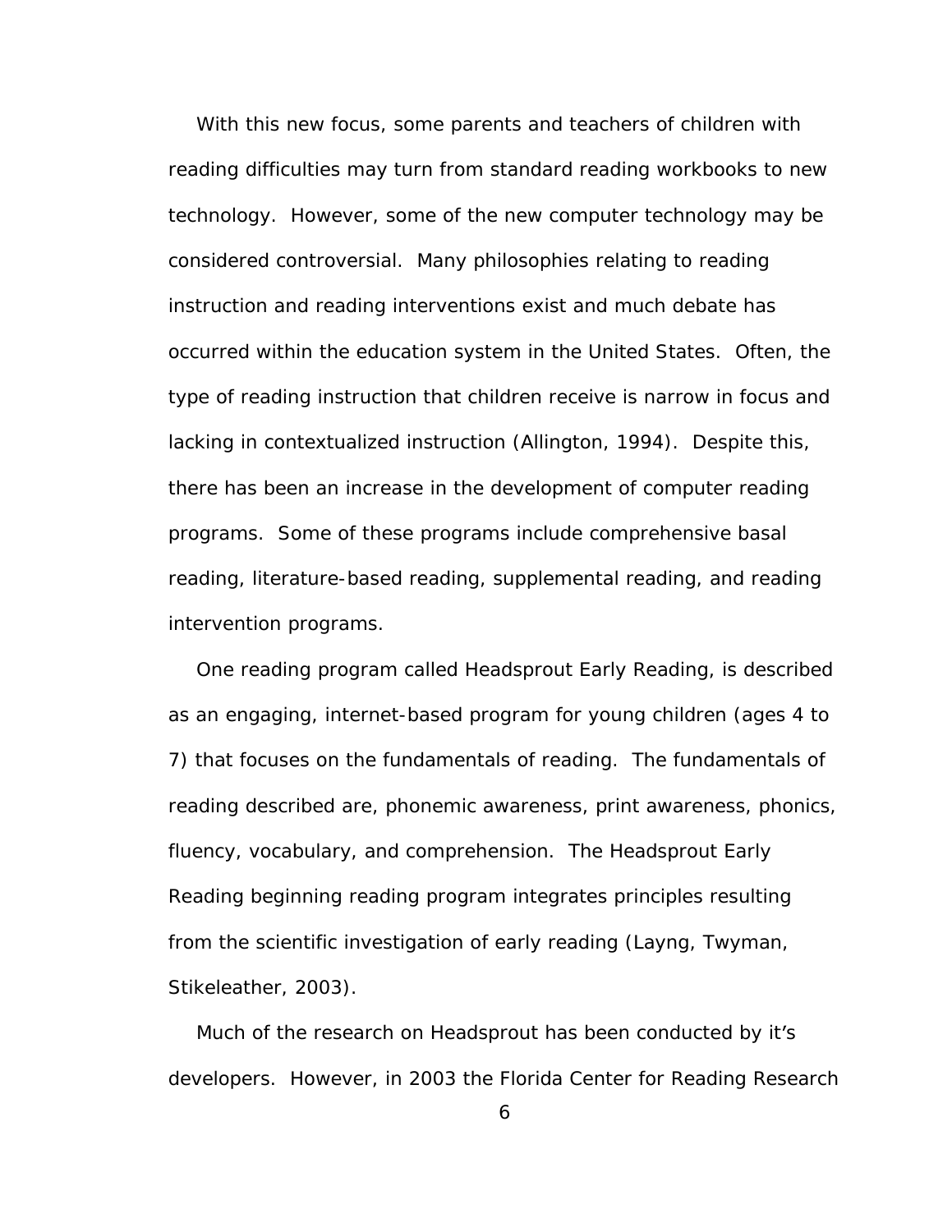completed a review of a pilot study for Headsprout Early Reading, that was implemented in a Title I kindergarten class in Seattle. According to a review, the instructors integrated the Headsprout program into the daily schedule. No formal pre-test was administered, nevertheless 100% of the students who completed the 13-37 week program scored above their grade level and 82% of the students scored at an early to mid first grade level. The study indicated that due to the lack of a control, the results do not conclusively demonstrate that the Headsprout program produces the gains in reading independently, or in addition, to the instruction the students received from the classroom. The Florida Center for Reading Research concluded that the design of Headsprout reflects scientific research with an abundance of instructional strategies in phonemic awareness, phonics, fluency, vocabulary and comprehension. In addition, the developers of Headsprout have produced a wide range of evidence that most children participating in the program actually acquire the specific skills the program is designed to teach. However, until there are published studies that employ appropriate control groups, it is yet to be determined if the gains in reading are the result of the Headsprout program, regular classroom instruction, or the two combined (Florida Center for Reading Research, 2003).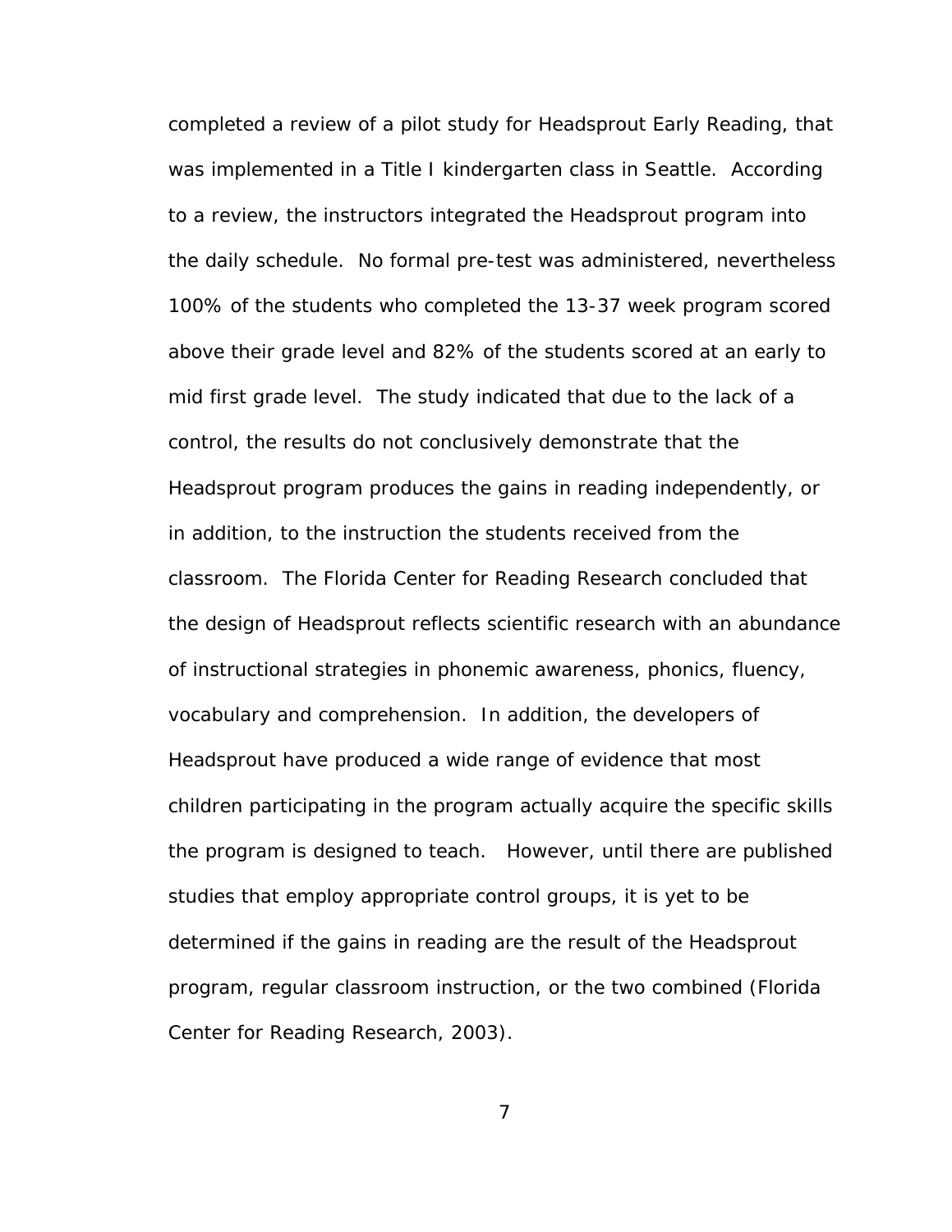Another computer-based reading program is called the Waterford Early Reading. This program is described as a balanced and comprehensive early intervention reading curriculum. The program has three levels for emergent, beginning, and fluent readers. The program is designed to develop literacy early so that children can begin to read at an early age.

Waterford was evaluated in a study by Patterson, Henry, O'Quin, Ceprano, and Blue (2003). The researchers conducted a year-long, mixed methods study of the effects of a computer-based reading program on the reading achievement of students in 16 (8 experimental, 8 control) kindergarten and first-grade classrooms. To assess student literacy, the researchers used Clay's (1993) observation survey. This survey was used to secure an assessment that was independent of the curriculum and materials. Results from this study indicated that the Waterford program did not generate any statistically significant effects on reading or early literacy (Patterson et al., 2003).

Another study was conducted with at-risk kindergarten class in an inner city and rural Ohio public school. Ten subtests of reading skills that were grouped into a total of four categories (e.g., alphabetic comprehension, literacy familiarity, phonemic manipulation, and verbal language fluency), were given to 76 kindergarten students (42 of them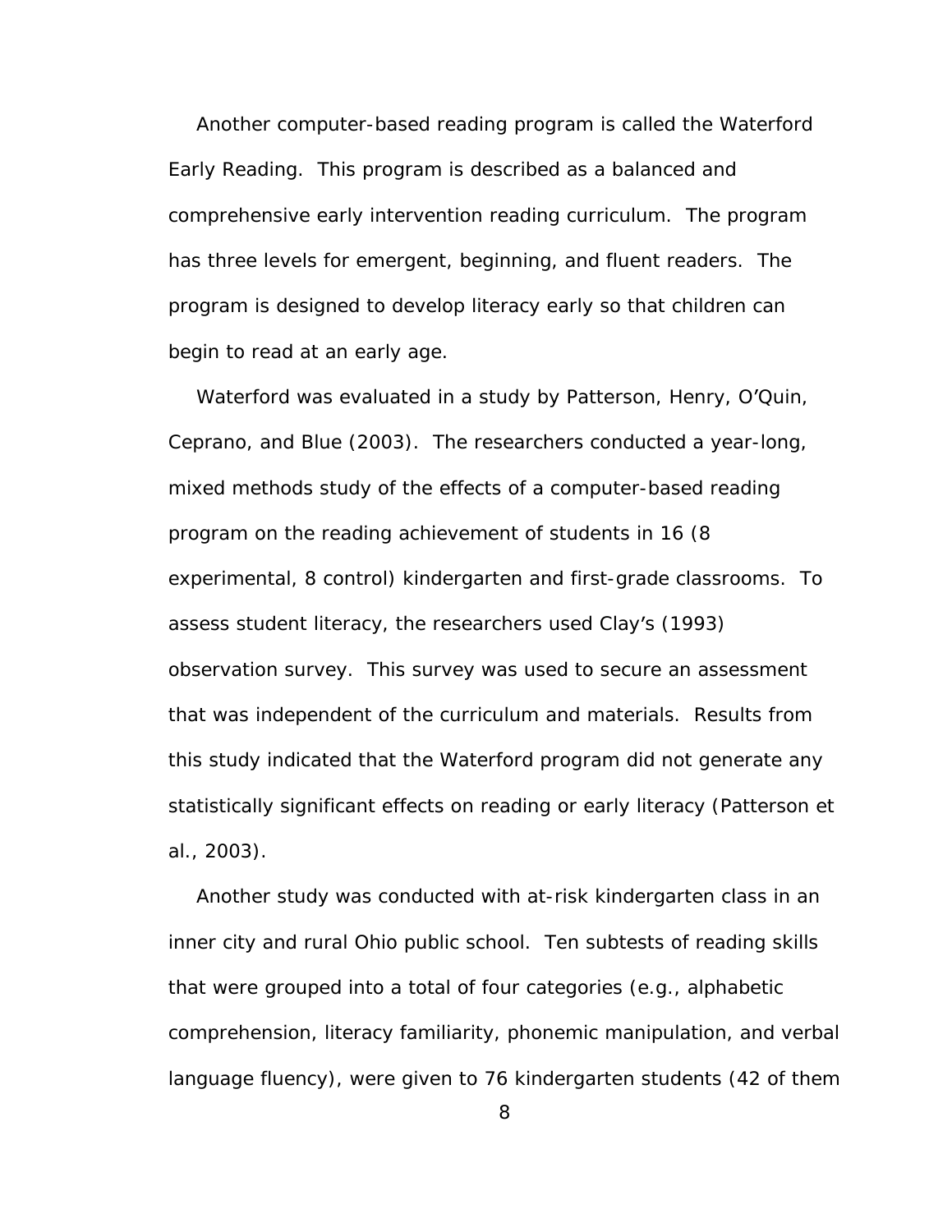were assigned to a treatment group, 34 were assigned to a control group). The treatment group was given the Waterford Early Reading Program as part of its regular reading instruction, and the control group did not receive the Waterford Early Reading Program. Prior to the study, there were no specific differences in the groups. Following the study, the results indicated that the experimental group that received the Waterford Early Reading Program performed significantly better on the post-test than the students in the control group on the majority of the tasks (Hecht, 2002).

Instructional scholars may agree that computer interventions have become appealing to both educators and researchers within the last decade. Many teachers may also agree that computer interventions appear to be a new and fun way for young children to learn concepts and processes that in the past were delivered via books within the traditional classroom (Embi & Hussain, 2005).

One particular program that is described as an effective computer based adaptive training method for ameliorating the fundamental speech reception and language comprehension problems of children with language and learning impairments is Fast ForWord Language, developed by the Scientific Learning Corporation (Merzenich, et al., 1996).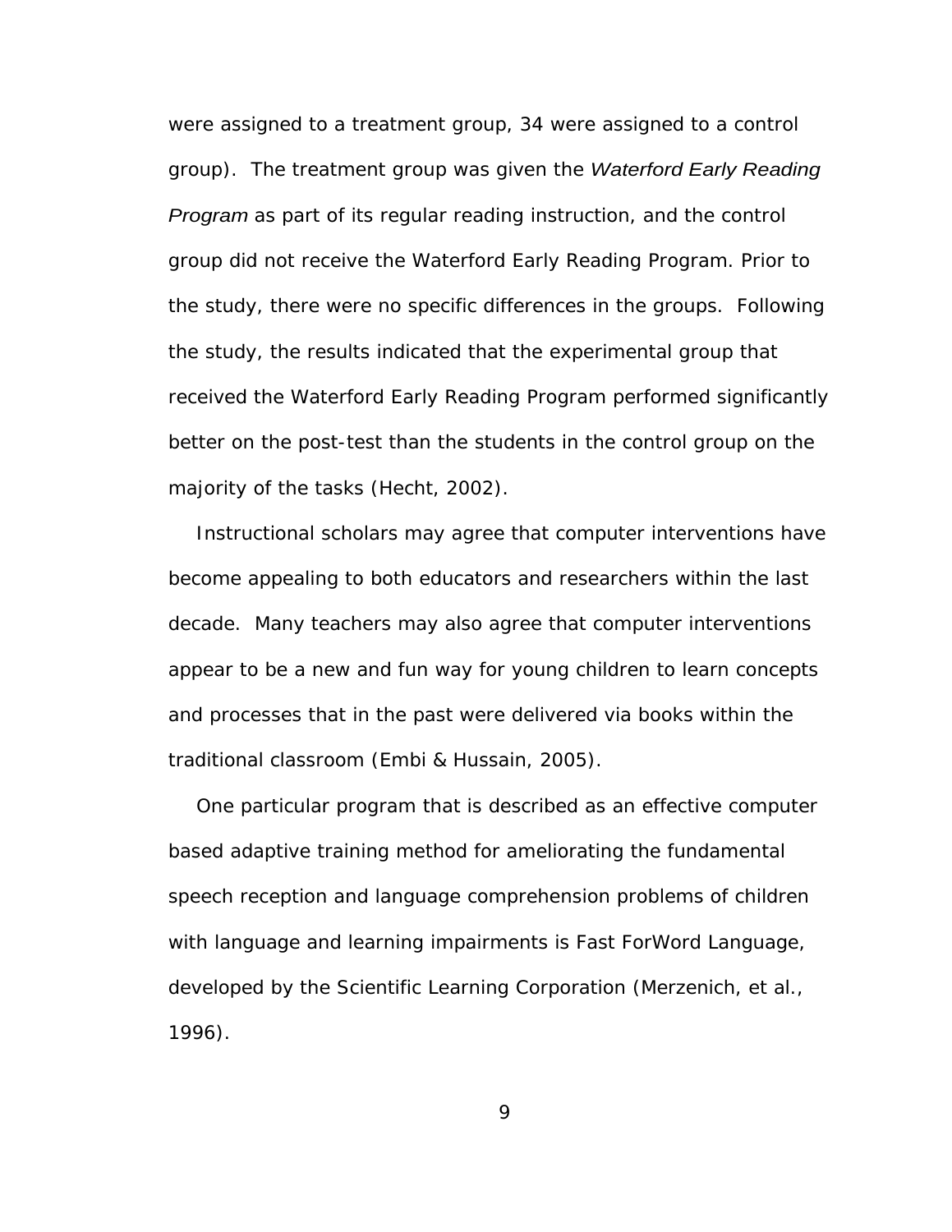Over the past few years, this computer program has attracted considerable attention in the media as well as from educators and speech and language professionals (Gillam, Loeb, & Friel-Patti, 2001). In 2001, More than 65,000 students in nearly 2,400 school districts across the country have received training using one or more of the Fast ForWord software products (Scientific Learning Corporation, 2002). The Scientific Learning Corporation has conducted several research studies in attempt to demonstrate the effectiveness of the program. The Scientific Learning Corporation claims that the development of the Fast ForWord Language Program has made an enormous positive impact on students with reading difficulties (Scientific Learning Corporation, 2000).

Scientific Learning describes their product as a computer-based reading intervention program that is said to rapidly develop the language and listening skills known to be pre-requisites for higherlevel reading (Scientific Learning Corporation, 2002). The program was initially developed for pre-reading children, and students who were in need of the development of basic language and listening skills, which are said to be the building blocks for reading. The program allows students to be actively engaged on computers while at the same time listening through headphones. In addition, students use the computer mouse as they interact with the Fast ForWord Language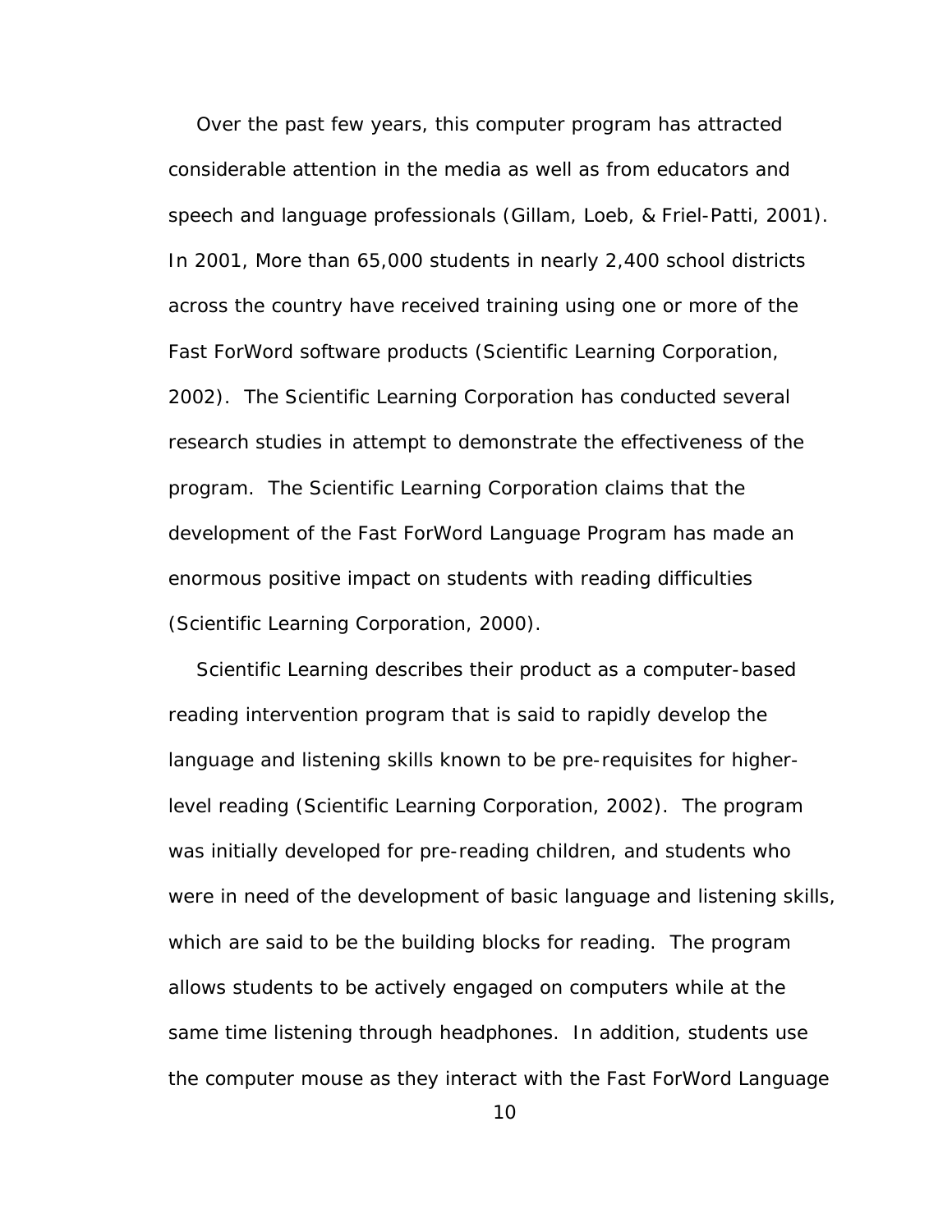exercises. With each click of the mouse, Scientific Learning claims that Fast ForWord Language software adapts to the individual student's progress while providing efficient, targeted training.

The Fast ForWord program has gained a lot of attention from special educators welcoming the opportunity to supplement their own school-based interventions. The Program consists of a total of seven computer "games" in which participants "play" five games each day as automatically determined by the software (Scientific Learning Corporation, 2000). The participants are required to play the games for a total of 100 minutes per day. When the student has demonstrated a mastery of skills required for the first level of the game for several successive turns, the software automatically advances the individual to the next level. The student's performance is continually monitored and saved by the program so that the level of game play is challenging for the individual.

There are five levels of play for each game. The first level of each game incorporates auditory stimuli. Signals are digitally manipulated to increase the duration and intensity of certain phonemic or transition elements that have been previously identified to cause processing problems. Although Fast ForWord was originally sold to professionals in private practice, the Scientific Learning Corporation has placed a growing emphasis on selling the product to public schools.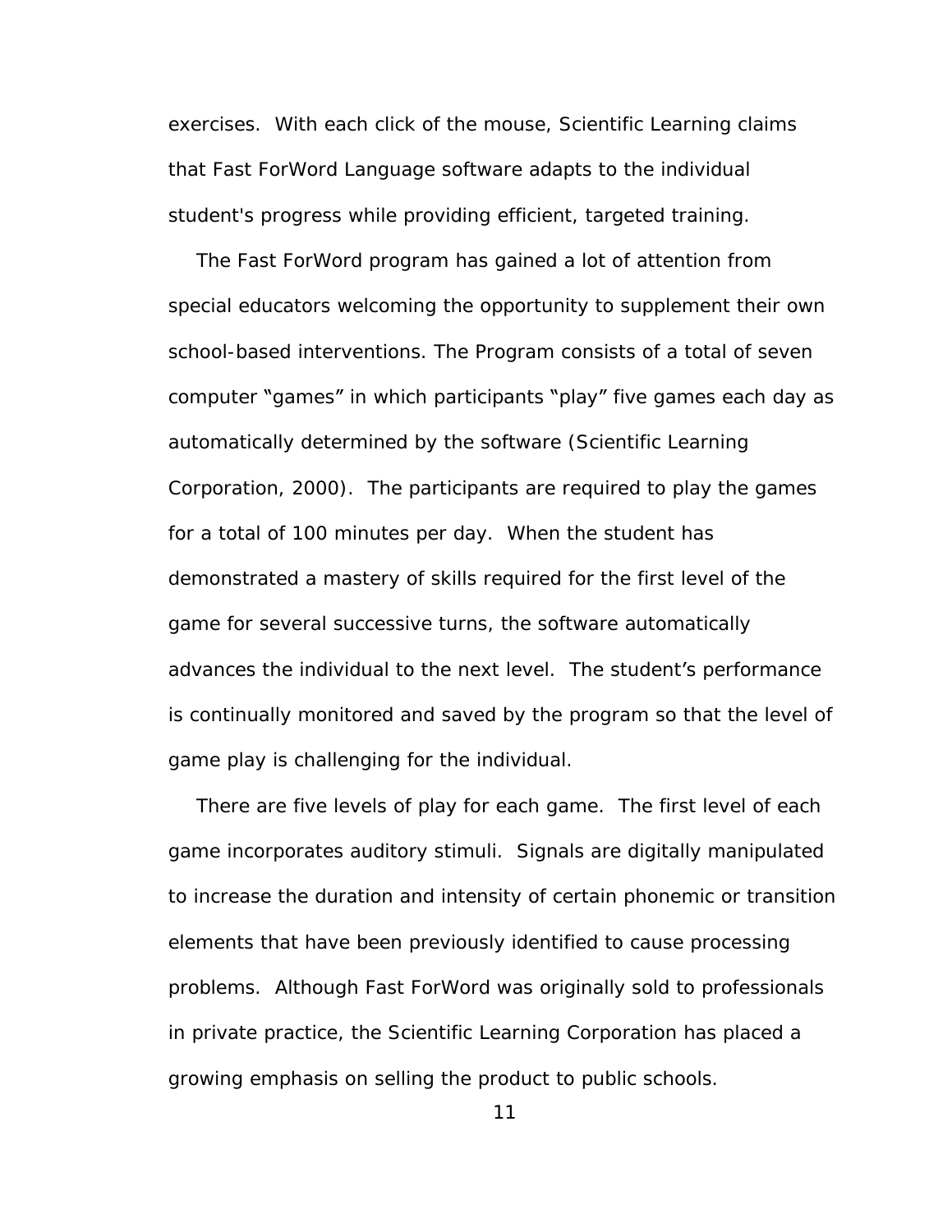In 2001, 76 percent of their total revenues came from sales to public schools (Scientific Learning, 2002). However, the Fast ForWord program is not generally targeted to an entire class, but rather to students identified as having learning difficulties. The Fast ForWord intervention is often administered as a pullout program (where the students are pulled from their regular classroom instruction).

### Research on Fast ForWord

The Scientific Learning website currently includes the following statement: "Developed by leaders in brain research, Fast ForWord Language helps students simultaneously cross-train multiple skills and adapts each exercise based on a student's progress to improve language and reading skills" (Scientific Learning Corporation, 2001). Research has reported gains in reading for students participating in Fast ForWord over the past several years. The most well known research studies on the Fast ForWord program are two articles published in 1996 in Science (Merzenich, et al, 1996; Tallal, et al., 1996). Merzenich's research reported significant gains in language comprehension and expression through the use of Fast ForWord (Merzenich et al., 1996).

Tallal designed a series of games such as "Simon Says," in which the participants were required to follow spoken commands. Soon after, the researchers modified the commands using a computer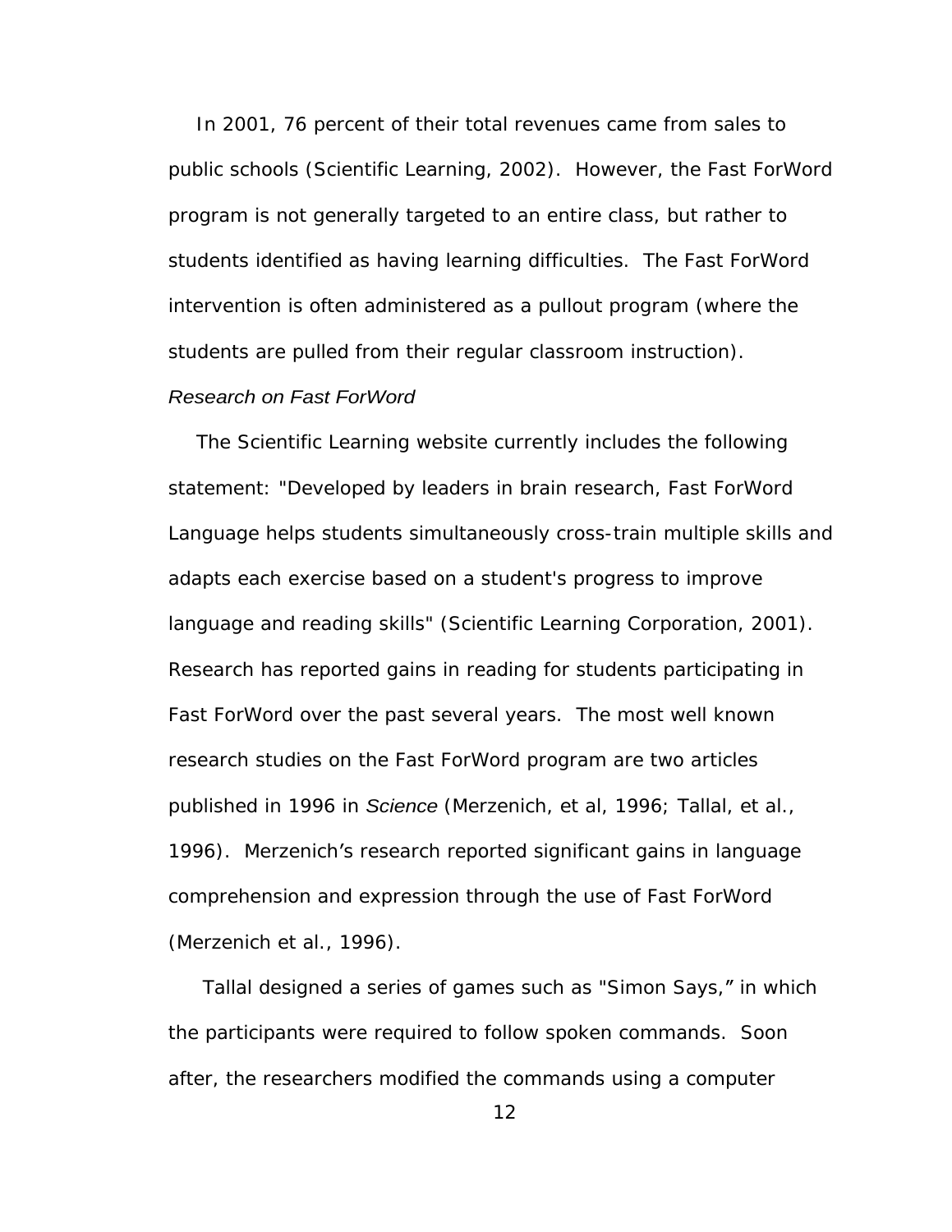algorithm that stretched the speech by 50% and emphasized rapidly changing speech components, such as short consonant sounds, by making them louder, a formula that according to Tallal, should make the speech easier for language impaired children to understand. This study consisted of seven children with language-learning impairments received 3 hours of language intervention per day, 5 days per week, for a total of 4 weeks. The participants were ages 5-9. All participants were described as having typical nonverbal intellectual abilities, delays in receptive and expressive language development, and reading difficulties. The participants played two Fast ForWord activities, Circus Sequence, and Phoneme Identification. In addition, the participants received eight additional individual speech and language activities that were conducted by clinicians that were previously trained. These language exercises included "acting out commands in a Simon Says format with props; pointing to pictures or colored blocks in response to commands; repeating verbatim syllables, nonsense words, real words or sentences; and pointing to pictures corresponding to spoken words" (Tallal et al., 1996).

In addition, children in this study completed 1 to 2 hours of listening homework every day. Performance on the Circus Sequence and the Phoneme Identification improved during the 4-week period (Merzenich et al., 1996). However, performance on the other eight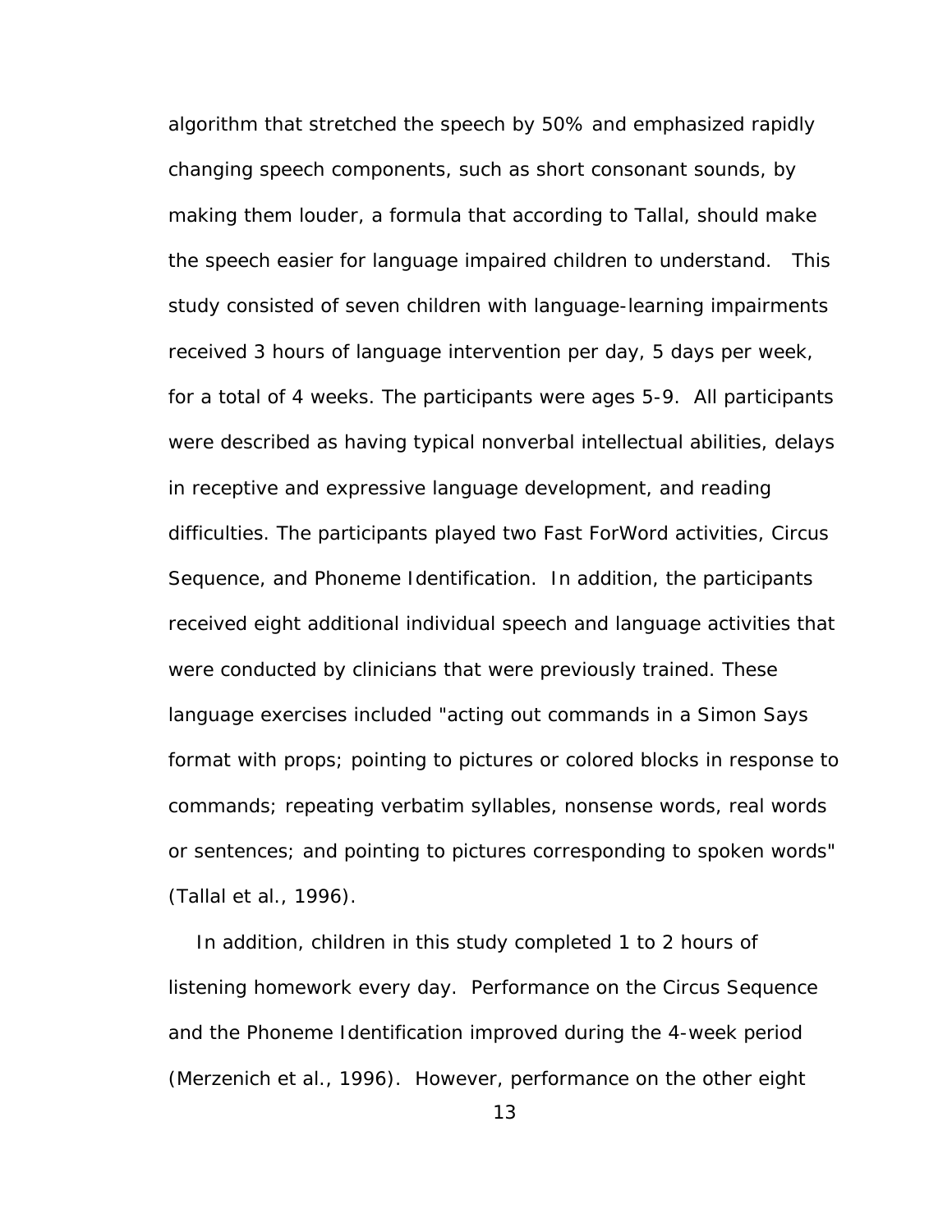language intervention exercises was not reported. The participants showed an improvement on the Tallal Repetition Test, an auditory perception task that requires you to represent the sequence of two tones that are presented with progressively shorter durations (Tallal et al., 1996). In another study, the participants consisted of 22 language-

impaired children with normal IQs. They were divided into two groups that were matched for nonverbal intelligence and receptive language abilities. Both of the groups attended daily laboratory sessions for 3 hours, played computer games, received direct clinician-to-client intervention, and received 1 to 2 hours of listening homework per day. The difference in each group was the presentation of the auditory stimuli. One group played revised versions of Circus Sequence, Phoneme Identification, Old MacDonald's Flying Farm, and Phonic Match while listening to modified speech. The second group "received equivalent language training but with natural speech materials," and they "played video games rather than these adaptive auditory-speech training games" (Merzenich et al., 1996). At the end of 4 weeks of training, a battery of language tests (e.g., The Token Test for Children, Diagnostic Auditory Discrimination Test, Goldman Fristoe Test of Articulation) showed improvement in both groups. However, the experimental group did significantly better as they gained 1 to 2 years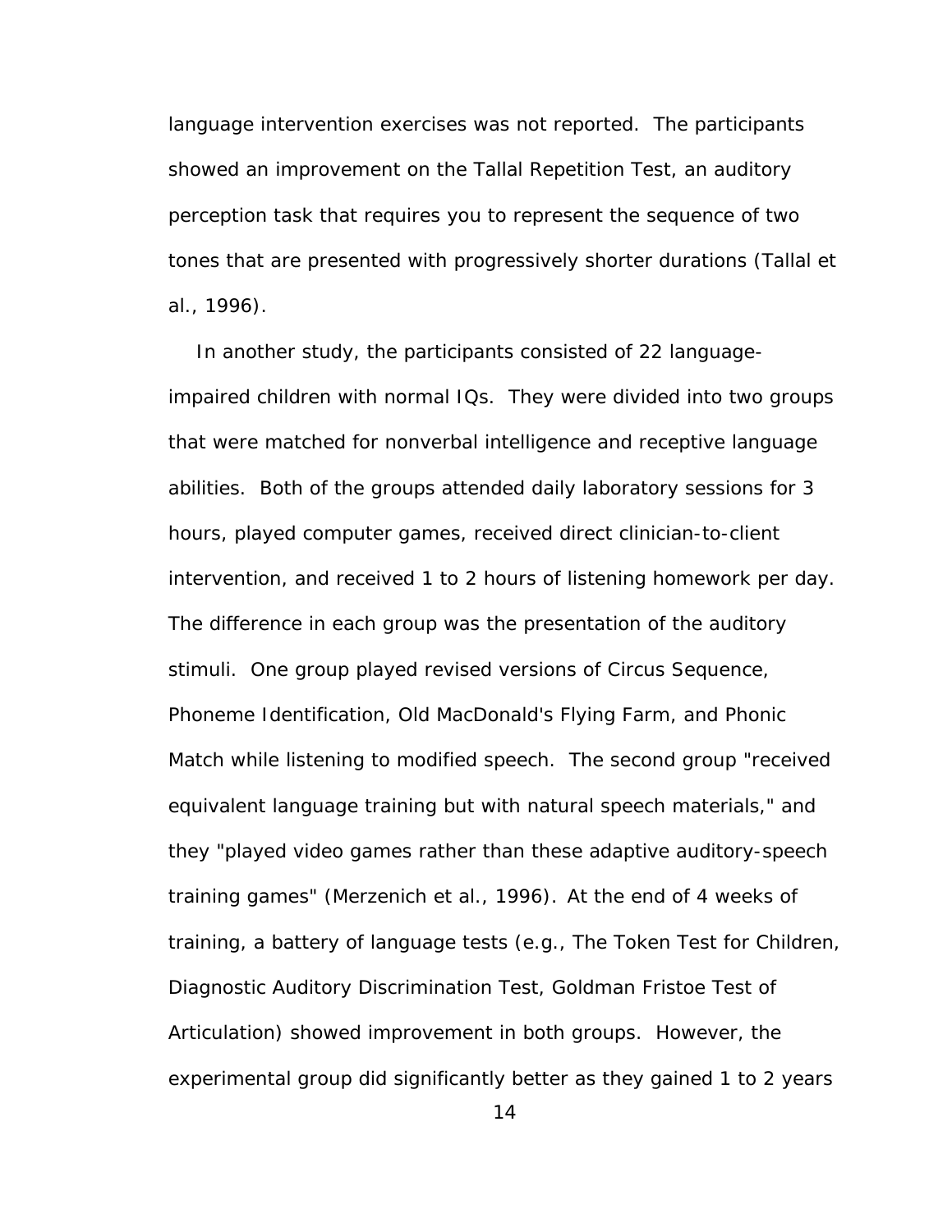worth of language ability during the 4-week training period. After being tested again 6 weeks after the end of the training, the improvement maintained (Tallal, 1996).

Although both studies produced positive results, both studies were conducted with a small sample size. Therefore, it would be difficult to generalize the results of the studies to variety of populations Due to so many treatments during both studies, it seems difficult to conclude whether the improvement in scores after the training were direct result of the Fast ForWord intervention.

Based upon the years of research conducted by Merzenich and Tallal, the Fast ForWord computer programs were developed. These programs were designed to increase auditory processing skills in children with spoken language disability. Much of the research states that Fast ForWord provides training in auditory, perceptual, and spoken language comprehension skills that are believed to be critical to academic success (Scientific Learning, 2000). However, in a review article, Gillam (1999), states, "because of the rising popularity of this procedure and the impressive claims concerning its effectiveness, there is a need for well-controlled clinical trials that are conducted by investigators who were not involved in developing the program and who have no financial interest in Scientific Learning Corporation."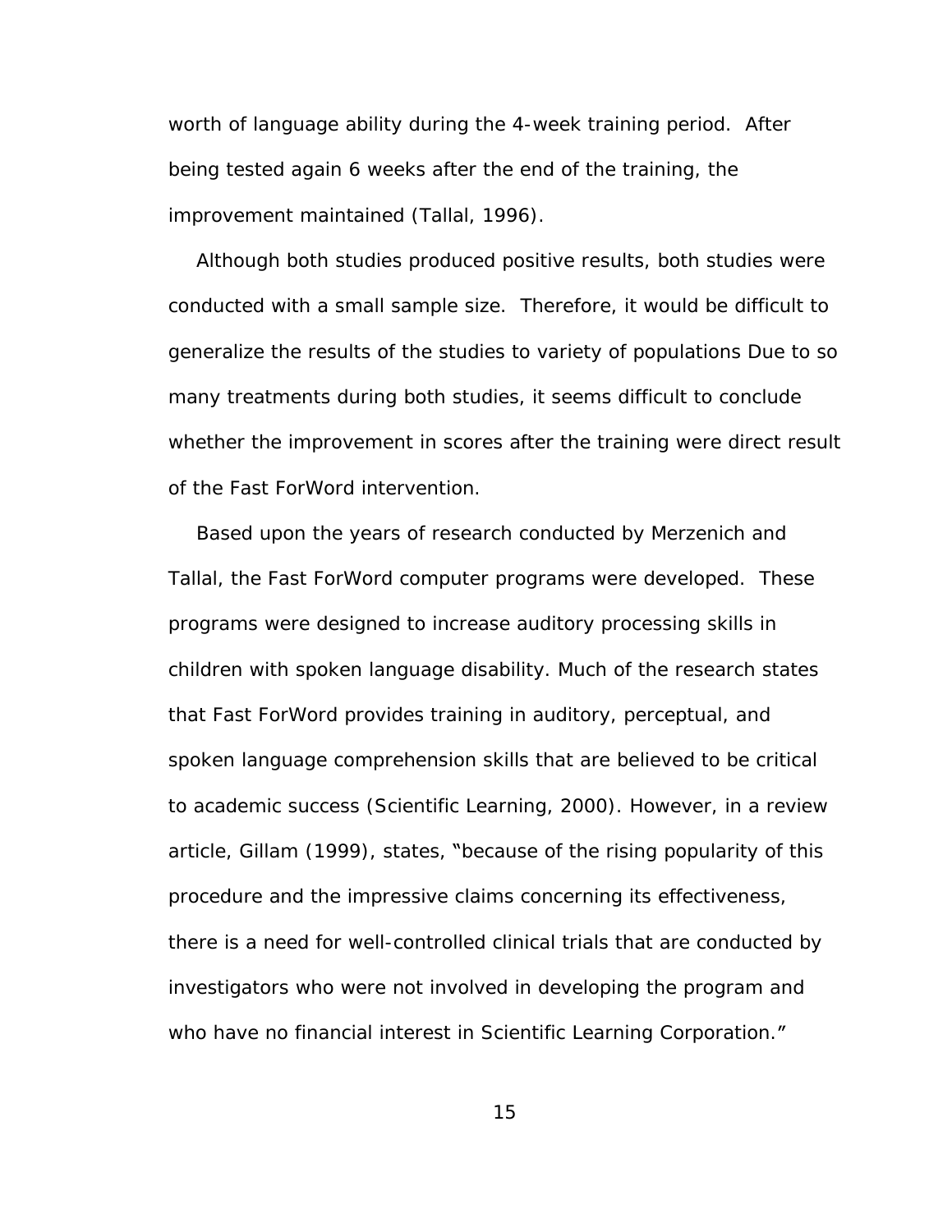Furthermore, despite the claims made by Scientific Learning, one research study, conducted by Toria (2004), evaluated the effectiveness of the Fast ForWord computer on language skills and academic achievement for migrant students with limited English proficiency. The study used a pretest posttest design with a no contact control group. All of the students in this study were potential candidates for participation in a local field trial of the Fast ForWord intervention program for migrant students. Ninety-nine students were in the Fast ForWord treatment condition (out of a total of 269 students who participated in the field trial), and 92 were in the control condition (Toria, 2004). During the study, five areas were examined; English language proficiency, oral language competence, phonological processing, basic reading, and classroom behavior. The Fast ForWord group achieved significantly greater gains than the control group in only one area, basic reading. The results indicated that there were very few significant differences between the treatment group that received the Fast ForWord intervention and the control group that did not receive the intervention.

Miller, et. al. (1999), a Scientific Learning Corporation researcher, conducted a study to evaluate the effect of Fast ForWord with approximately 450 students from 9 elementary schools. The students were chosen from grades K-2. The students were evaluated on three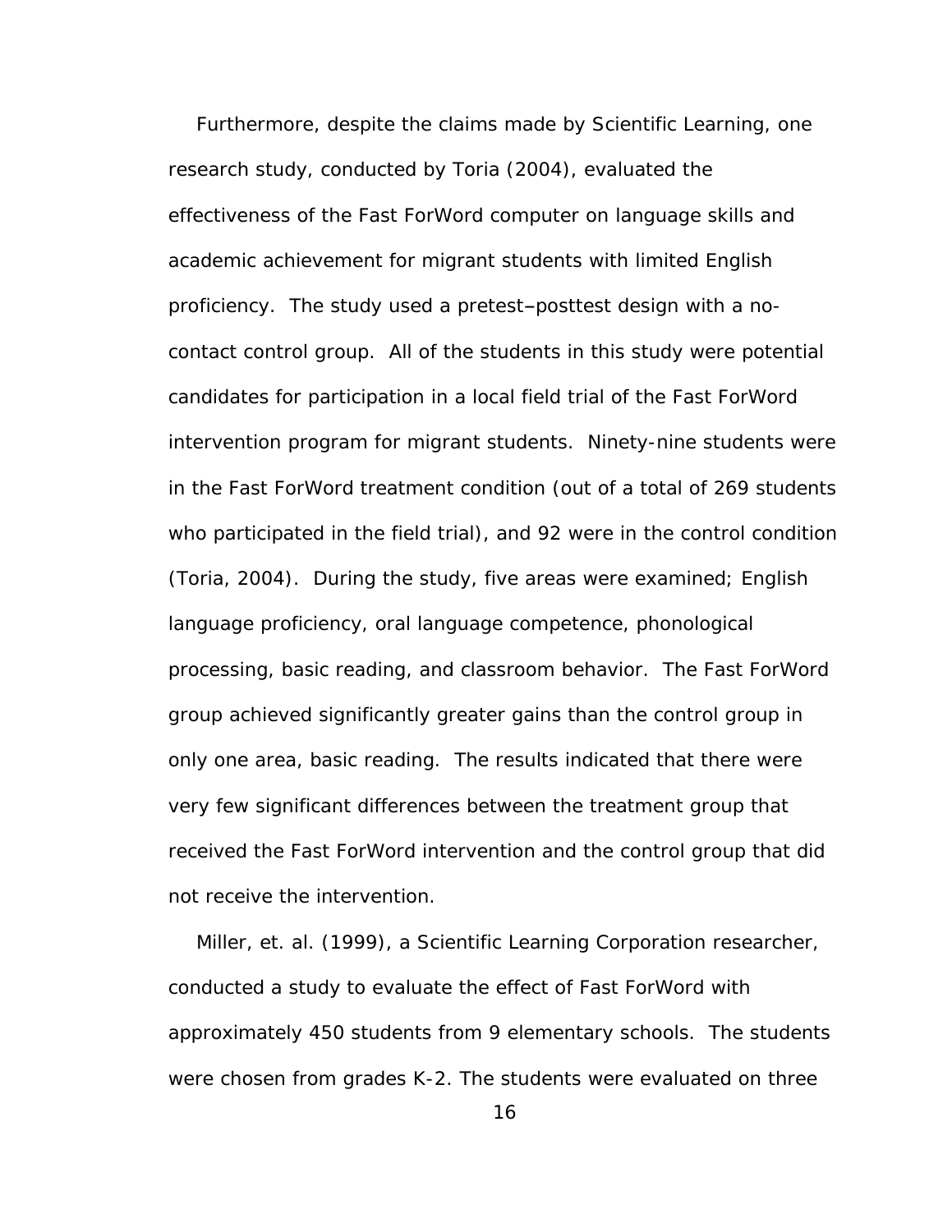outcomes measures: the Test of Auditory Comprehension of Language, Revised Edition (TACL-R); the Phonological Awareness Test (PAT); and Single Word Reading (WJRWD); (Letter-Word Identification Subtest, Woodcock-Johnson Psycho-Education Battery-Revised) (Miller, et. al., 1999). Miller reported significant treatment effects for the Fast ForWord participants, both for the sample as a whole and for English as a Second Language (ESL) students. However, it appears that Miller excluded some students in the treatment group who did not actually complete the entire program. Therefore, this may have introduced sample selection bias into their results.

In 2001, Hook, Macaruso, and Jones conducted an experimental evaluation of Fast ForWord. The study consisted of eleven children with reading disabilities between the ages of 7 and 12 that were selected to participate in Fast ForWord. Nine of the children were diagnosed with reading disabilities. These nine were matched with another group of children on age, IQ, phonemic awareness ability, and reading level. The matched group was assigned to complete activities from the Orton Gillingham multi-sensory alphabetic training program. In addition, eleven children identified as poor readers, were matched on the same criteria, and served as a no-contact control group. The results show that both the Fast ForWord group and the Orton Gillingham group made significant and equivalent gains in phonological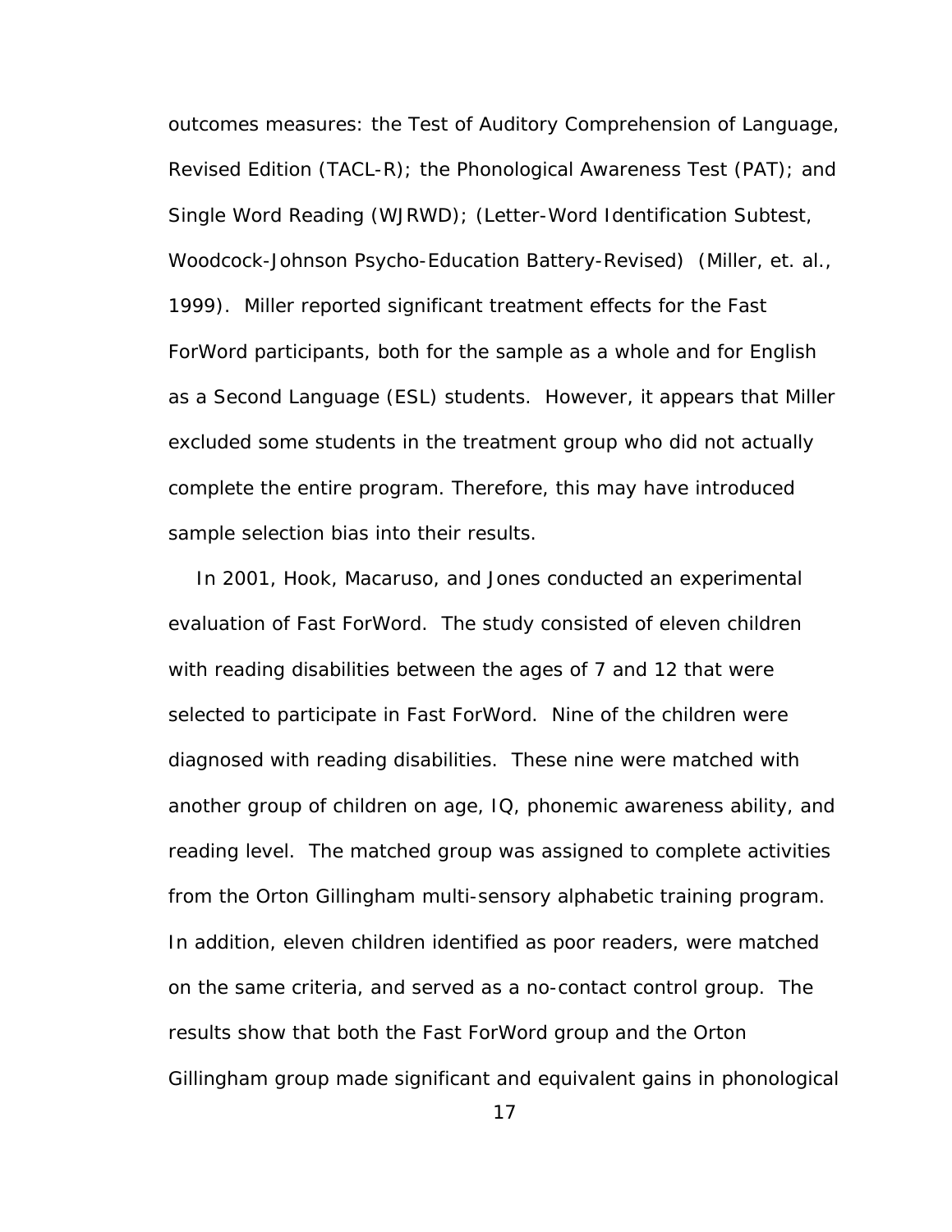awareness. However, neither group demonstrated significant gains in word recognition. The Orton Gillingham group achieved higher posttest scores in decoding than the Fast ForWord group. This finding appears to be significant because of the fact that the Fast ForWord group received more than double the amount of intervention time (56 hours) than the Orton Gillingham group (25 hours). In addition, the Fast ForWord group and the no-contact control group both showed gains in phonemic awareness and all aspects of reading (word recognition, decoding, and comprehension) when examined over a 2 year period following the intervention. Although the students in Fast ForWord group displayed immediate gains in oral language, the gains in oral language were not maintained 2 years later (Hook, Macaruso, & Jones, 2001).

In another study, Hamilton (1995) examined the effect of computer-assisted instruction on the reading achievement of third through sixth grade students. This study examined 23 students randomly selected (out of 41) who received computer-assisted instruction and 23 students randomly selected (out of 28) who did not receive computer-assisted instruction. The results indicate that the student scores were not affected by the use of computers during the Fast ForWord Program. There were no significant differences between the control group and the Fast ForWord group.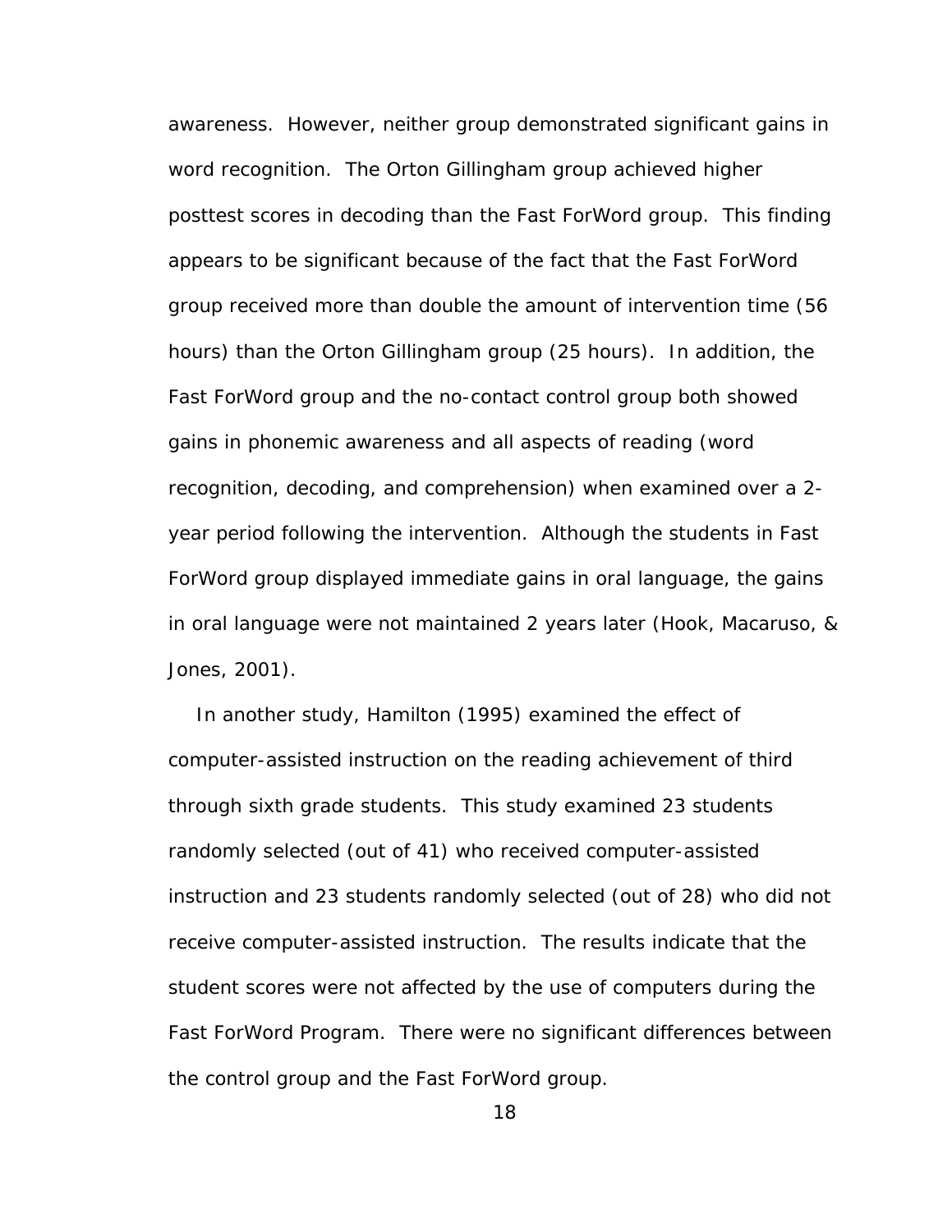In summary, it appears that additional research may need to be conducted in order to examine the efficacy of Fast ForWord in improving reading skills in children with reading disabilities.

## Reading Motivation

Many studies have reported that the use of potential reinforcing consequences, in schools, such as certificates, stickers, ribbons, toys, and snacks can have an increase in children's motivation to read (Jensen, Papp, & Richmond, 1998; McKnight, 1994; Voorhees, 1993).

Cameron, Pierce, Banko, and Gear (2005) assessed how the use of rewards/reinforcers had an impact on student motivation when the students were rewarded for their achievement while learning a specific activity, for performing at a specific level on a test, or for both. The results showed a significant increase in student motivation when they were presented with a reward for their behavior.

Positive reinforcement occurs when a behavior is followed immediately by the presentation of a stimulus and, as a result, occurs more often in the future (Cooper, 1998). This argument also draws upon the concept of Operant Conditioning (Cooper, 1998). The idea is that depending on what happens after a student engages in certain behaviors, they may be likely to engage in similar behavior in the future. The use of positive reinforcement may increase the probability that the student will, once again, engage in the preferred behavior.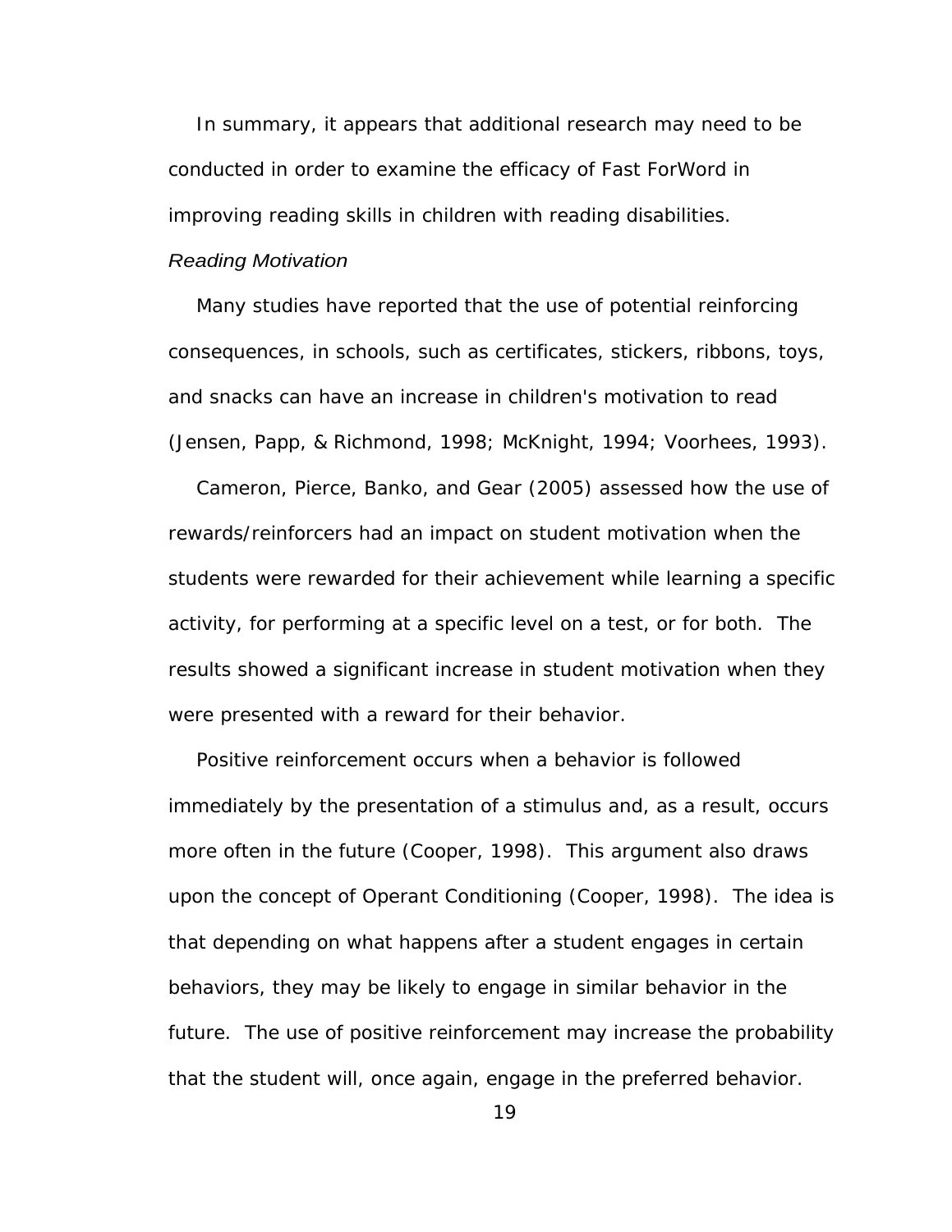One suggested method used to motivate students, in an attempt to increase their academic achievement, is to institute a rewards system based directly on student academic performance. This idea suggests that educators may need to incorporate the use of rewards in instructional activities that may stimulate students' interest specifically in the subject matter. Again, this theory is based on the principal of behavior known as operant reinforcement (positive reinforcement). The use of positive reinforcement has been incorporated directly into the design of many of the computer programs. Perhaps one of the most important outcomes in software education today has to do with the "game like" activities and potential for immediate reinforcement. These strategies may provide instructional designers with new methods for engaging learners.<br>During the development of Fast ForWord, the Scientific Learning

Corporation designed their software to incorporate immediate reinforcement. Each of the Fast ForWord activities provide the participant with immediate feedback with the use of lights, bright flashes, sounds, and pictorial accumulation of points throughout each activity, all of which may be reinforcing to the learner. Also, each of the Fast ForWord activities have a similar motivating "game like" appearance while at the same time each seek to teach important reading skills. In addition, the company suggests that to the use of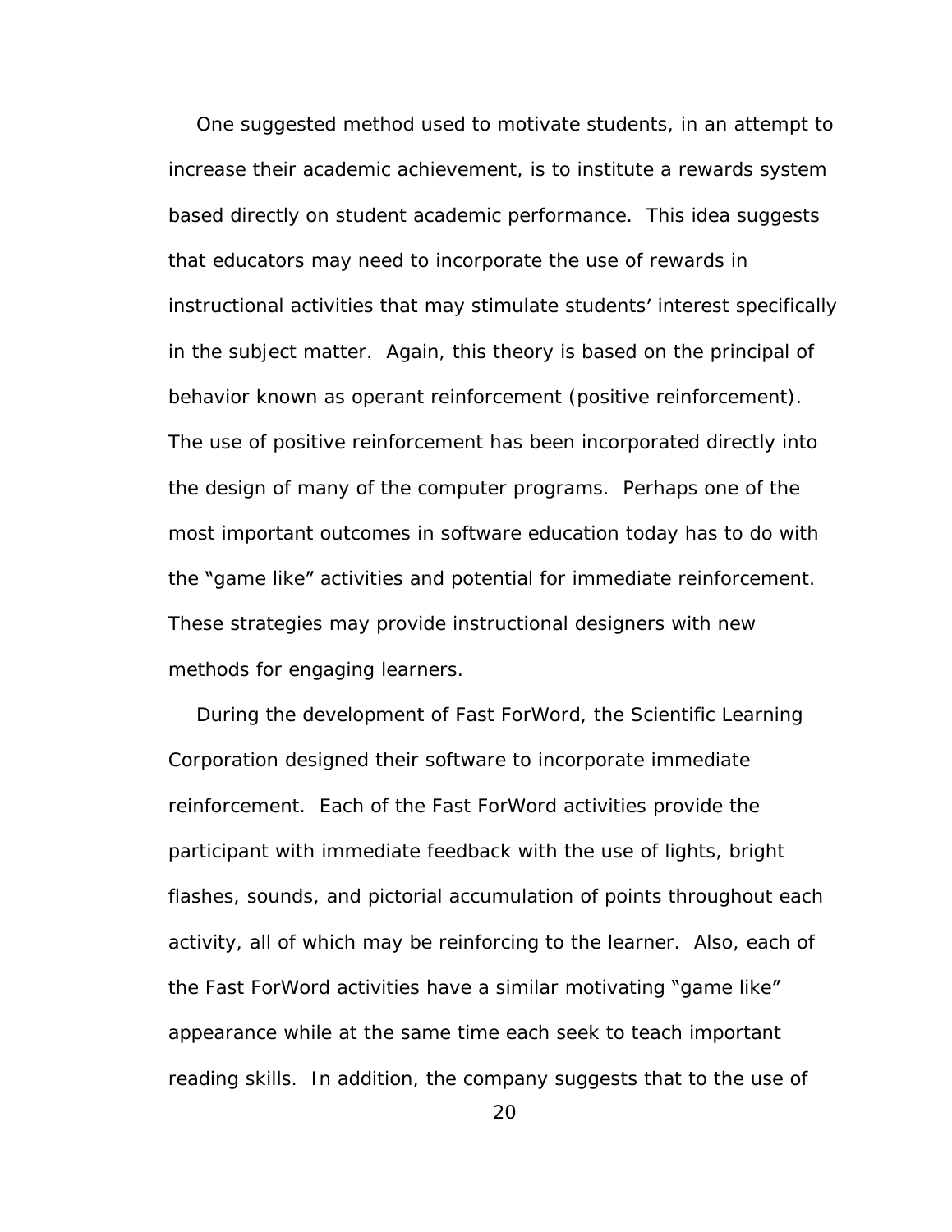additional reinforcers by educators in conjunction with the Fast ForWord program could be motivating to the student.

Developers of educational computer activities may need to aim at building lasting interest in real world applications therefore, they may need to look at how to motivate students to increase their academic achievement. Although the Scientific Learning Corporation incorporates potential reinforcing consequences while the student is on the computer, there is limited research to show the effects of the use of social rewards, tangible rewards, and activity rewards (e.g., verbal praise, stickers, snacks, and free-time) directly incorporated into the Fast ForWord program. Providing reinforcement (i.e., delivering preferred stimuli) contingent on accurate or increased responses has been shown to improve the reading performance of students in both general and special education classrooms (Billingsley, 1977; Holt, 1971; Jenkins, Barksdale, & Clinton, 1978). Therefore, it is possible that programmed consequences for improved performance may enhance the efficacy of reading interventions.

## Purpose of the Study and the study of the Study and the study of the Study and the study of the Study of the Study and the study of the Study of the Study of the Study of the Study of the Study of the Study of the Study of

The primary objective of the study was to evaluate the effects of a reinforcement system on the scores of the students participating in the Fast ForWord Language Computer Program. In this study, the following research question was addressed: Does the use of a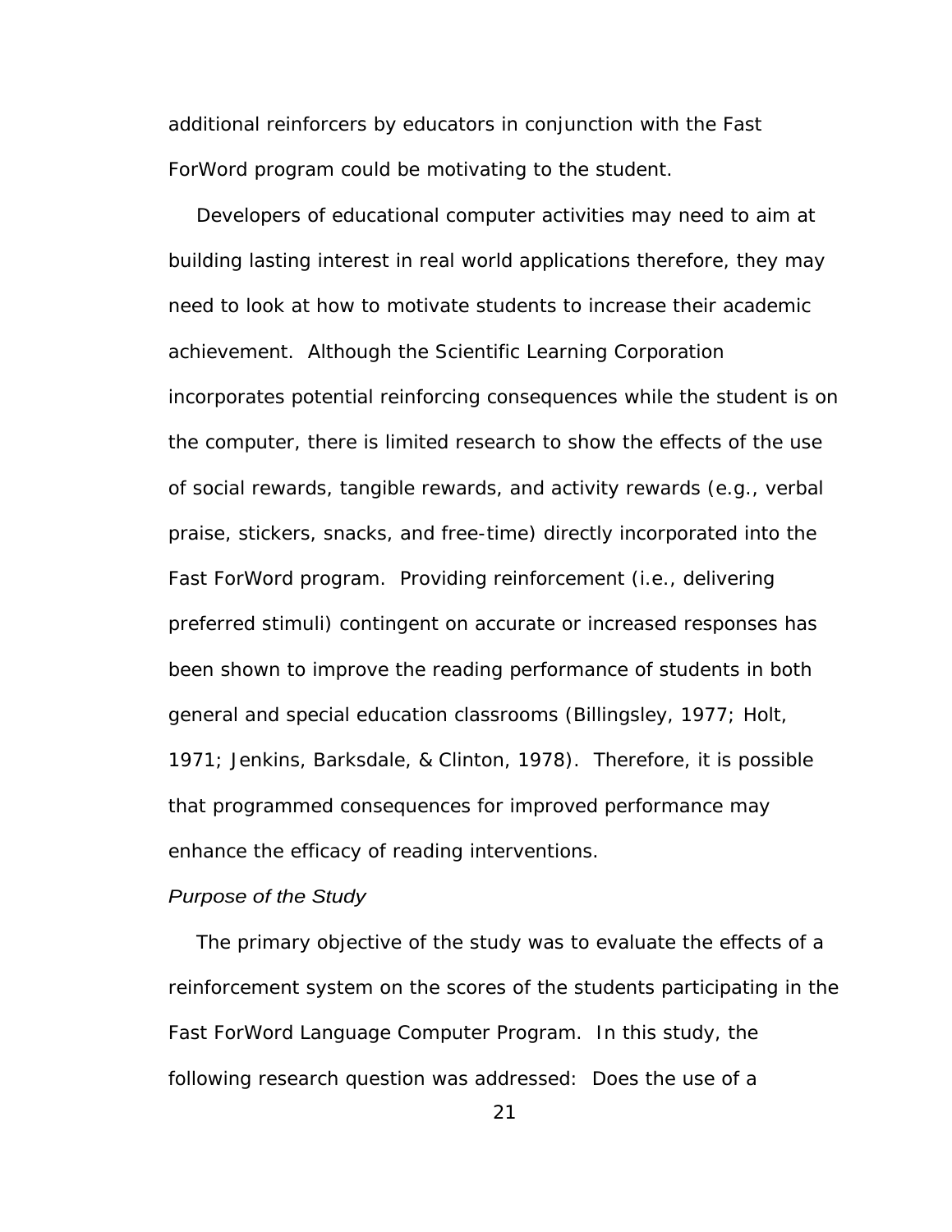reinforcement system have an effect on student scores for the Fast ForWord Language Program? This study sought to examine whether the Fast ForWord computer intervention could be enhanced by combining it with a reinforcement system for students identified as having reading difficulties. It was hypothesized that by adding a reinforcement system to the Fast ForWord intervention, there would be and increase in the student's scores on activities in the Fast ForWord Program that will go beyond that shown for the program without the use of the reinforcement component.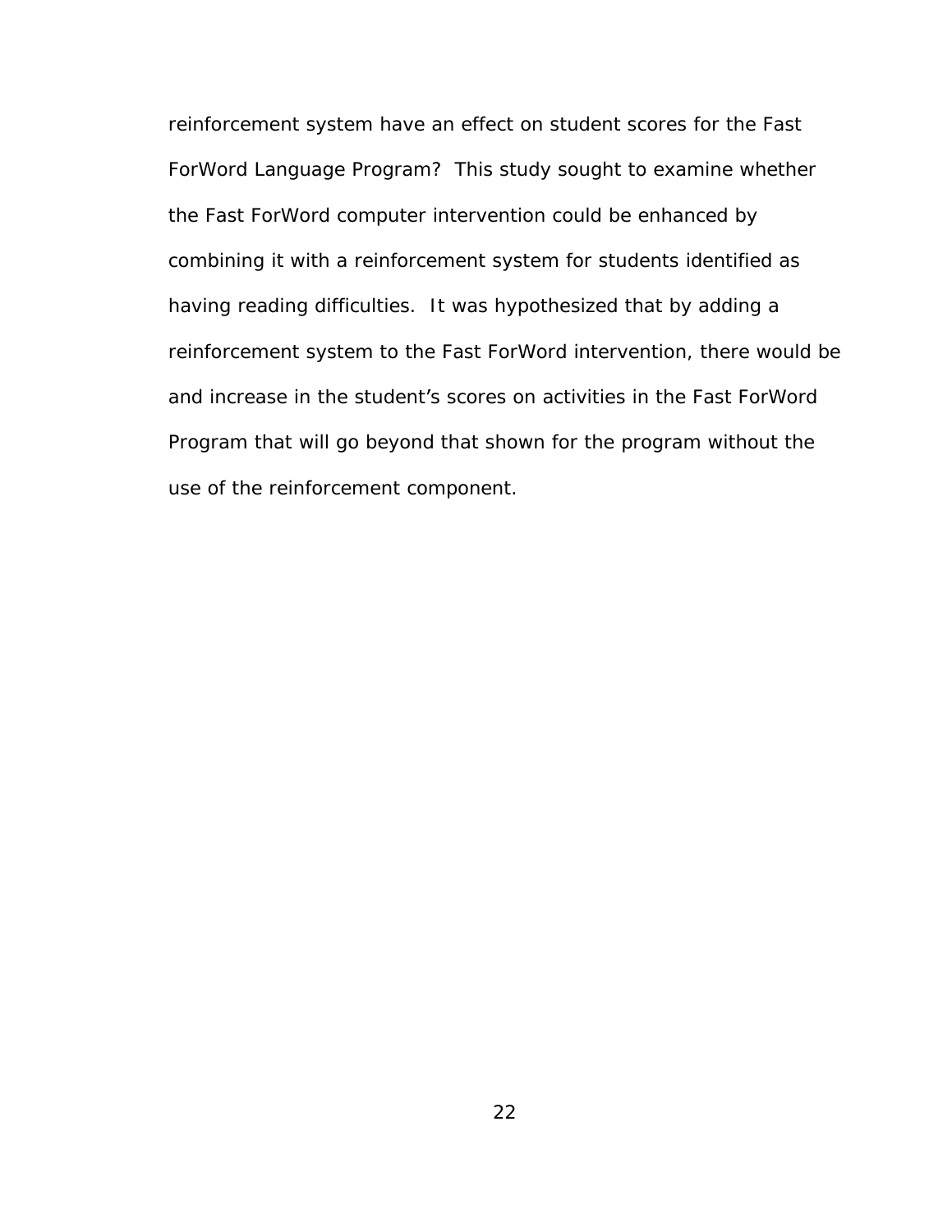#### Chapter Two

#### Method

## Participants and Setting

A sample of six children between the ages of 6 and 7 years old were selected to participate in this study. These six students were chosen from a larger pool of students identified by their elementary school to participate in the Fast ForWord Language Program. Students participating in the Fast ForWord Program were identified by their teacher as either having been previously retained or having academic problems in the classroom. All of the students participating in the Fast ForWord training were pulled-out of their daily language arts instruction so they could participate in Fast ForWord. Therefore, Fast ForWord replaced their daily language arts instruction. Participants for this study were sampled from across a range of students chosen from a larger group of students that were selected to participate in the Fast ForWord Program. The students were selected for this study based upon scores on their Comprehensive Test of Phonological Processing (CTOPP; Wagner, Torgesen, & Rashotte, 1999). The six students for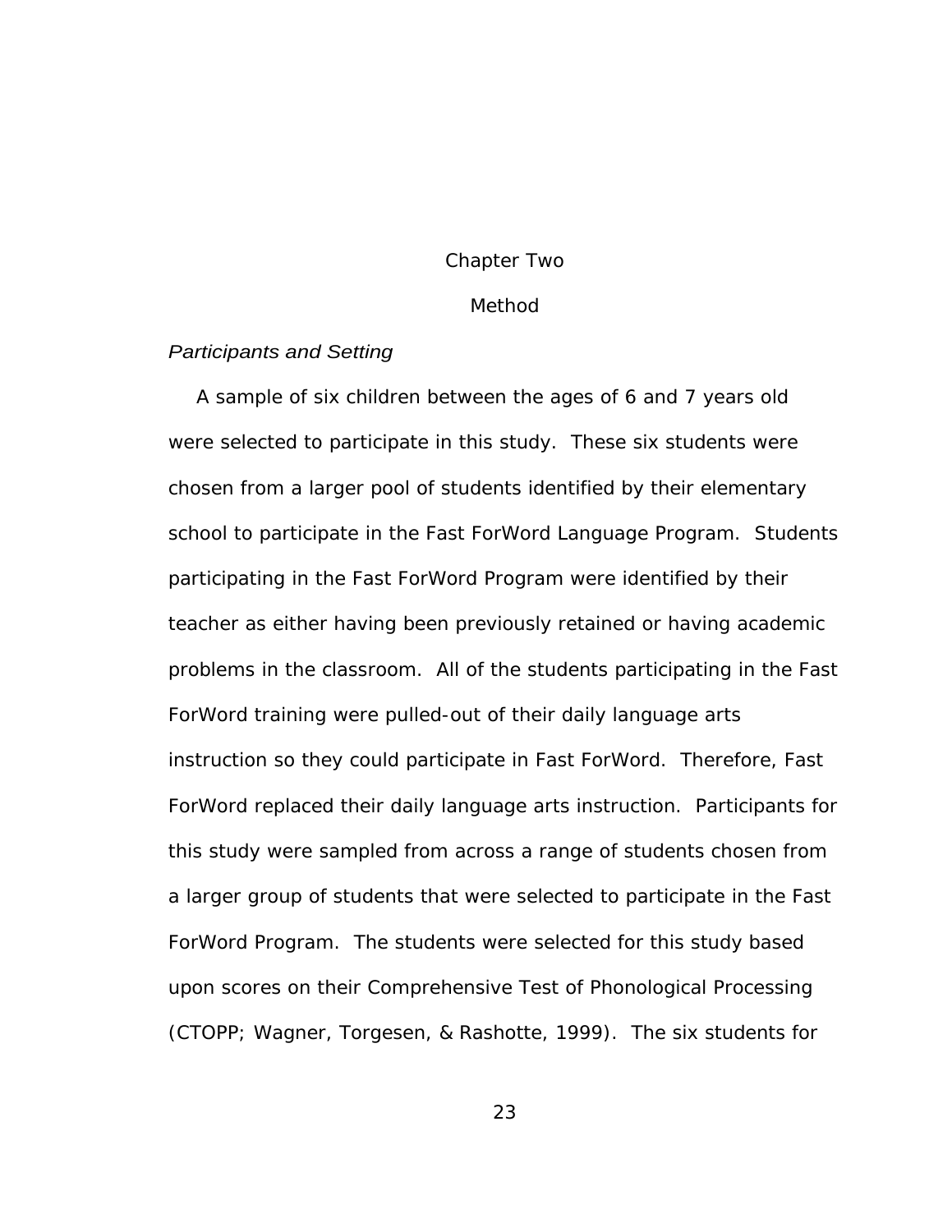this study were those having the two highest, two middle, and two lowest scores on the Comprehensive Test of Phonological Processing.

The study took take place at an elementary school a large urban district in Southwest Florida. The student population spans from PreK through 5th grade and includes several exceptional education programs totaling 950 students where 76% of the students received free or reduced lunch. The student population is approximately 23% White, Non Hispanic, 42% Black, Non Hispanic, 26% Hispanic, 6% Multi-Racial, 3% Asian Pacific Islander, and .42% American Indian Alaskan Native (Florida Department of Education, 2007). The school made Adequate Yearly Progress in both reading and math for the 2004-2005 school year and received a B grade based on the Florida's state school grading system

## **Measurement Measurement**

For this study, data were collected via the internet through the Scientific Learning's website. Students earned points each day while participating in the Fast ForWord Program. The website provided an output of data generated each day which included the number of daily points each participant earns. The number of points the student earned depended on how successful they were with each activity for that particular day. Specifically, the more questions they answered correctly, the higher the number of points they earned. The points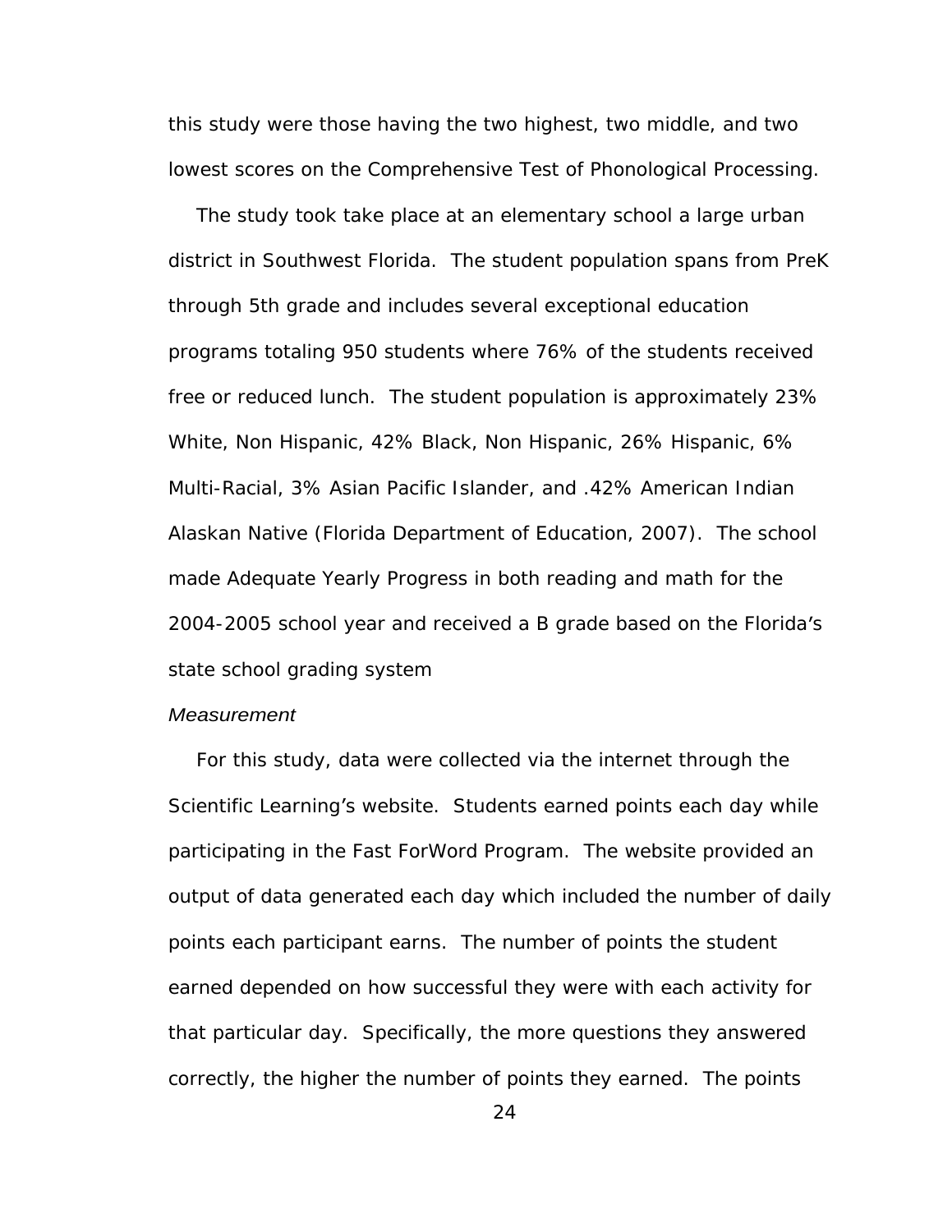were totaled via the computer as the student progressed through the program. At the end of the session (100 minutes each day), the computer totaled the daily score for points earned.

Each day, the investigator or the room coach downloaded the individual student data from Scientific Learning's database. Once the scores were downloaded, the individual points earned per activity, were transferred by the room coach, with an ink pen, to an individual weekly point sheet.

#### Dependent and Independent Variables

The dependent variable for this study was the student's daily scores on each of the Fast ForWord activities.

The independent variable for this study was the reinforcement system that was incorporated directly into the Fast ForWord Program. The investigator developed the reinforcement system and called it,<br>"Picks For Points." Depending on their score, each student will have the opportunity to receive rewards for the number of points they earn daily, on a bi-weekly basis. The higher the number of points earned each day, the more picks/rewards from the prize box were earned. A Fast ForWord point sheet was developed in order to determine the number of picks from the prize box (e.g., 2000-2300=One Pick, 2301- 3300=Two Picks). Previous scores from the Fast ForWord program

25 and 25 and 25 and 25 and 25 and 25 and 25 and 25 and 26 and 26 and 26 and 26 and 26 and 26 and 26 and 26 an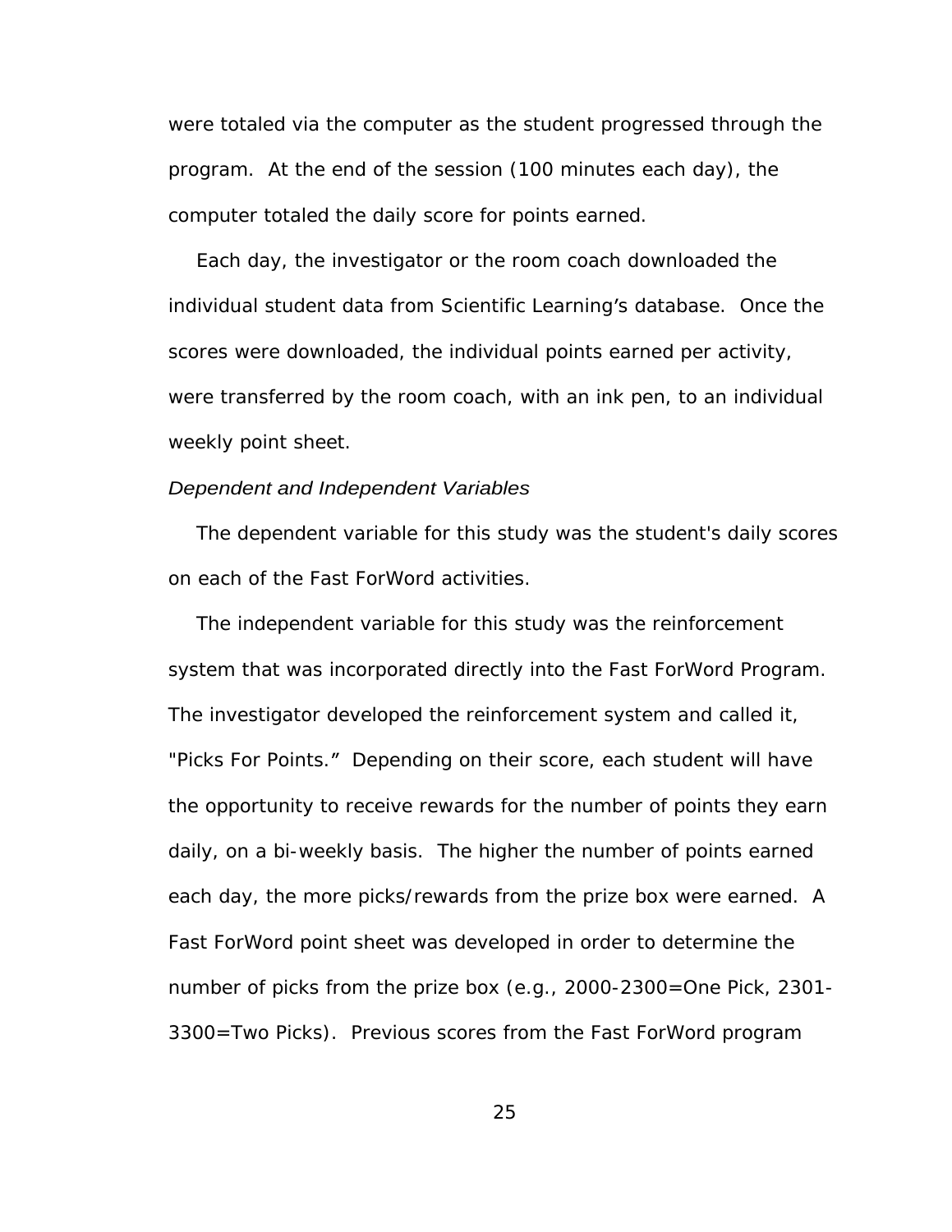were used to determine the average amount of points a student could possibly earn.

The Fast ForWord computer program is designed to be an immediate, intensive intervention for students in grades K-12. Students participated on computers while at the same time they listened through headphones. The students used the computer mouse as they interacted with each of the Fast ForWord Language exercises. The training software consisted of seven exercises, each of which appeared to the student as a computer game. Each day, the students had the opportunity to choose five of seven exercises. For example, one activity, Circus Sequence, consists of a three-ring-circus. This exercise trains the child to identify and reconstruct rapid successions of sounds. Phonic Words presents a series of two pictures and requires the student to match a sound to a picture. This activity is designed to help the child generalize sound processing skills to normal speech recognition. Old McDonald's Flying Farm shows animals flying through the sky while teaching the student to pay close attention to brief phonemes emitted by the farm animals. Phoneme Identification features lively animals and helps the student learn to identify consonant-vowel sequences. Additional activities are Block Commander, Phonic Match, and Language Comprehension Builder. All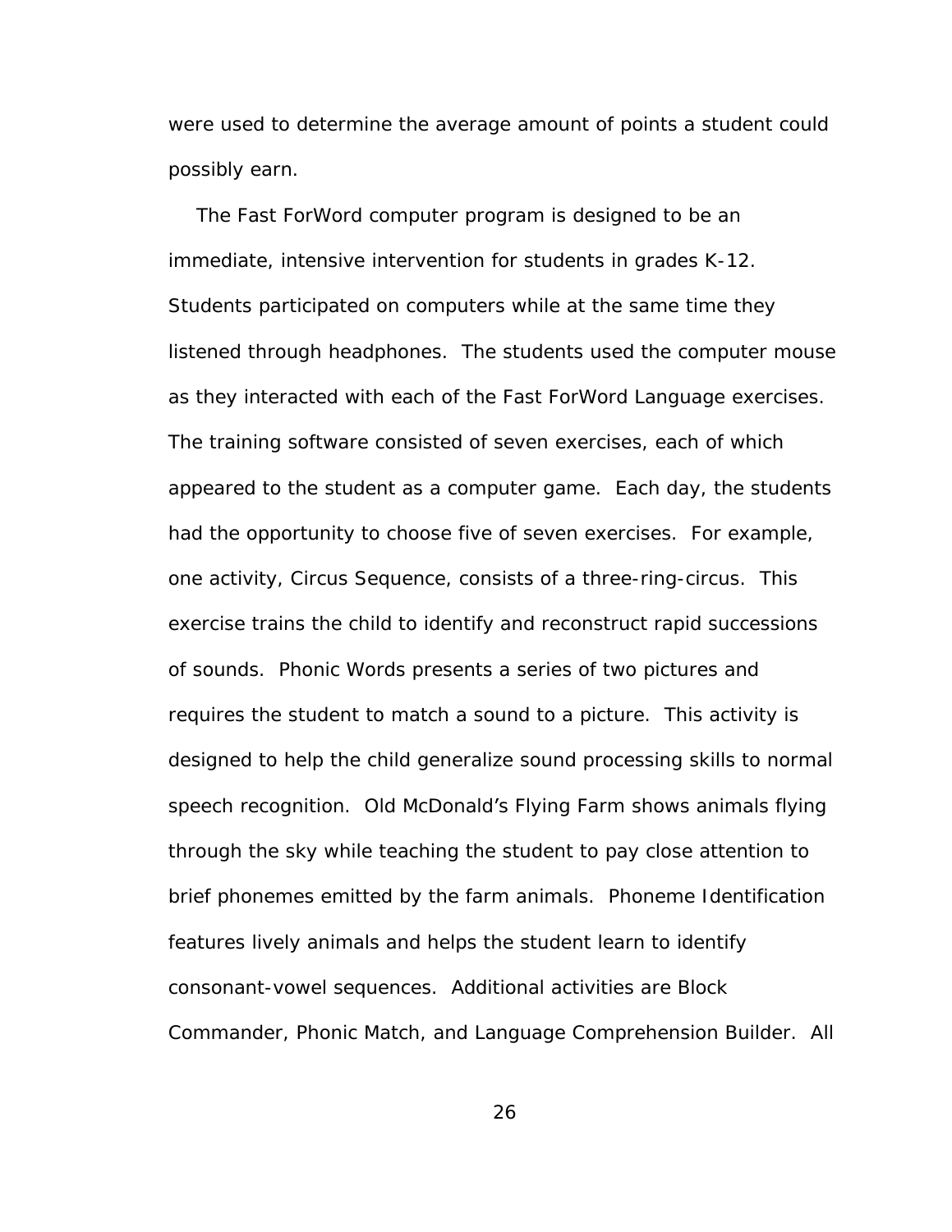of the exercises awarded points showed progress on the screen, and used sounds and lights for feedback to the students.

## Experimental Design

The reinforcement system was implemented using an ABABAB reversal design. The reversal design allowed the investigator to collect baseline data, provide the intervention, and then return to baseline. Although the intervention occurred on a bi-weekly basis, data were collected continuously throughout the all phases of the study.

### Procedure **Procedure Procedure Procedure**

The Institutional Review Board at the University of South Florida approved all procedures prior to implementing any procedures. The parents of the participants were also given informed consent forms prior to data collection along with the contact information of the principal investigator for the opportunity to ask any questions before and during the study. In addition, each participating student gave their assent prior to data collection.

The study took place in a regular classroom/computer lab at the participating elementary school. Sessions were held in the morning during the class language arts instruction. The classroom/computer lab consisted of two large tables, desk for the room coach, whiteboard, windows along one long wall, posters and classroom projects displayed on the walls, and several bookshelves. During the computer sessions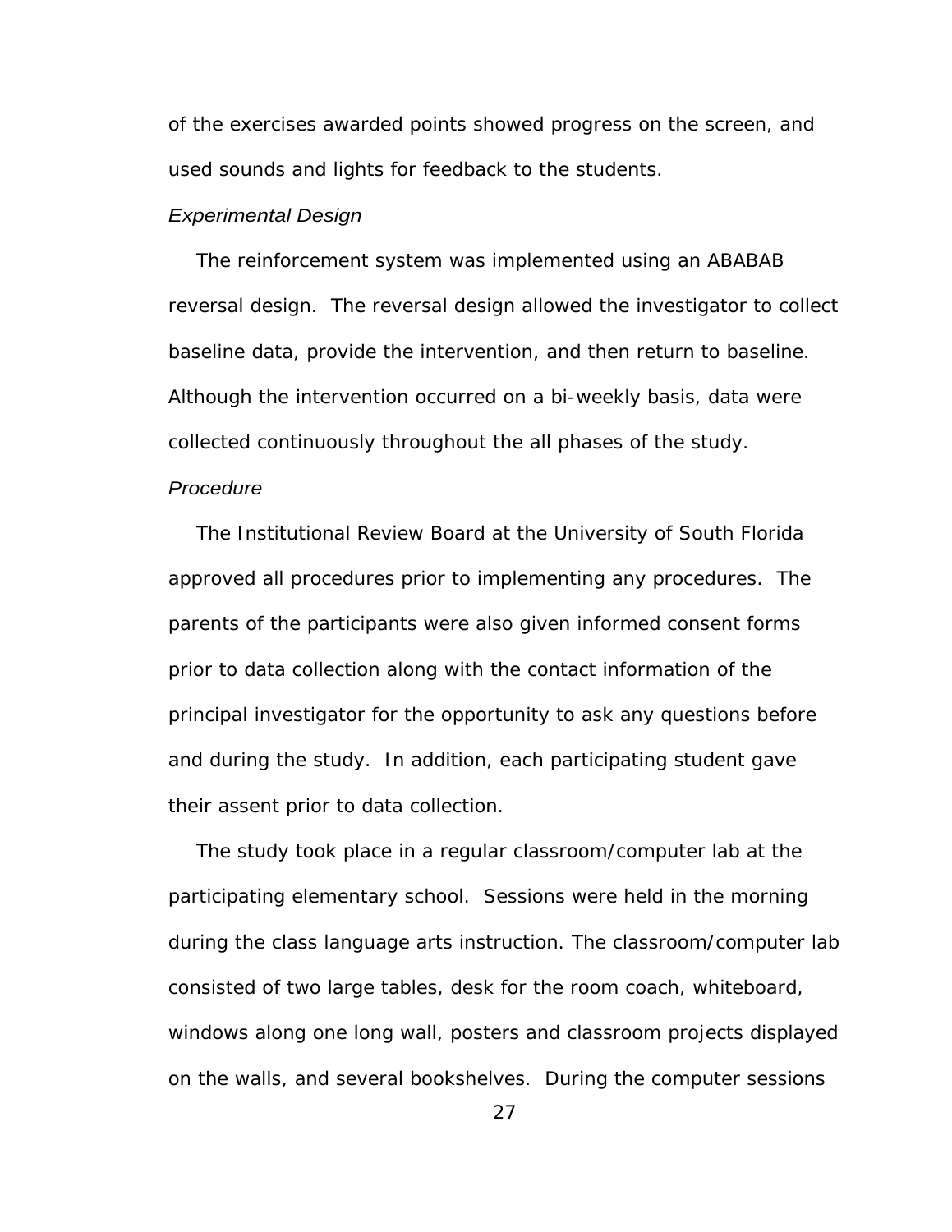the students were seated at individual classroom desks and chairs with approximately 14 laptop computers and headphones.

The staff participating in the supervision of the Fast ForWord program were previously trained by the Scientific Learning Company. The training consisted of a one-day session where staff completed the exact Fast Forword games/activities that the students completed. The staff received detailed instruction prior to beginning the specified activity. The staff were instructed to not provide students with any correct responses during their Fast ForWord computer session. The room coach was on-hand to supervise the children, load software, troubleshoot any technical difficulties, facilitate students' orientation, ensure proper use of programs, and to maintain consistency in program intervention.

Baseline phase. Each day, the students participating in Fast ForWord chose five of seven 20-minute activities each. They were engaged in the computer activities for 100 minutes per day, five days per week, for approximately 6 weeks. As each student demonstrated success on each task, they moved up to the next level in each activity. Students received trial-by-trial computer feedback on each exercise. After an incorrect response, the correct response was shown before the next trial is presented. Correct responses were rewarded by lights, sounds, on-screen animations, long with a pictorial increase in points.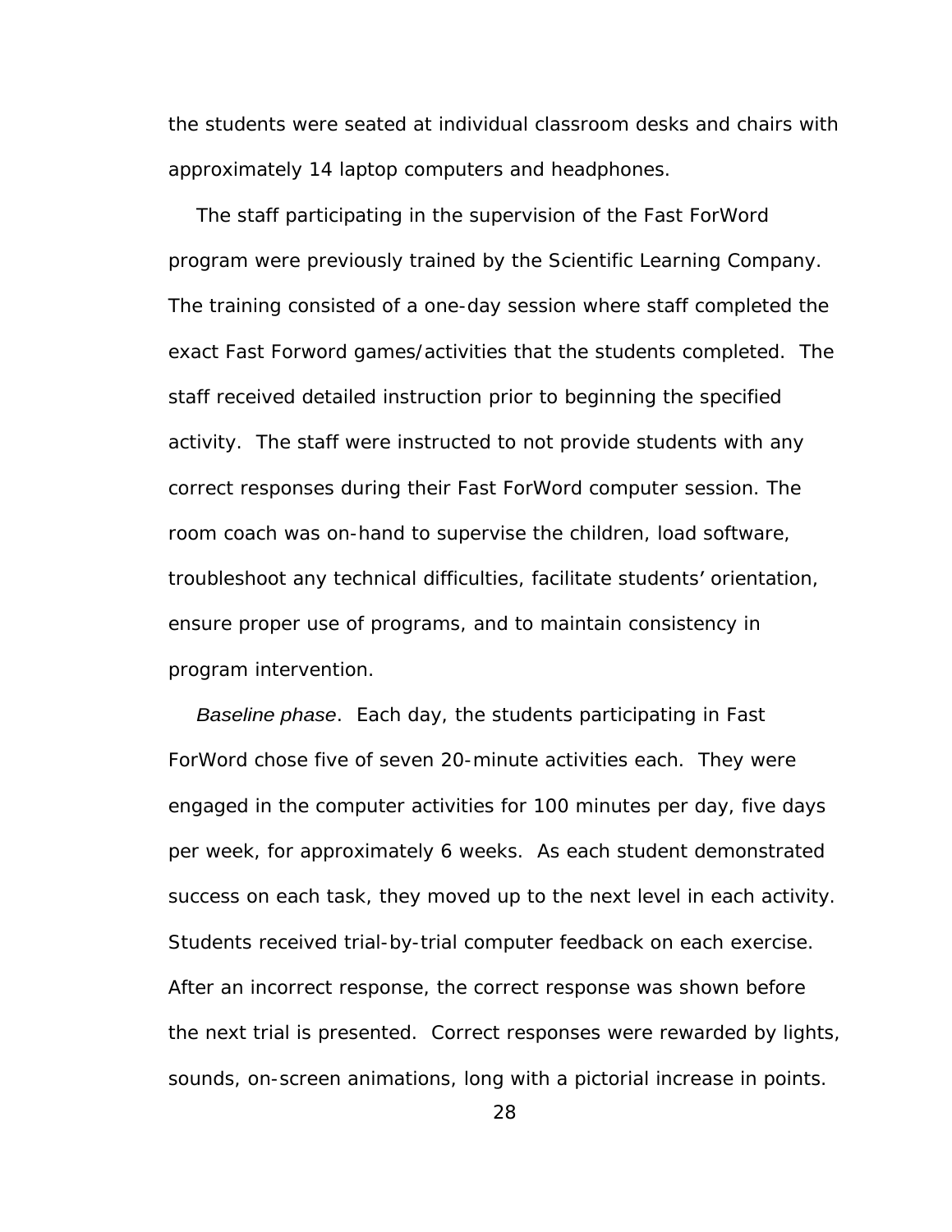Each child had a point sheet on which the room coach recorded their daily scores, as calculated by the Fast ForWord Program, after completing their 100 minutes. Once they completed this process, the students were sent back to their regular classroom.

Intervention phase. During the Intervention phase, the students continued to receive trial-by-trial computer feedback on each exercise. After an incorrect response, the correct response was shown before the next trial was presented. Correct responses were rewarded by lights, sounds, on-screen animations, and a pictorial increase in points. Each child had the same point sheet on which the room coach recorded their daily scores as calculated by the Fast ForWord Program after they completed their 100 minutes. However, each day during the intervention, prior to starting the Fast ForWord program, the students were informed that they would receive a pick from the prize box for scoring high points for that particular day. In addition, a large prize box was stationed at the front of the room which was labeled "Picks for Points." The box was visible to the students during their entire 100 minutes on the computer serving as visual prompt for increased scores. Prior to beginning the session each day during the intervention, the room coach read the following script aloud: Focus on each activity

"Make sure you choose correct answer"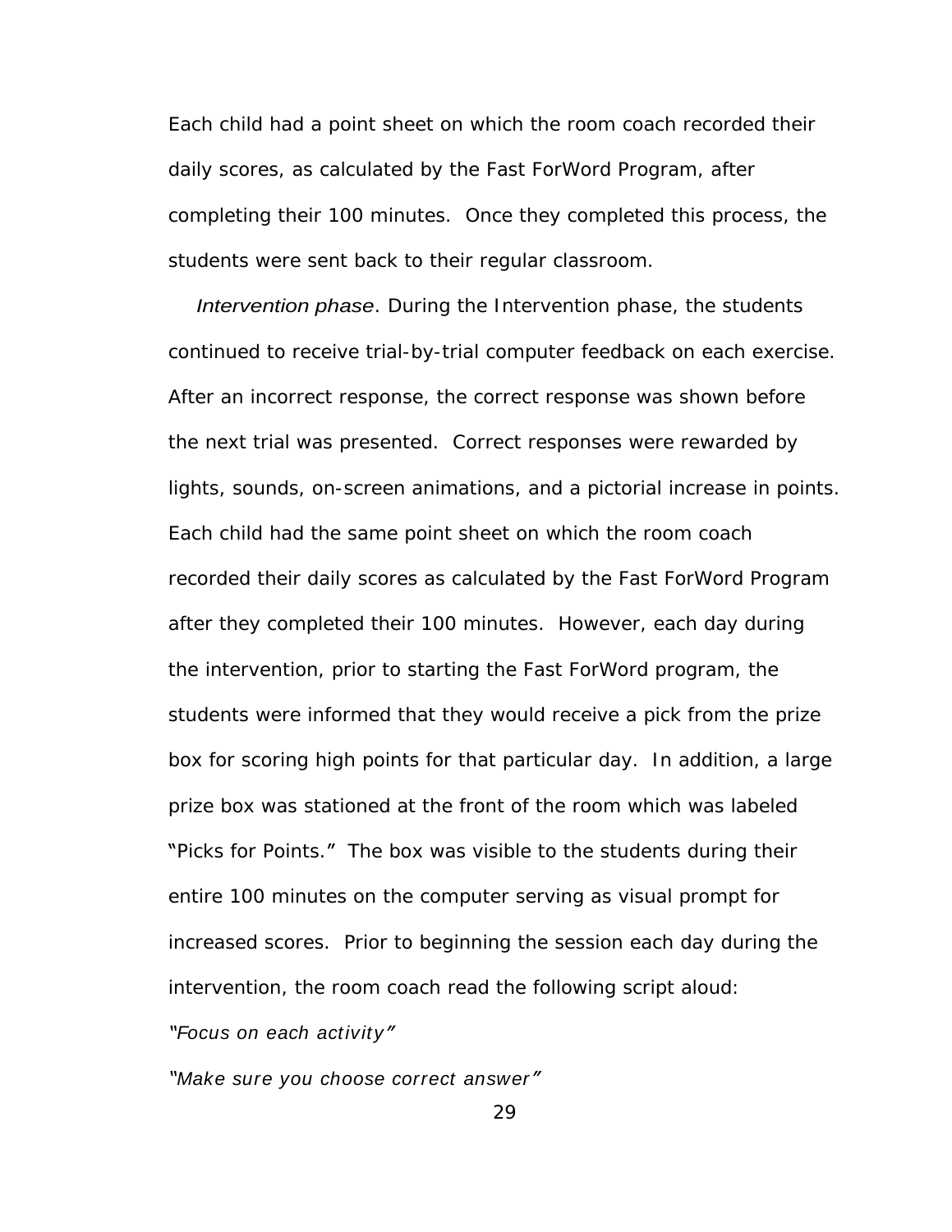Score lots of points" and the second second second second second second second second second second second second second second second second second second second second second second second second second second second sec

## Good Luck

Potential reinforcers that were used for this study were edible treats (e.g., candy, snacks, etc.), tangible items (e.g., sticker, pencils, etc.), and positive statements (e.g., "Great Job!"). These particular items were chosen because they were reported, by the school, to be potential reinforcers when used in the classroom. Once the students completed the required 100 minutes on the computer, their daily points were totaled. The students then had the opportunity to receive a pick from a prize box. This process was conducted privately and individually for each student. Once they received their picks from the box, the student was then sent back to their regular classroom.

During the study, the participants were completely unaware that the investigator would be returning on a bi-weekly basis to administer reinforcement for the points earned. The first phase of the study began with the initial baseline of students participating in the Fast ForWord program. The phases of this study were are as follows: During the Initial Baseline, participants began the FFW program as already occurring in the school for the first week. The reinforcement system was not used during this time. During the second week, Intervention Phase 1 began. This was the beginning of the reinforcement system, which was implemented on a daily basis for the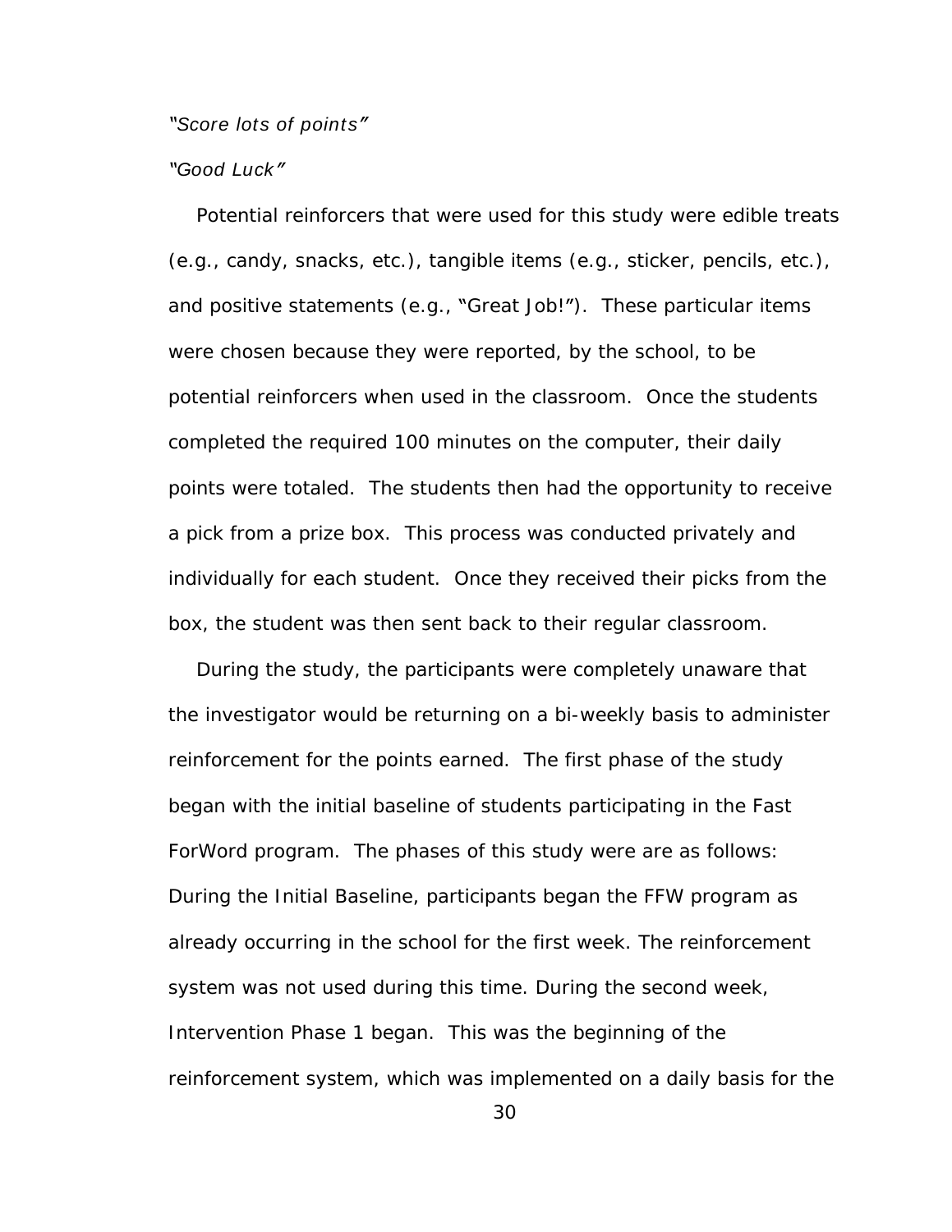entire week. On week three, there was a return to baseline and this process continued in an ABABAB reversal design for a total of 6 weeks. During the intervention phase, the investigator left at the end of the week (Friday) setting the expectation that the "picks for points" were no longer available. During the return to baseline, the investigator did not have any contact with the participants.

# Data Analysis

Visual inspection of the data was used to assess the level of performance of participants throughout the entire study. The primary element examined during visual inspection was the change in level of the participant's scores from one phase to the next. Specifically, the overall level of performance, during each condition was examined, to ensure there is no overlap of the data points. In addition, the investigator examined the variability in the data points within each phase. By using visual inspection the investigator was able to visibly see the change in performance for each participant. The investigator reviewed the data on a daily basis. Additionally, the student scores were downloaded via the computer and totaled each day. The Investigator had 24-hour access to student scores via the Scientific Learning Corporation's computer progress tracker.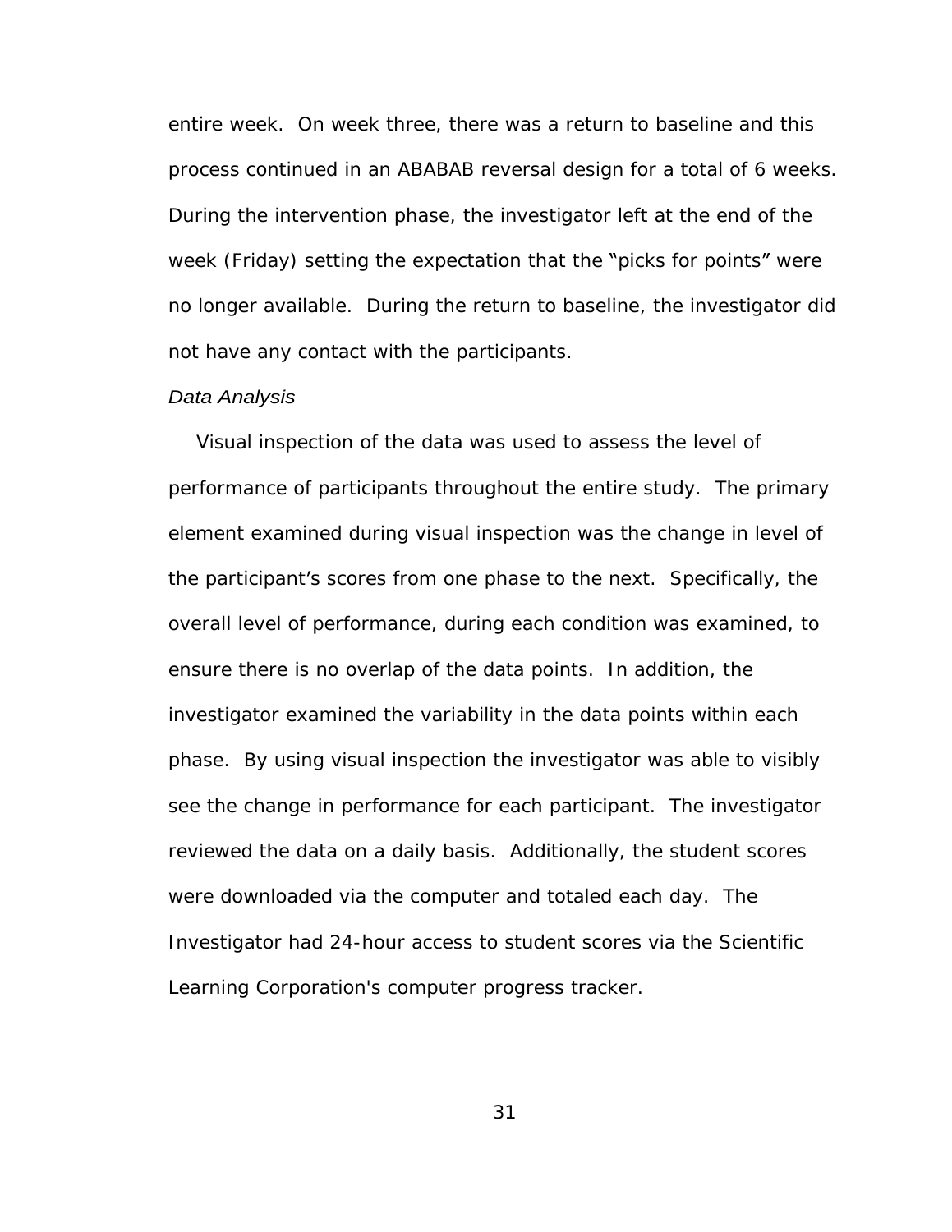## Chapter Three

## **Results Results**

This particular study was designed to assess whether the use of the reinforcement system had an effect on student scores for the Fast ForWord Language Program. The investigator examined whether or not the Fast ForWord computer intervention was enhanced by combining it with a reinforcement system for students identified as having reading difficulties. Data were collected for each participant throughout the six weeks during the ABABAB reversal design. The students had the opportunity to choose five of seven Fast ForWord activities each day. Student scores could either increase or decrease each day depending student performance. However, the average high scores that could be earned in each activity are as follows: Circus Sequence, 790; Phoneme Identification, 800; Old McDonald's Flying Farm, 500; Phonic Words, 675; Phonic Match, 495; Block Commander, 550; and Language Comprehension Builder, 1000. The results are reported for each participant for each individual activity.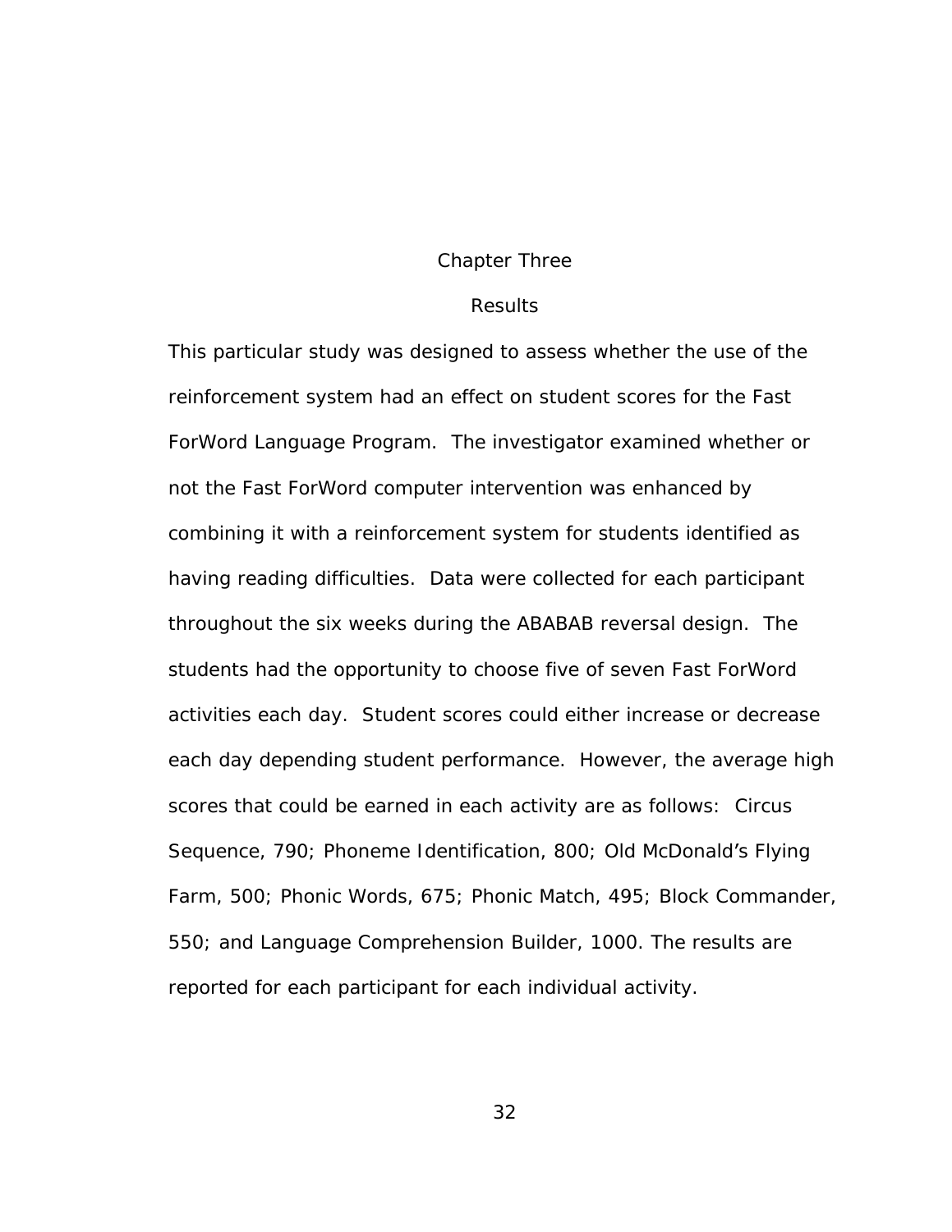## Language Comprehension Builder

The mean Language Comprehension Builder scores for each participant for each phase are shown in Table 1. These data are represented graphically in Figures 1 through 3.

Table 1

| Week/Phase Kiley |             | Mikey | Matty | Missy | Sandy | Wally |
|------------------|-------------|-------|-------|-------|-------|-------|
| $\overline{1}$   | 141.2       | 121.6 | 101.6 | 104   | 114.4 | 72.4  |
| $\overline{2}$   | 477.2 596.8 |       | 293.6 | 411.6 | 344   | 274.8 |
| 3 <sup>7</sup>   | 704.8       | 692   | 325.6 | 568.8 | 426.8 | 332   |
| $\overline{4}$   | 655.6       | 720   | 354   | 793.6 | 505.2 | 537.2 |
| 5 <sub>5</sub>   | 428.8       | 683.6 | 391.6 | 723.2 | 367.2 | 397.2 |
| 6                | 72.4        | 274.8 | 332   | 537.2 | 397.2 | 340.4 |

Mean Value of Weekly Scores for Students Participating in Language Comprehension Builder

Figure 1 shows a graphic display of the scores for both Kiley and Mikey during baseline and intervention phases for the Language Comprehension Builder activity. During the first intervention phase, there was a immediate drop in the first data point for Kiley, however after that first day, there was an increase in the level of performance with the remaining three data points at a level consistent with the first baseline. When returning to the second baseline, Kiley's data points began a slightly variable upward trend. This trend maintained when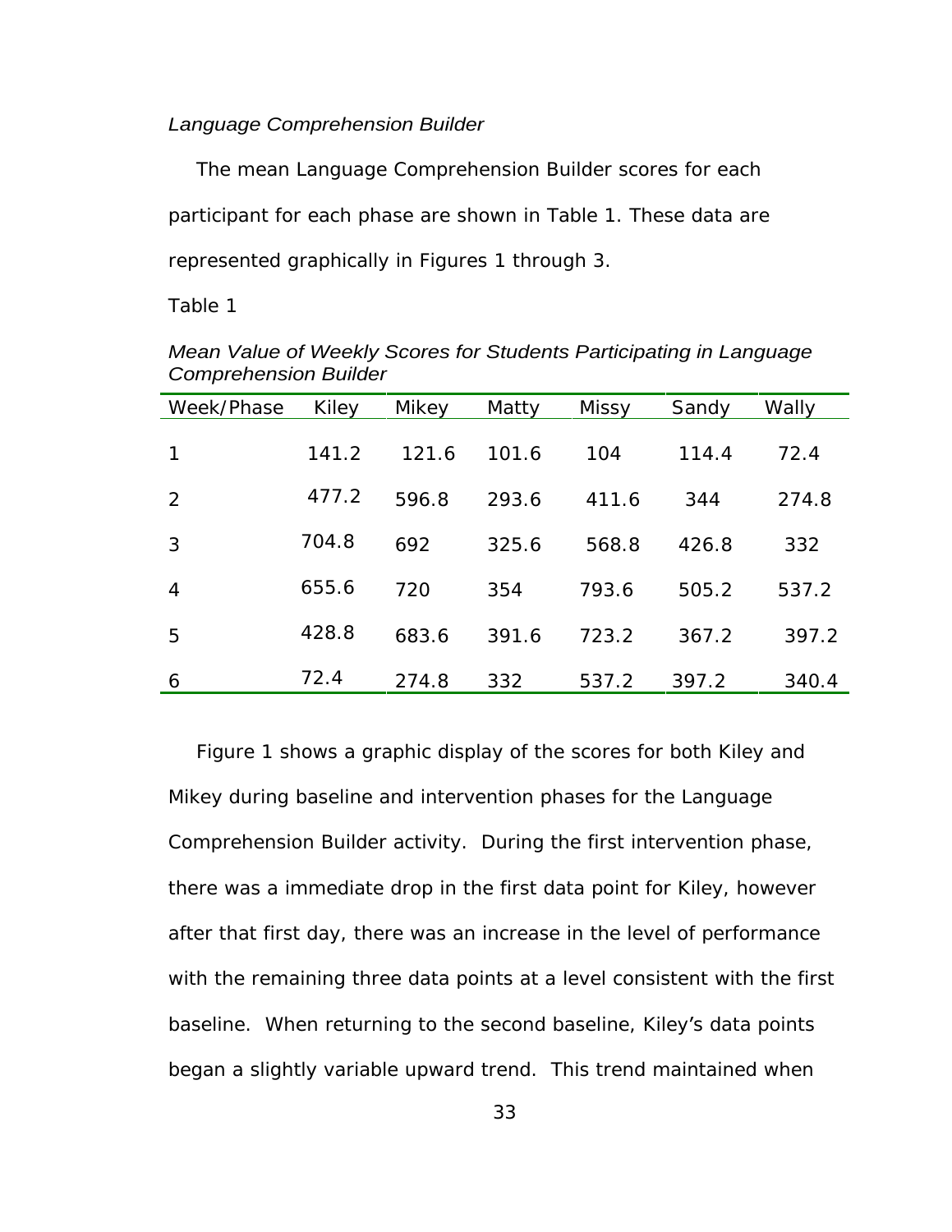returning to the second intervention phase with the exception of the last data point in this second intervention phase. Upon the return to third and final baseline, Kiley's scores show a decreasing trend to a level below the first baseline. The last intervention phase clearly shows an increase in score for the first data point however, there is a steady downward trend after that point. The scores across the phases show high variability with overlap in the data across the first intervention phase through the final baseline phase. Several of the data points indicate slightly higher scores during the intervention phases. However, with the significant overlap across phases, maintained higher-level of scores, and the downward trend at the end of each intervention phase, it is difficult to conclude that the intervention was effective for Kiley. Figure 1 also illustrates the data for Mikey. The first intervention

phase shows an increase in Mikey's scores from the initial baseline. There is overlap of the scores once returning to the second baseline with moderate variability and showing no real trend. When returning to the second intervention phase the scores indicate a stable rate however, there is an upward trend for the last three scores. There is slight variability in the data during the third baseline phase with no trend. The last intervention phase shows an increase in Mikey's scores above the third baseline with a general upward trend. Mikey's data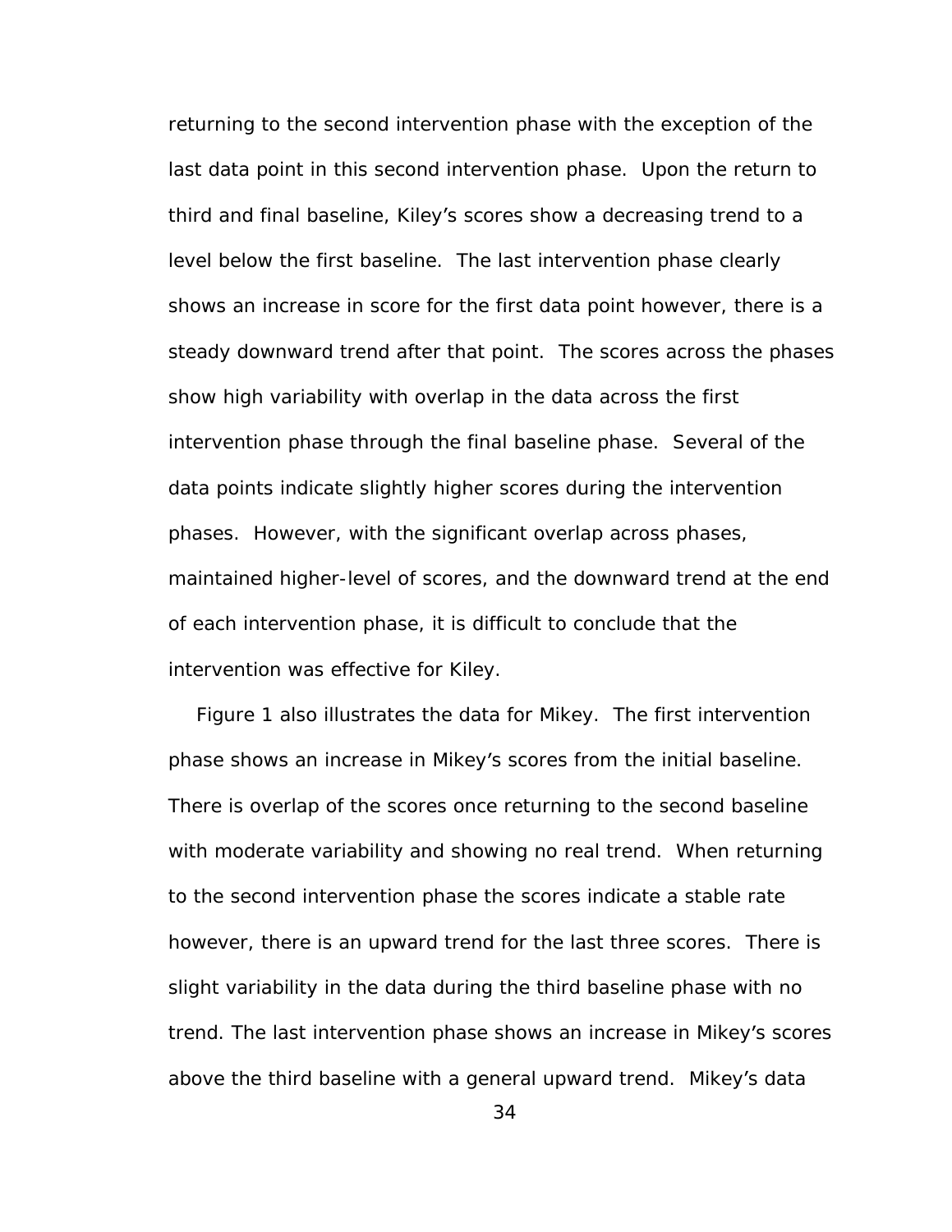show some increase in scores during the intervention phases and a decrease in scores once there is a return to baseline. However, due to the overlap of data points across the baseline and intervention phases and the rapid increase in the score at the end of second baseline, it is unclear if the intervention was indeed effective.

Language Comprehension Builder



Figure 1. Language Comprehension Builder Scores for Kiley and Mikey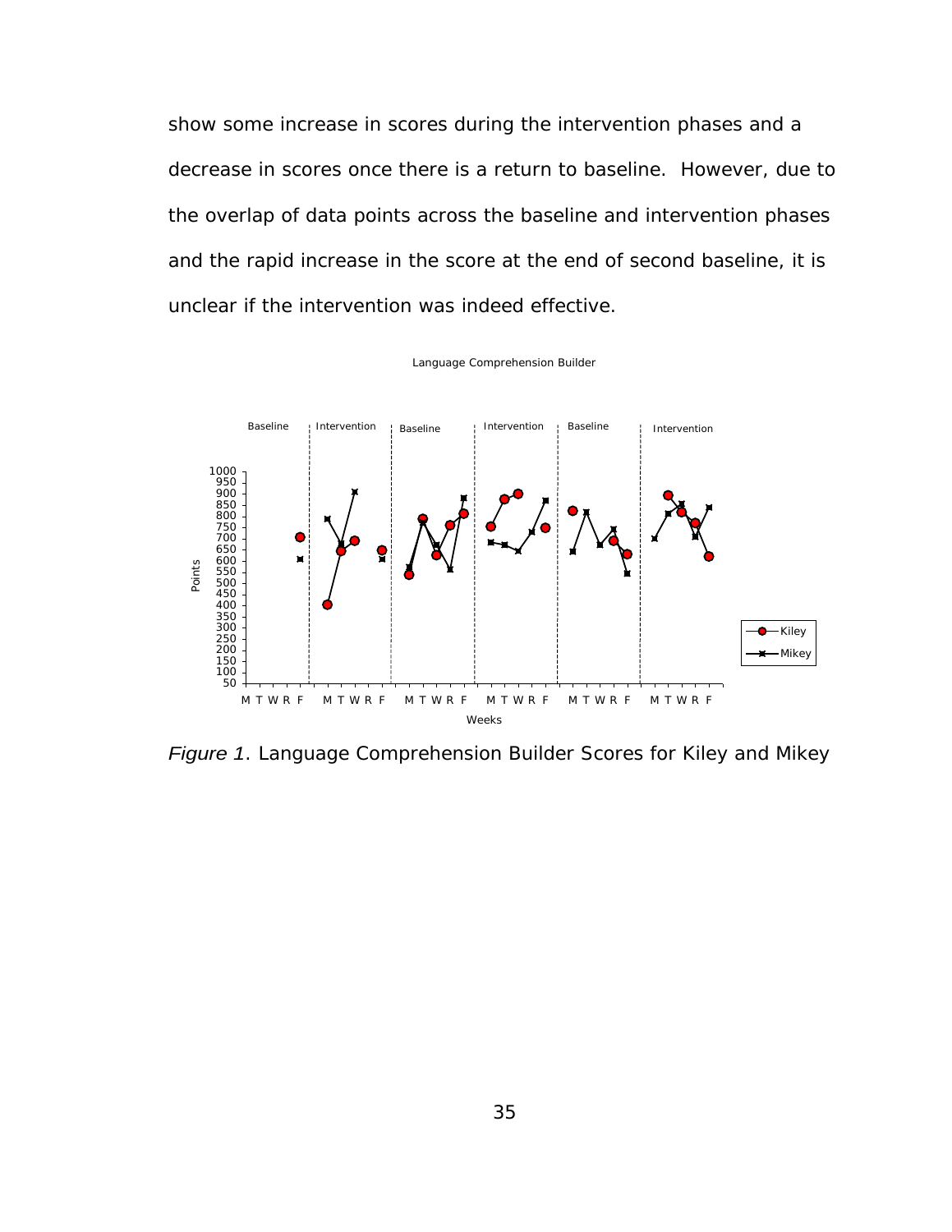### Language Comprehension Builder



Figure 2. Language Comprehension Builder Scores for Matty andMissy.

Language Comprehension Builder





Figure 2 illustrates the data for both Matty and Missy on the Language Comprehension Builder. Missy's data points overlap from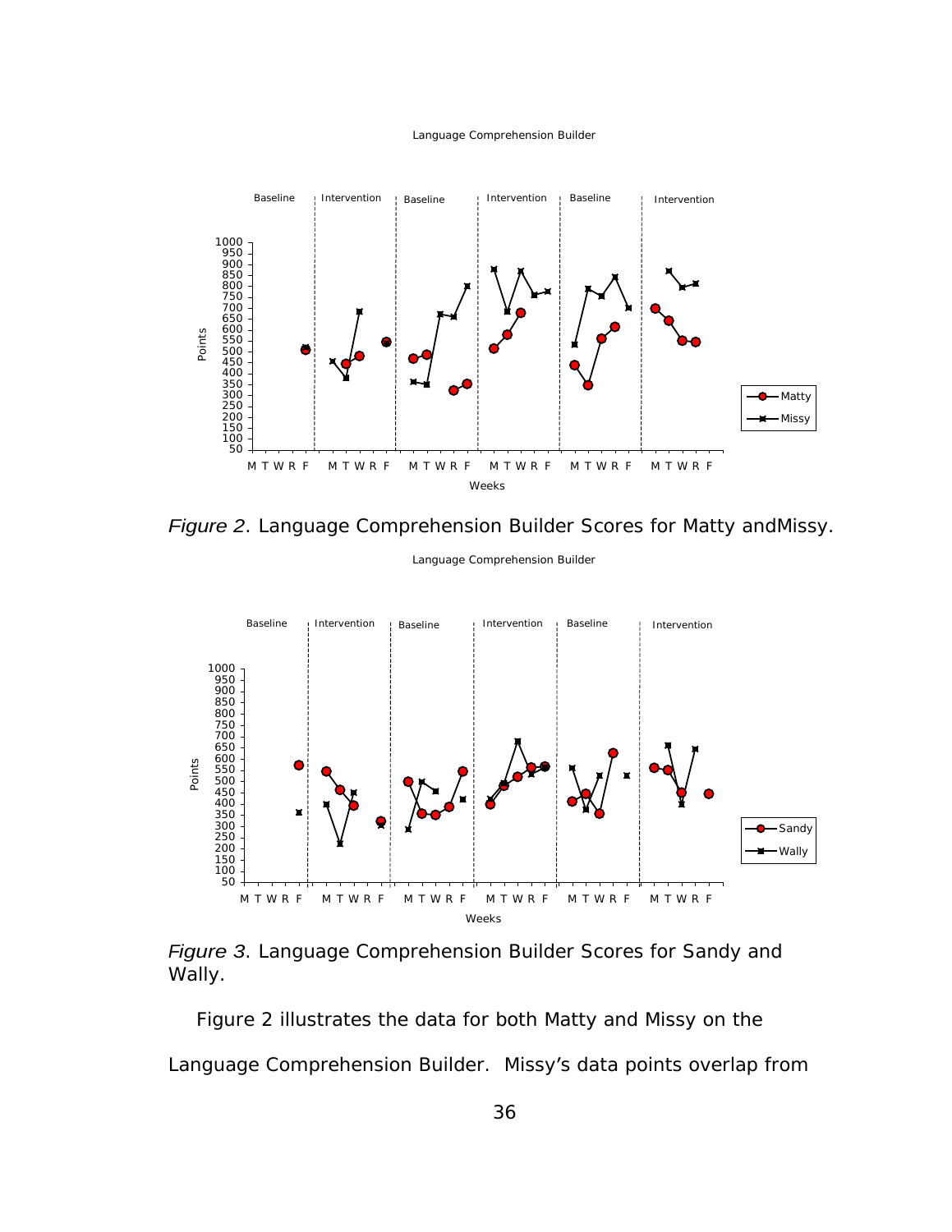the first baseline phase into the first intervention phase. During the first intervention phase, there is high variability with a rapid increase in the third data point followed by a drop back to baseline level with the fourth data point in this first intervention phase. The second baseline shows high variability with an initial decrease in scores from the intervention phase. However, after the second day, there is a rapid increase in scores maintaining an upward trend with scores higher than those in the first intervention. The data points overlap from the second baseline into the second intervention phase with slight variability in scores. The data are more stable and the level of scores is the highest during the second intervention. When returning to the third and final baseline, there is high variability with an increasing trend. The scores are lowest during the first and last day of this baseline phase. When returning to the final intervention phase, there is a significant increase in Missy's scores with a high stable rate. Overall, there appears to be a noticeable change in the level of scores for Missy over time but not necessarily associated with the intervention.

Similarly, for Matty, there appears to be an overlap in data points from the first baseline into the first intervention phase with a stable, slightly increasing trend in the scores during the first intervention phase. Again, there is an overlap in data points from the first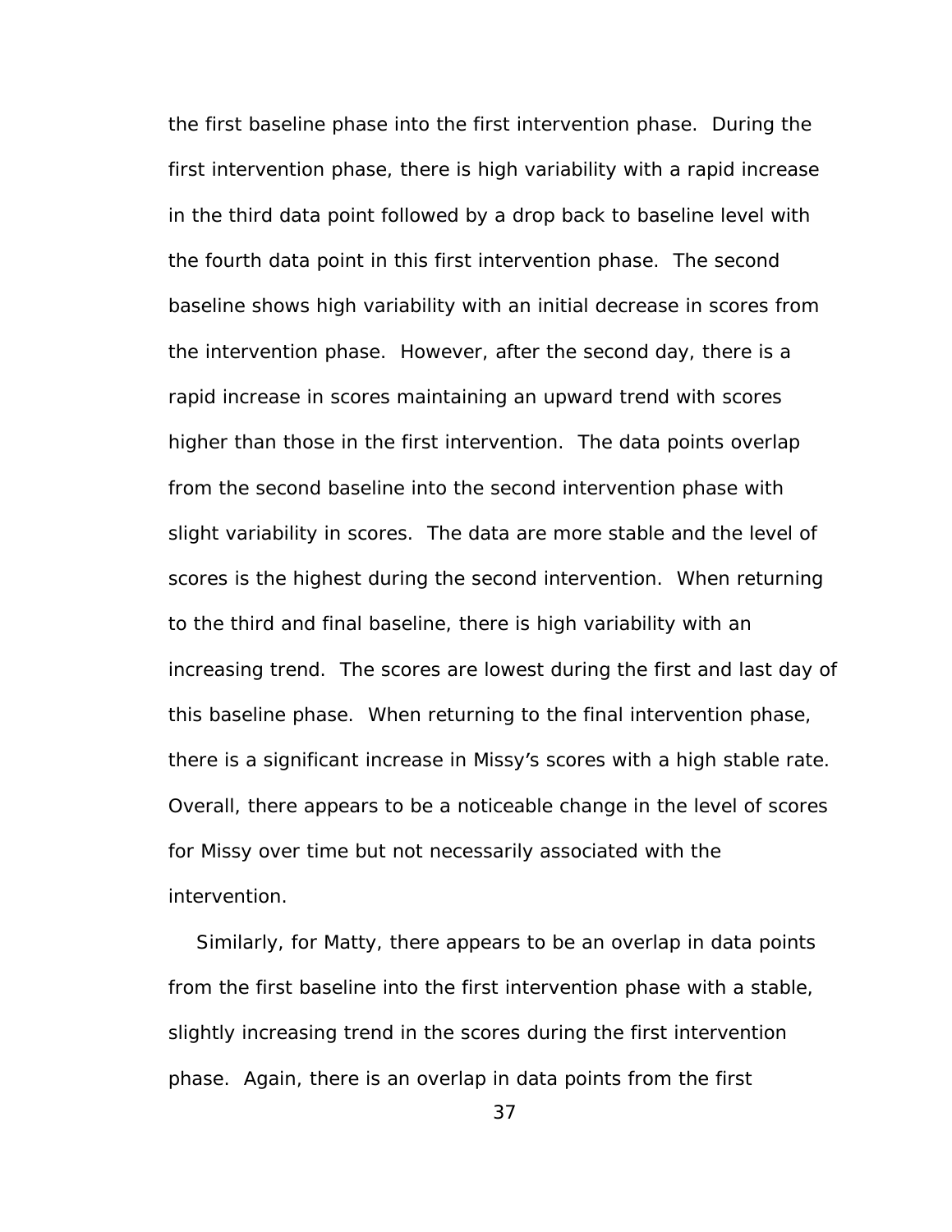intervention phase into the second baseline phase. During the second baseline phase, although there was a day that Matty was absent, the four data points show a decrease in scores. Once returning to the second intervention phase, there is a rapid increase in scores with a stable trend. The third baseline displays an initial decrease in scores followed by an upward trend approaching the level of the previous intervention phase. When returning to the third and final intervention phase, the data show an increase in scores initially followed by a decreasing trend. The data are variable across all phases with overlapping data points across most phases. Overall, the intervention appears to be a success resulting in the highest during the intervention phases. The contract of the contract of the contract of the contract of the contract of the contract of the contract of the contract of the contract of the contract of the contract of the contract of the contract of the co

Figure 3 shows the data for both Sandy and Wally. During the first intervention phase, Sandy's data show a steady decrease in scores compared to the initial baseline. During the second baseline, there is an initial increase in score followed by a decrease for three data points and then increasing on the last day of this baseline. The data show an increase in scores with an upward trend during the second intervention phase. Once there is a return to the third and final baseline, Sandy's scores show a decreasing trend consistent with the initial baseline however, the last data point shows an increase. In the final intervention phase, there is a stable rate consistent with the scores in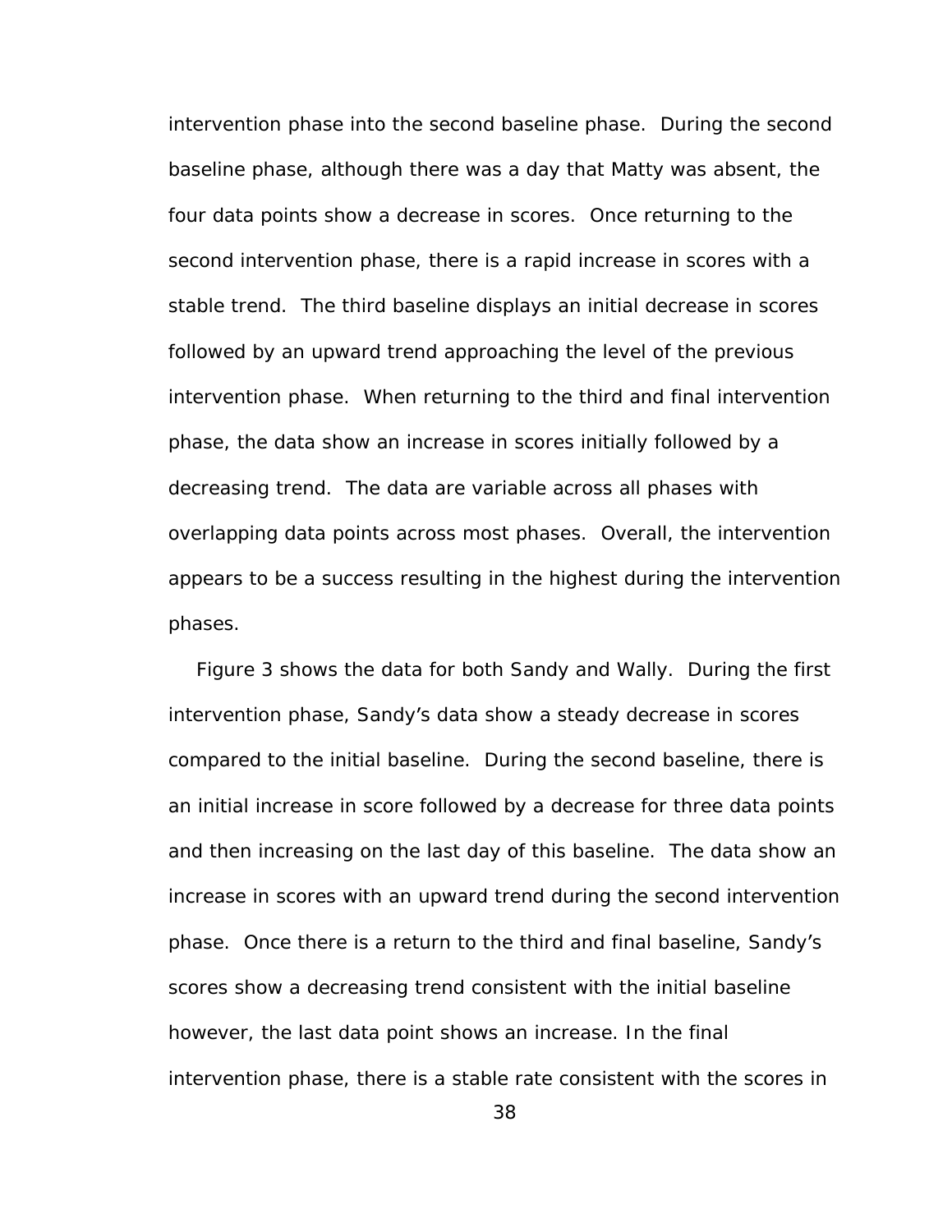the final baseline phase. Overall, there does not appear to be a significant change in the data from the baseline to the intervention phases. The contract of the contract of the contract of the contract of the contract of the contract of the contract of the contract of the contract of the contract of the contract of the contract of the contract of the co

Wally's initial intervention phase, in figure 3, shows high variability and three of the four data points have scores which do not differ much from the initial baseline data points. There is high variability across the phases. During the second intervention phase, there is an increasing trend. In the third in final baseline phase, most of the data are at the same level and are consistent with the data in the second intervention phase. Once there is a return to the third and final intervention phase, initially there is an increase in scores, followed by a drop, and then another increase. The results show that there is some overlap in the data for all phases. Therefore, it is not clear if the changes in scores were actually due to the intervention.

## Old McDonald's Flying Farm **State State State State State State State State State State State State State State State State State State State State State State State State State State State State State State State State St**

The mean Old McDonald's Flying Farm scores for each participant for each phase are shown in Table 2. These data are represented graphically in Figures 4 through 6.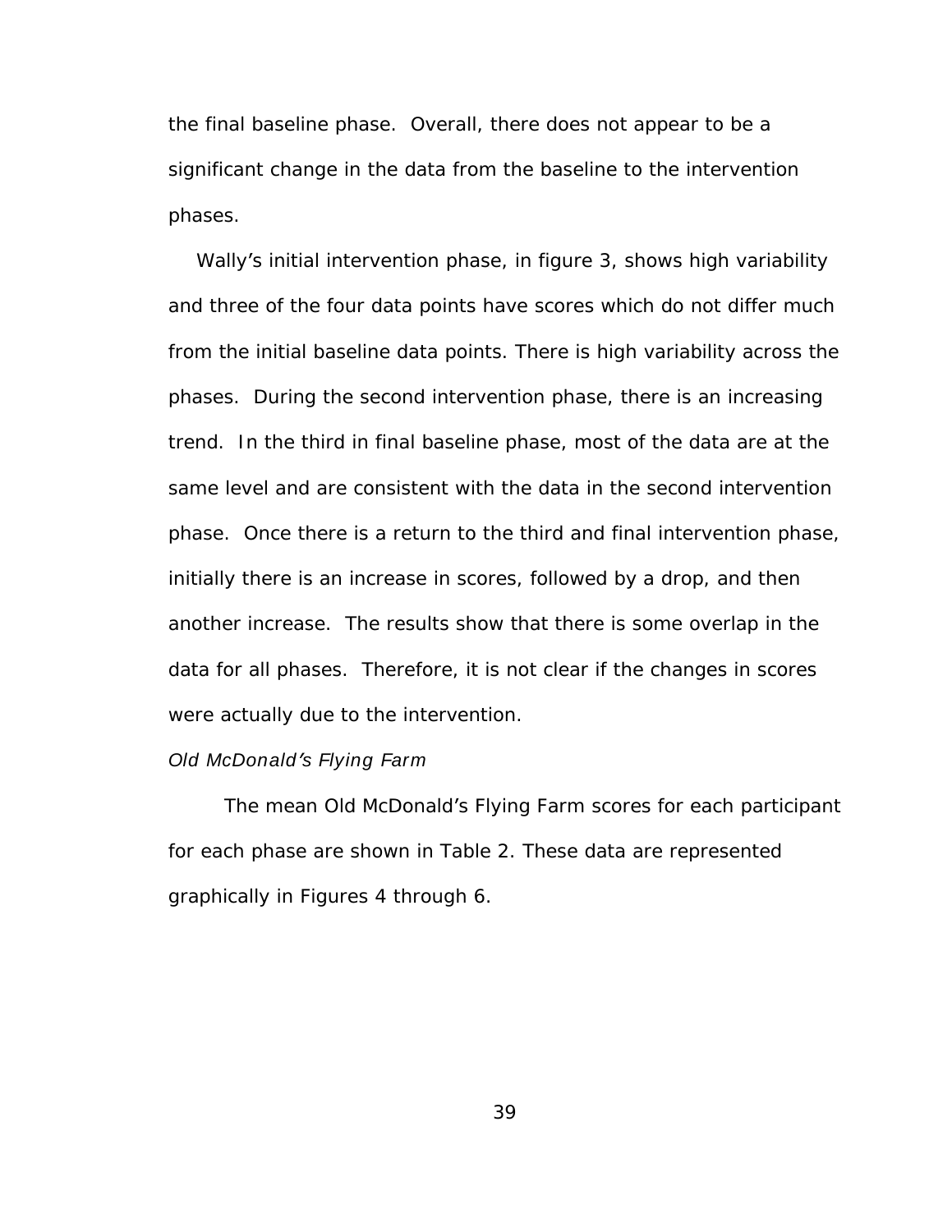## Table 2 and 2 and 2 and 2 and 2 and 2 and 2 and 2 and 2 and 2 and 2 and 2 and 2 and 2 and 2 and 2 and 2 and 2 and 2 and 2 and 2 and 2 and 2 and 2 and 2 and 2 and 2 and 2 and 2 and 2 and 2 and 2 and 2 and 2 and 2 and 2 and

Mean Value of Weekly Scores for Students Participating in Old McDonald's Flying Farm **contracts of the set of the set of the set of the set of the set of the set of the set o** 

| Week/Phase Kiley |             | Mikey | Matty | Missy | Sandy | Wally                |
|------------------|-------------|-------|-------|-------|-------|----------------------|
|                  |             |       |       |       |       |                      |
| $\overline{1}$   | $- -$       | $- -$ | $- -$ | $- -$ | $- -$ | $- - -$              |
| $2 \overline{ }$ | 326.2 285.6 |       | 24    | 152   | 133.2 | 123.2                |
|                  |             |       |       |       |       |                      |
| $3^{\circ}$      | 187.2       | 171.2 | 115.6 | 153   | 147.2 | 54                   |
| $\overline{4}$   | 174.3       | 185.6 | 127.2 | 184.8 | 141.2 | 198.8                |
| 5 <sub>1</sub>   | 330.4       | 191.2 | 70.8  | 232.4 | 225.6 | 162                  |
| $6\overline{6}$  | 447.8       | 274.8 | 177.2 | 147.2 | 144.8 | and the state of the |

Note. Dashes represent weeks when activity was not selected

Figure 4 displays the results during Old McDonald's Flying Farm activity for Kiley and Mikey. There were no scores during the first baseline phase for Kiley and Mikey. Kiley's scores, in the first intervention phase, show an upward trend. During the second baseline phase, the scores decreased some. In the second intervention phase, the scores remained at a low stable rate similar to the second baseline phase. During the third and final baseline phase, the scores slightly increased. During the third and final intervention phase, the scores show a clear increase in the first two data points but a decreasing trend in the second half of this phase. Due to the high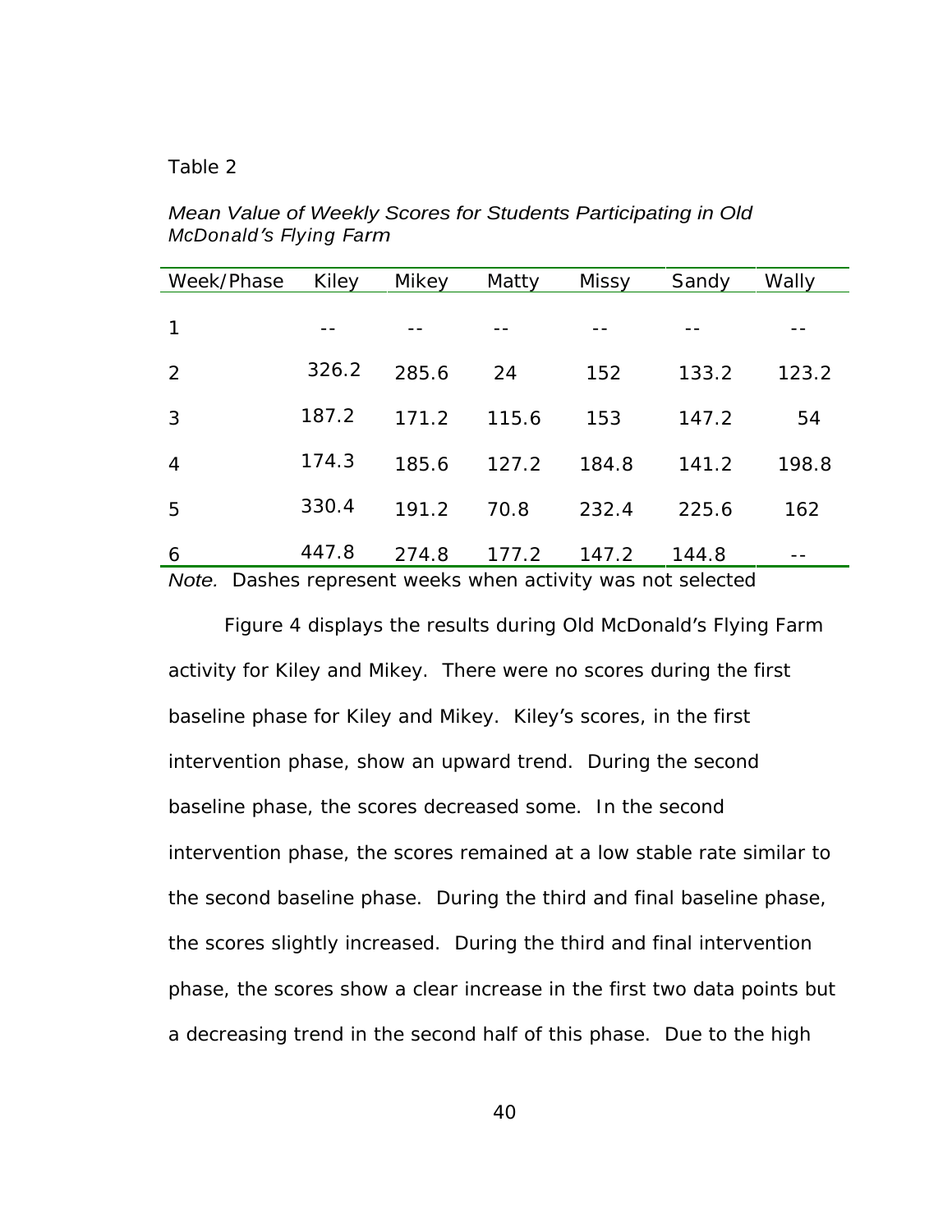amount of overlapping data across all phases, it is difficult to determine if the intervention was effective for Kiley.

Mikey's data were stable during the first intervention phase and then slightly decreased during the second baseline phase. When returning to the second intervention phase, there was slight increase in the two data points compared to the second baseline but lower than the first intervention phase. His data remained stable at this level into the third and final baseline phase. Once returning to the third intervention phase, there was a drop in the first data point with an upward trend in the last two data points. A lot of overlap is shown in the data across the six phases for Mikey. The results indicate the change in scores cannot be attributed to the intervention.

In Figure 5, there are no data points in the first baseline phase for Matty and Missy due to the selection of another activity for the week. Matty's lowest score is displayed during the first intervention phase. There is a slight increase in scores during the second baseline phase. During the second intervention phase, Matty's scores again increase. When returning to the third and final baseline phase, the one data point remains stable and consistent with the scores in the previous intervention phase. In the final intervention phase, Matty's scores show a decreasing trend. Although there is variability in the data across the phases, there is also overlap in the data points for each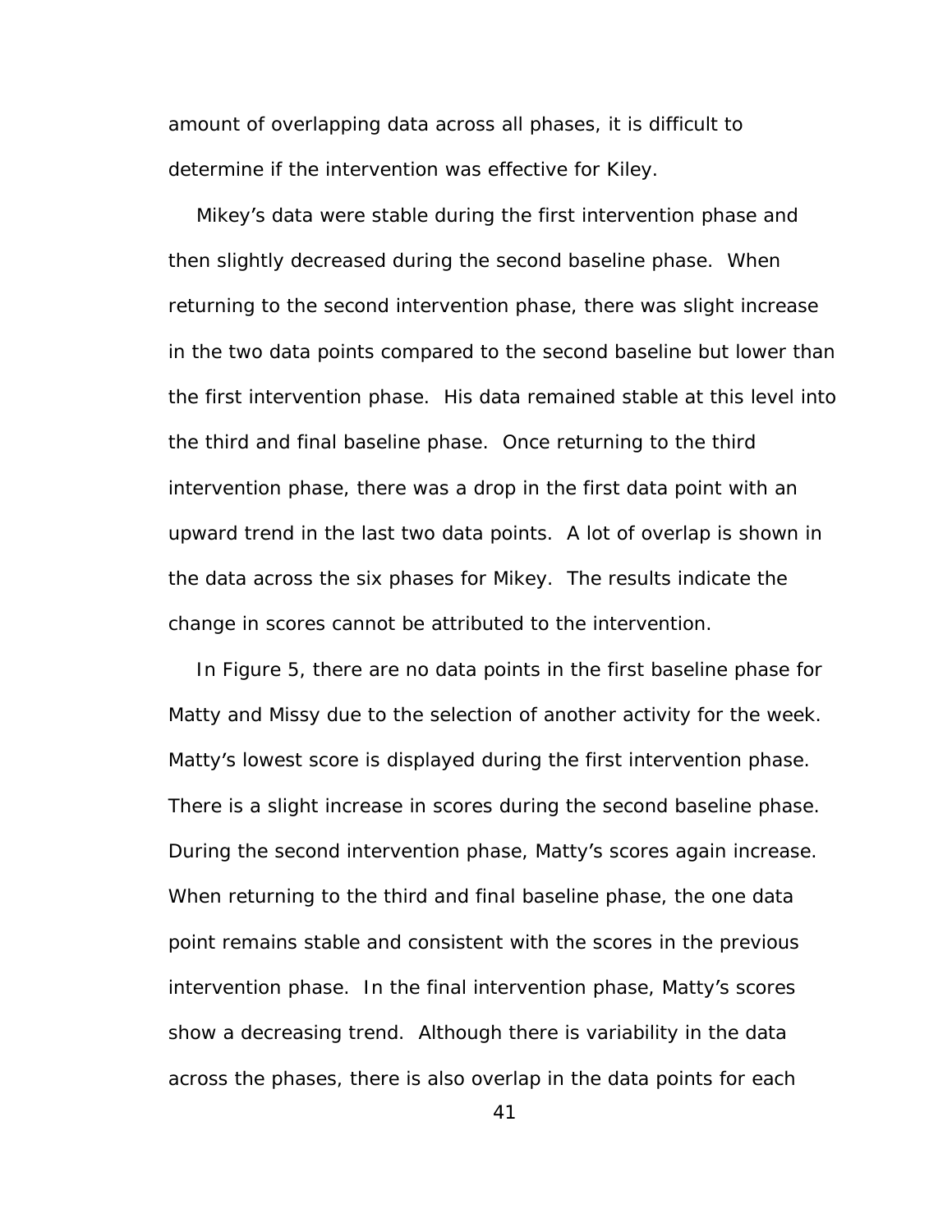phase. The results indicate that there is not a significant change in performance during the intervention phases for Matty.

The first intervention phase for Missy shows two data points at a stable level of performance. During the second baseline phase, Missy's data stay at a consistent level similar to the first intervention phase. However, during the second intervention phase, there is an increase in the data showing the highest scores across all phases. When returning to the third baseline, there is a clear decrease in the scores but an upward trend. In the final intervention phase, the scores show a decreasing trend and overlap completely with the previous baseline. The data overlap across all six phases with very slight variability. It is not clear if any increase during the intervention phase was due to the intervention.

There were no data points in the first phase of the study for Sandy and Wally as shown in Figure 6. Sandy's data in Figure 6 show that the scores in the first intervention phase indicate an upward trend in the data immediately followed by a decrease during the second baseline phase. When returning to the second intervention phase, there is a small initial increase in scores but a downward trend. The third baseline shows a stable trend with scores consistent with those during the second intervention phase. The final intervention phase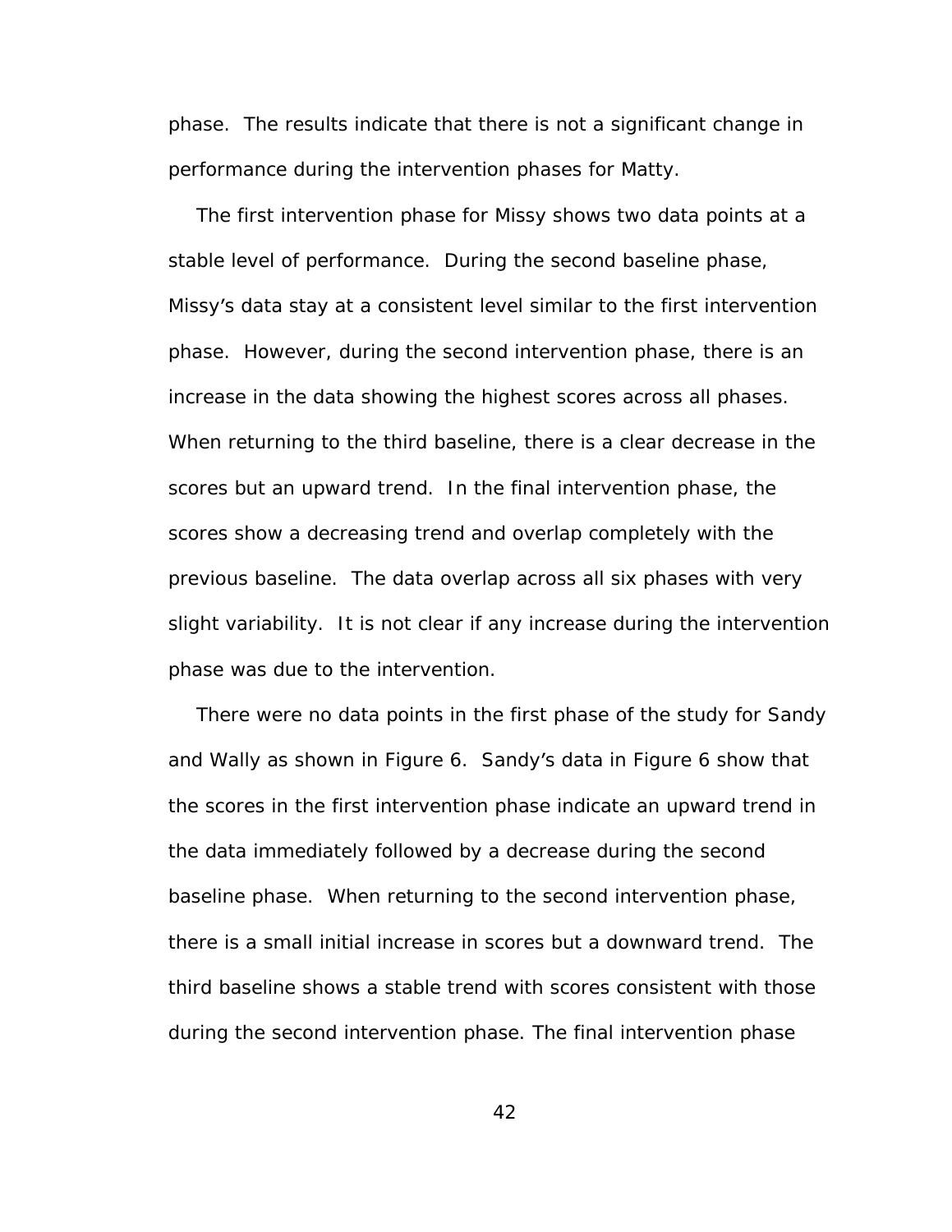shows an increasing trend. However, due to the overlap with baseline it is difficult to determine if the increase was due to the intervention.

 There are only a few data points in each phase for Wally displayed in Figure 6. His data is fairly stable across all phases except for the slight downward trend in the third baseline. In addition, there are no data points for Wally in the final intervention phase. There is overlap in the data points across all baseline and intervention phases and thus intervention effects are difficult to determine with any confidence.



Old McDonald's Flying Farm

Figure 4. Old McDonald's Flying Farm Scores for Kiley and Mikey.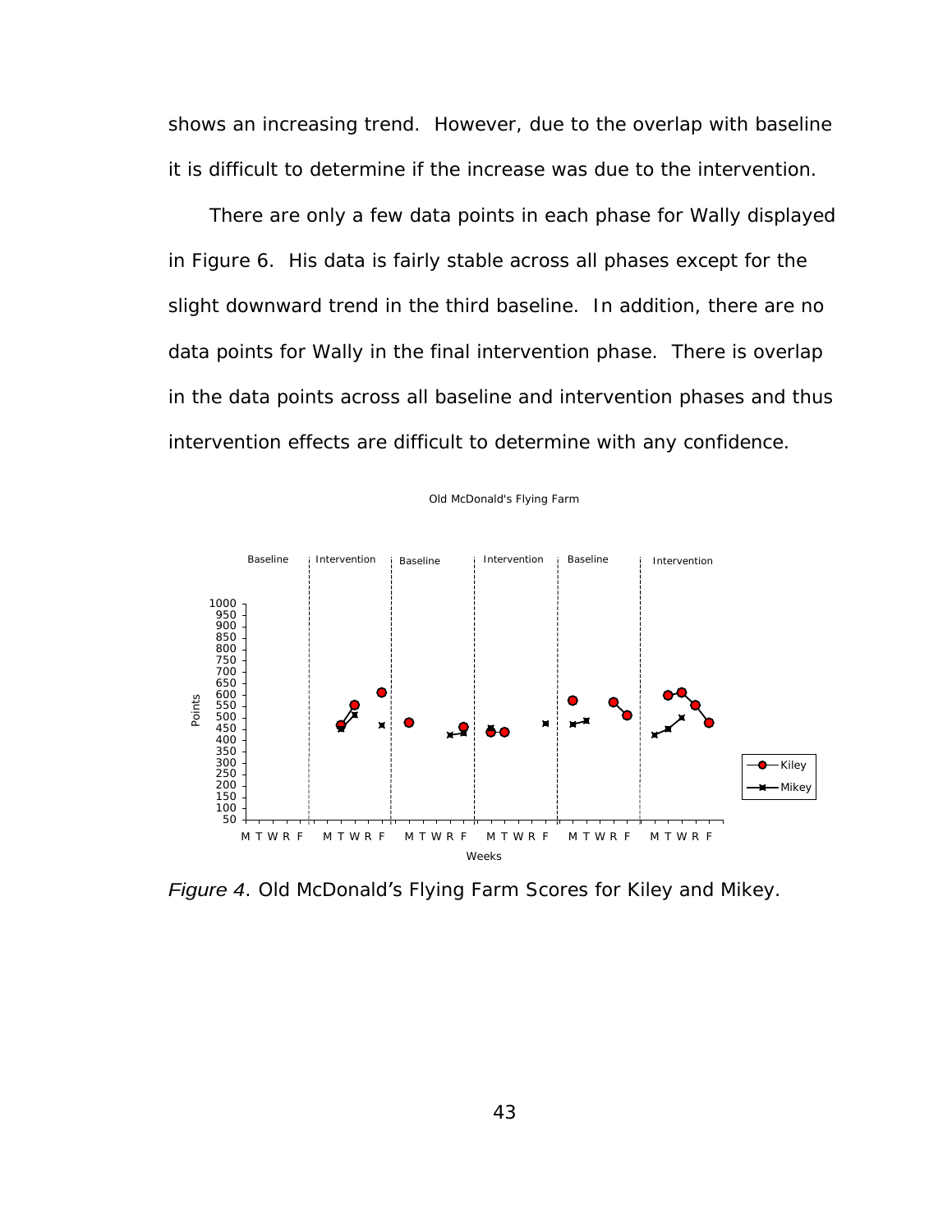#### Old McDonald's Flying Farm



Figure 5. Old McDonald's Flying Farm Scores for Matty and Missy.



Old McDonald's Flying Farm

Figure 6. Old McDonald's Flying Farm Scores for Sandy and Wally.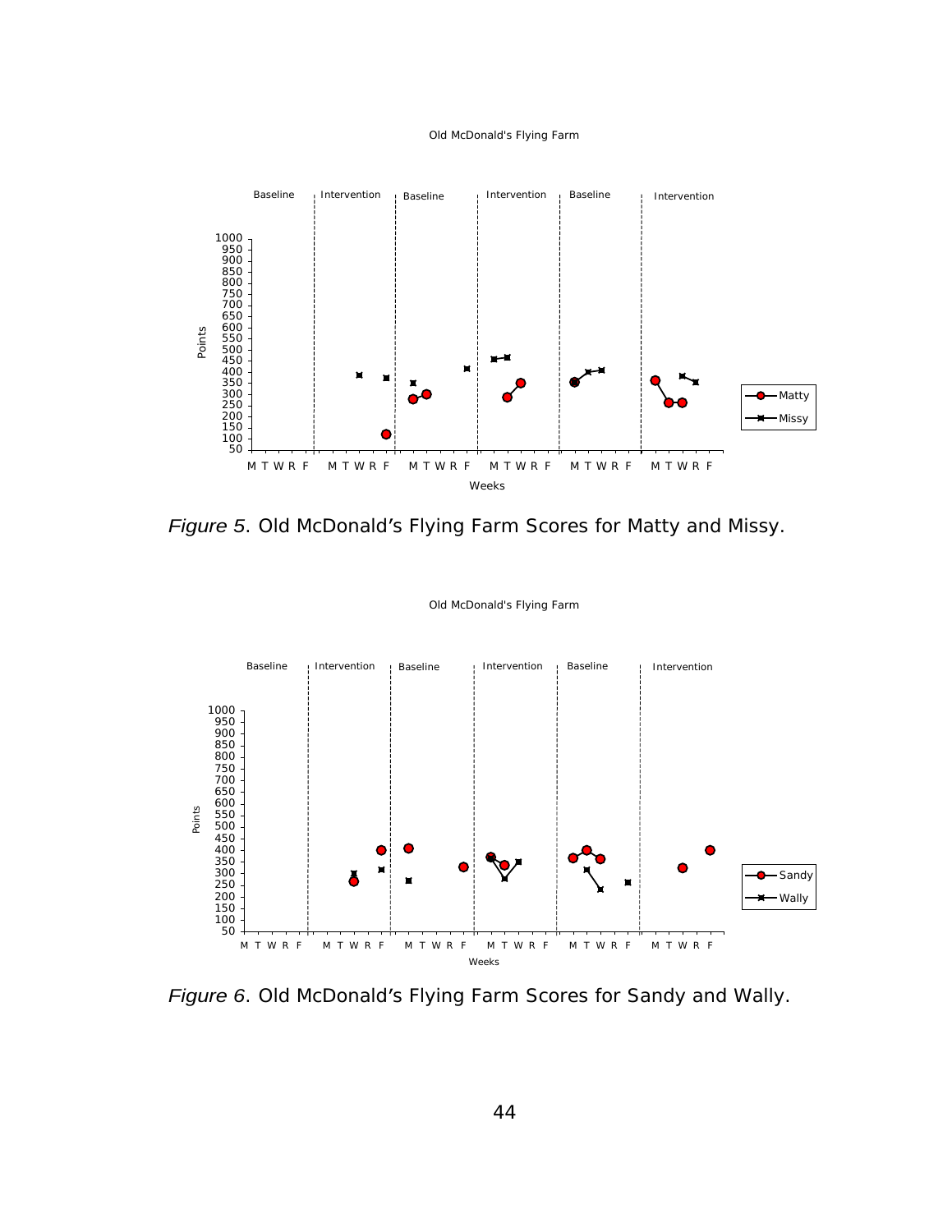## Phonic Words

The mean Phonic Words scores for each participant for each phase are shown in Table 3. These data are represented graphically in Figures 7 through 9.

## Table 3 and 2012 and 2012 and 2012 and 2012 and 2012 and 2012 and 2012 and 2012 and 2012 and 2012 and 2012 and

| Week/Phase Kiley |       | Mikey | Matty | Missy | Sandy | Wally                           |
|------------------|-------|-------|-------|-------|-------|---------------------------------|
| 1                | $- -$ | $- -$ | $- -$ | $- -$ | $- -$ | $- -$                           |
| $2^{\circ}$      | 180   | 201   | 171   | 178   | 176   | 102                             |
| $\mathbf{3}$     | 180   | 299   | 170   | 183   | 162   | 123                             |
| $\overline{4}$   | 209   | 307   | 91    | 277   | 227.2 | 187                             |
| 5 <sup>5</sup>   | 201   | 227   | 148   | 238   | 107   | 195                             |
| 6                | 208   | 241   | 127   | 95    | 155   | <b>Service Contract Service</b> |

Mean Value of Weekly Scores for Students Participating in Phonic Words **Executive Service Contract Contract Contract Contract Contract Contract Contract Contract Contract Contract Contract Contract Contract Contract Contract Contract Contract Contract Contract Contract Contract Contract** 

Note. Dashes represent weeks when activity was not selected

Figure 7 shows the data for both Kiley and Mikey during the Phonic Words activity. There were no scores during the first baseline phase for Kiley and Mikey. Kiley's data shows very little variability. In addition, the scores do not change significantly from baseline to intervention phases. All intervention phases, along with the second baseline phase show an upward trend in the data. Mikey's data points in Figure 7 are also stable with what appears to be a flat trendline, with little change occurring across phases. The results for both Kiley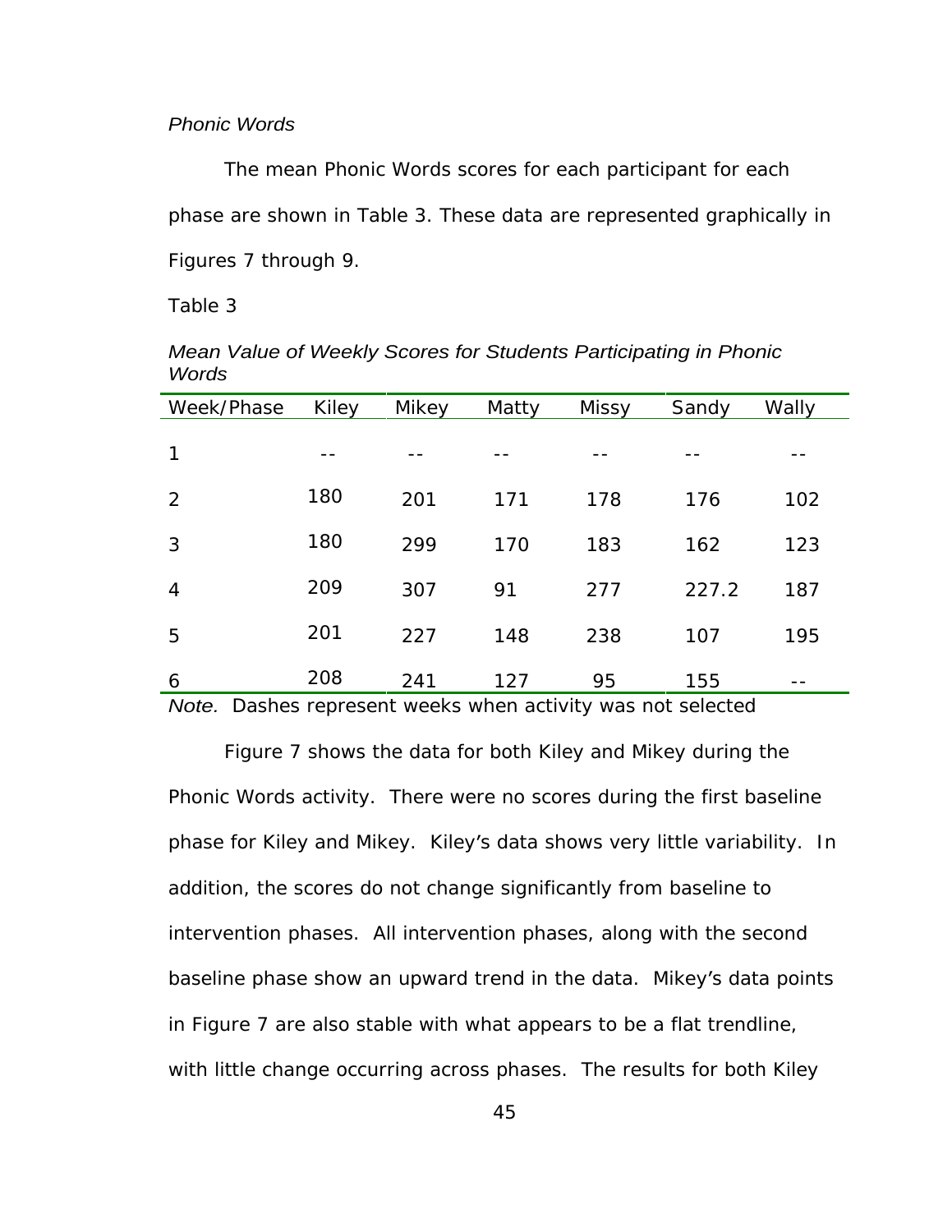and Mikey may indicate a slight increase in performance over time for the Phonic Words activity, but that change does not appear to be related to the reinforcement intervention.

Figure 8 illustrates the Phonic Words scores for Matty and Missy. There were no scores during the first baseline phase. Matty's data show a downward trend in the first intervention, second baseline phase, and final intervention phase. There is a large increase in score from the first data point to the second data point in the third baseline phase. There appears to be some variability in Matty's data as well as an overlap of data points across the second intervention phase into the third baseline phase.

Missy's scores show a slight increase in scores in the first and, initially, the second intervention phase. However, this does not seem to maintain during the last three days in the second intervention phase. Missy's data is stable with overlap across the second intervention phase, third baseline phase, and final intervention phase. These data do not indicate that the intervention had an effect on scores for neither Matty nor Missy.

Sandy's data are displayed in Figure 9. The trend in Sandy's data indicate a decrease during the first intervention and then an increase when returning to the second baseline. Upon return to the final intervention phase, there is an initial increase in performance which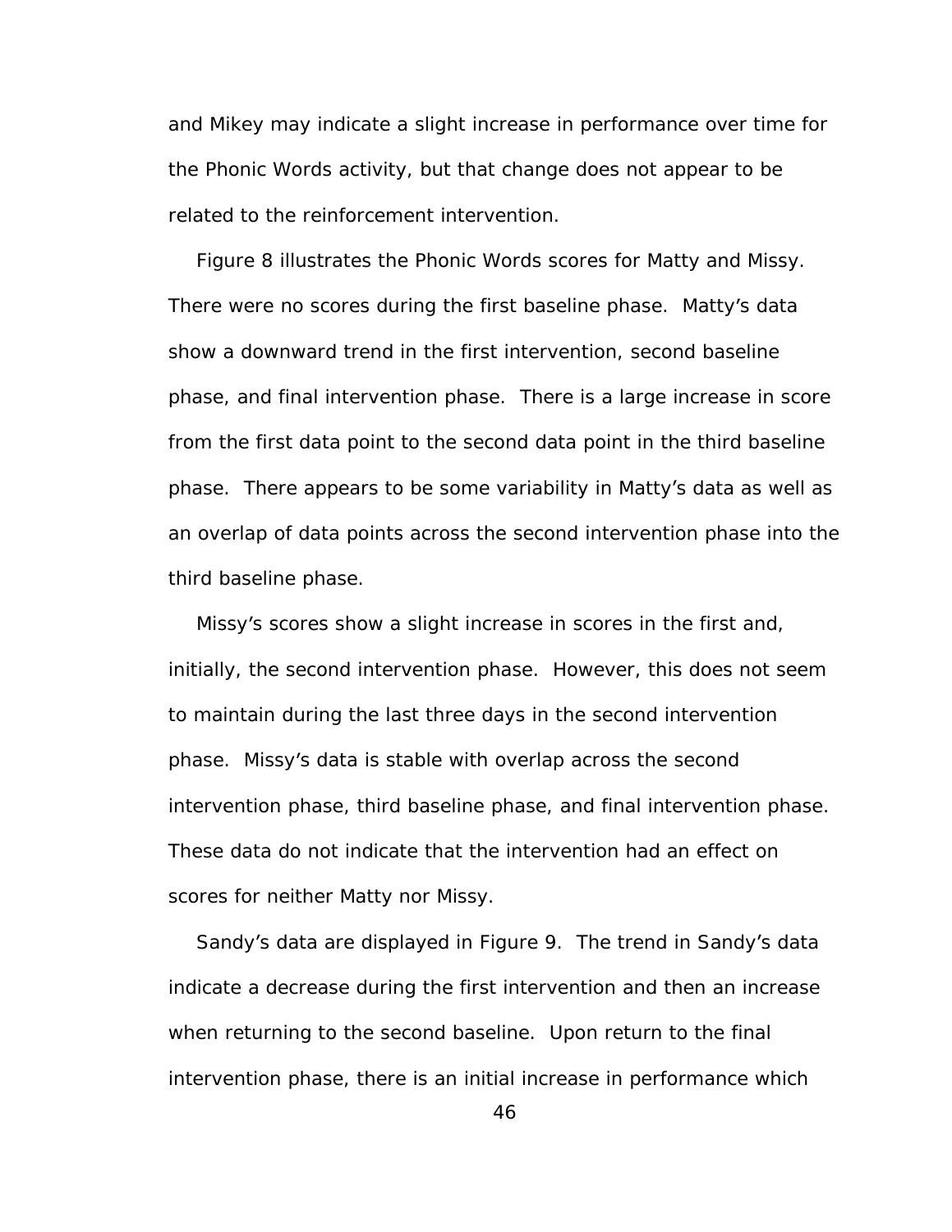then drops again at the last data point. This pattern of performance, along with the overlap of data points across each phase of the study suggest that the intervention did not have much impact on Sandy's performance.

Wally's scores were the lowest during the first intervention phase, however, there is change in both the level and the trend throughout each phase (see Figure 9). The trend in Wally's scores increased in both the second and third intervention phases with a decreasing trend observed when returning to baseline. In addition, there appears to be overlap in Wally's data points across several phases.



Phonic Words

Figure 7. Phonic Words Scores for Kiley and Mikey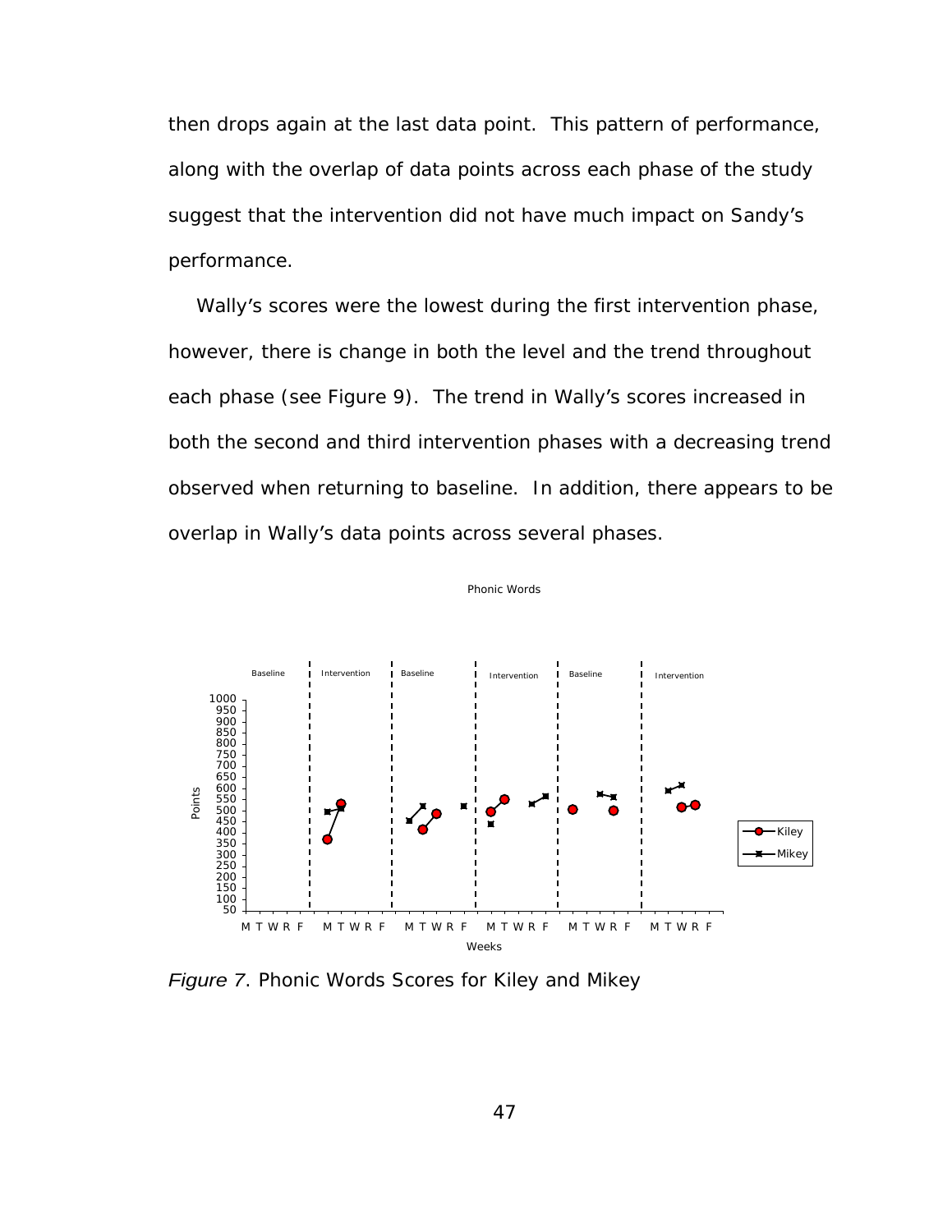



Phonic Words

Figure 8. Phonic Words Scores for Matty and Missy.



Figure 9. Phonic Words Scores for Sandy and Wally.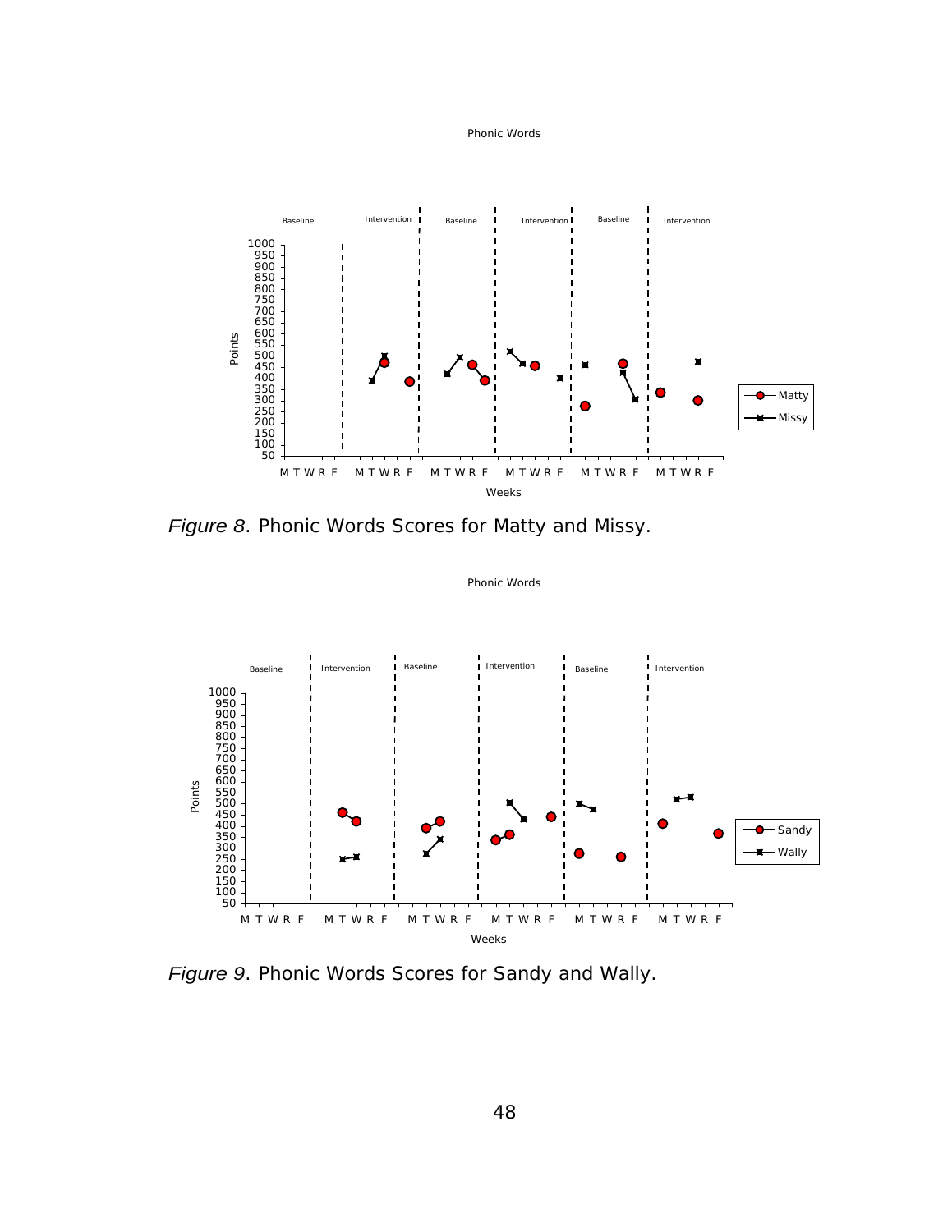## Circus Sequence

The mean Circus Sequence scores for each participant and each phase are shown in Table 4. These data are represented graphically in Figures 10 through 12.

Table 4

| Week/Phase Kiley |       | Mikey | Matty | Missy | Sandy Wally |       |
|------------------|-------|-------|-------|-------|-------------|-------|
| $1 \quad$        | 104.8 | 103.2 | 69.2  | 78    | 72          | 61.6  |
| $\overline{2}$   | 413   | 466   | 238   | 320.4 | 316.8       | 278   |
| 3 <sup>7</sup>   | 491.6 | 525.6 | 322.4 | 428.8 | 275.2       | 220.4 |
| $\overline{4}$   | 448   | 470.8 | 308.8 | 558.4 | 242.8       | 308.4 |
| $5 -$            | 309.2 | 604.4 | 403.6 | 541.6 | 355.8       | 366.4 |
| $6\overline{6}$  | 408.8 | 706   | 366.4 | 348.4 | 540.4       | 332.8 |

Mean Value of Weekly Scores for Students Participating in Circus Sequence **Sequence** and the sequence of the sequence of the sequence of the sequence of the sequence of the sequence of the sequence of the sequence of the sequence of the sequence of the sequence of the sequence of the se

Note. Dashes represent weeks when activity was not selected

During Circus Sequence, Kiley's data show some variability across each phase with the exception of the second baseline phase which appears to be stable (See Figure 10). There is a decrease in scores during the first intervention phase with the exception of the very last data point. The data points for the first intervention phase overlap into the second baseline phase. The second intervention phase shows an upward trend followed by a decreasing trend in the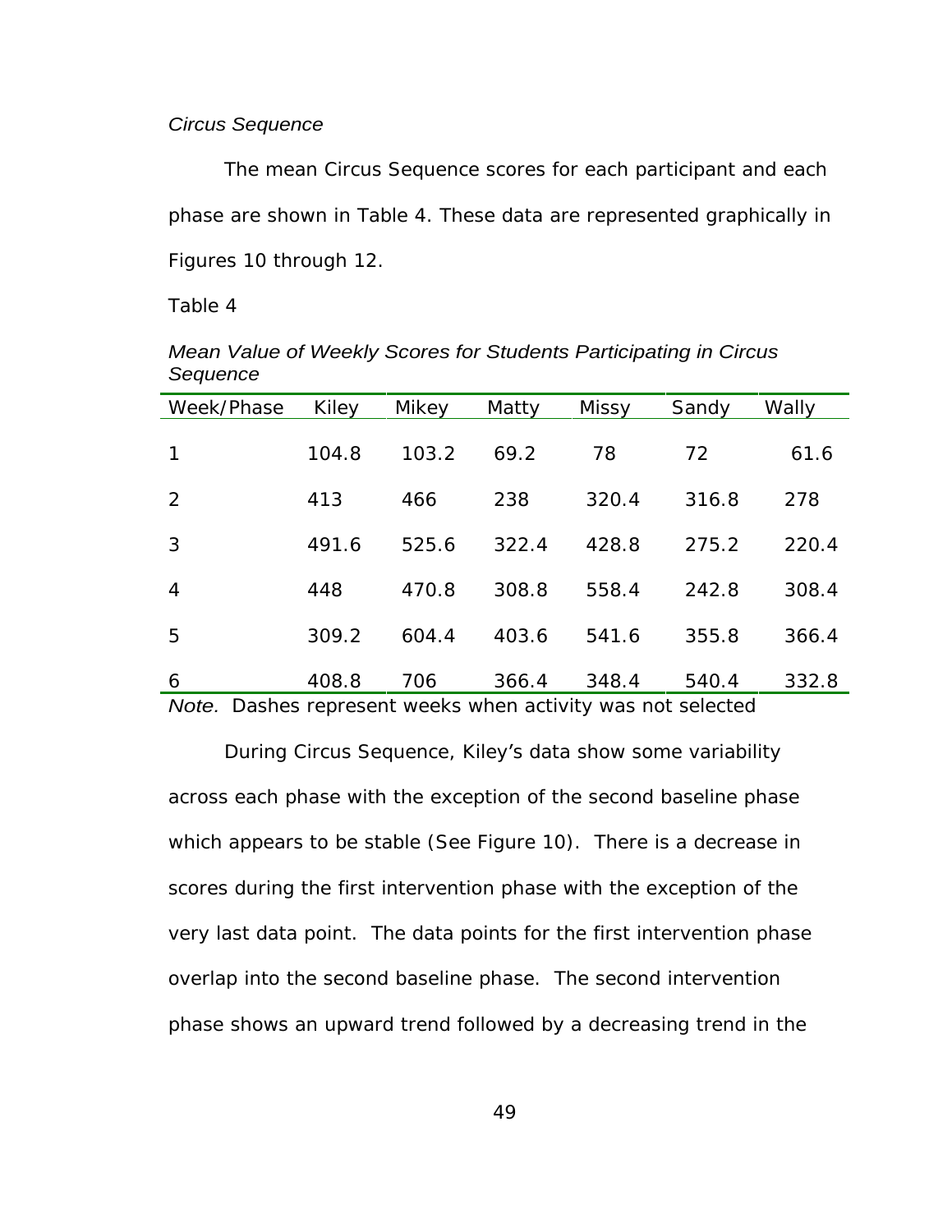final baseline phase. The final intervention phase overlaps almost entirely with the previous baseline phase.

Mikey's data has slight variability across each phase and an overall pattern of increasing scores. The data points show an immediate increase during the first intervention phase, followed by a drop in this phase that continues into the next baseline phase. When returning the second intervention phase, the scores initially increase but then decrease at the end of the phase. The third baseline phase shows an upward trend. The final intervention phase shows the highest scores with the continued upward trend. It is unclear if the increases in scores for both Kiley and Mikey were related to the intervention.

Figure 11 displays the data for Matty and Missy during the Circus Sequence activity. Initially, Matty's scores decrease during the first intervention phase and then show an initial increase in the first data point in the second baseline phase. The next four data points in the second baseline phase show a steady upward trend. Matty's scores continue the steady upward trend during the second intervention phase. Initially, there is a downward trend in the final baseline phase, however, there is a large score increase in the last data point. The final intervention phase indicates a decreasing trend. Missy's data show a lot of variability in each phase. The data show that several of the scores were higher for Missy during the intervention phases and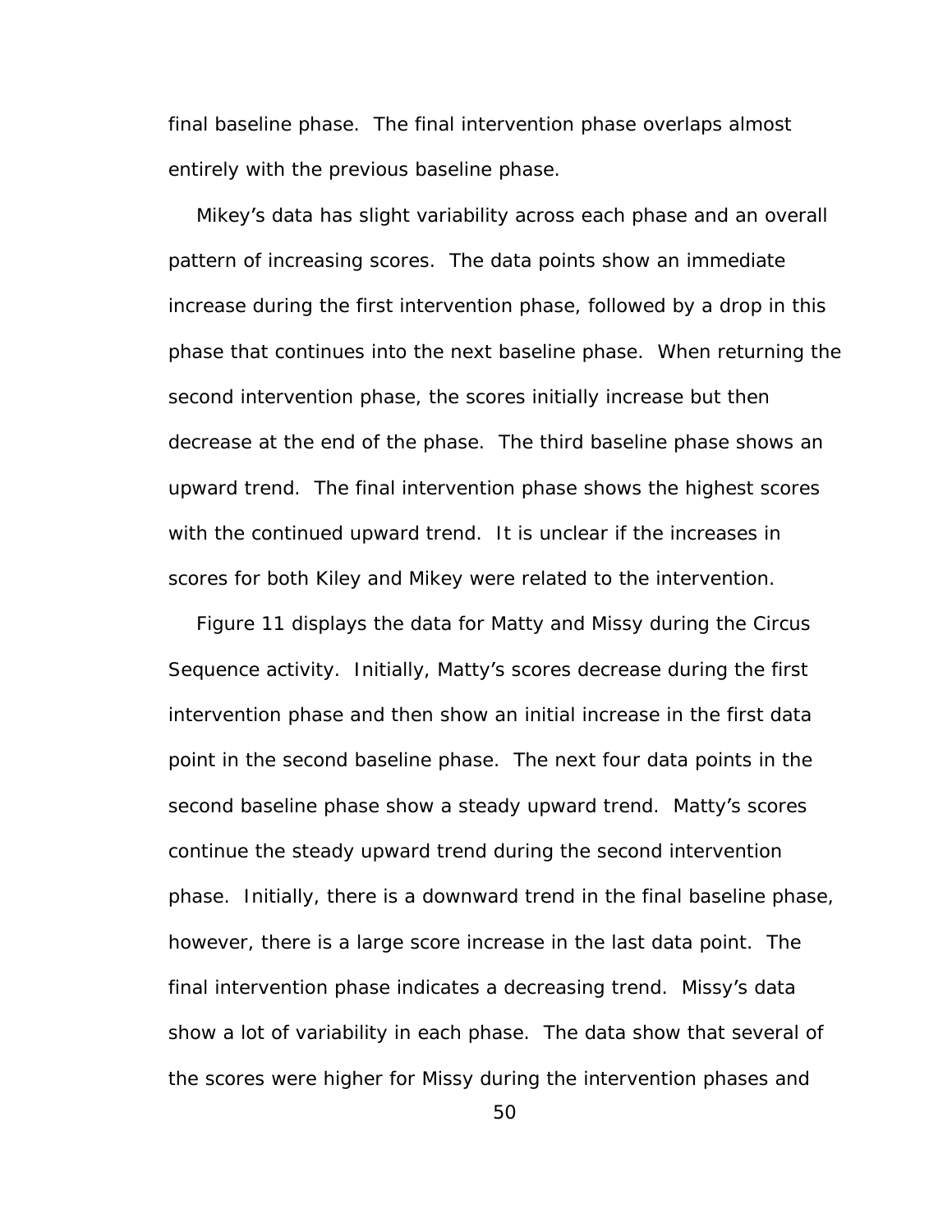were low during the baseline phases of Circus Sequence. However, due to the variability in the data and the overlap in the data across phases, it is not clear that such changes were attributed to the intervention.

Figure 12 displays the data for Sandy and Wally. Sandy's scores increase from the initial baseline into the first intervention phase, however there is a downward trend in the first intervention phase. Once returning to baseline, there is a steady slow decrease in scores. This trend is followed by an upward trend in the second intervention phase but the data overlap almost completely with the previous baseline. The third baseline phase shows an increase in scores with an upward trend which continues into the final intervention phase.<br>Circus Sequence



Figure 10. Circus Sequence Scores for Kiley and Mikey.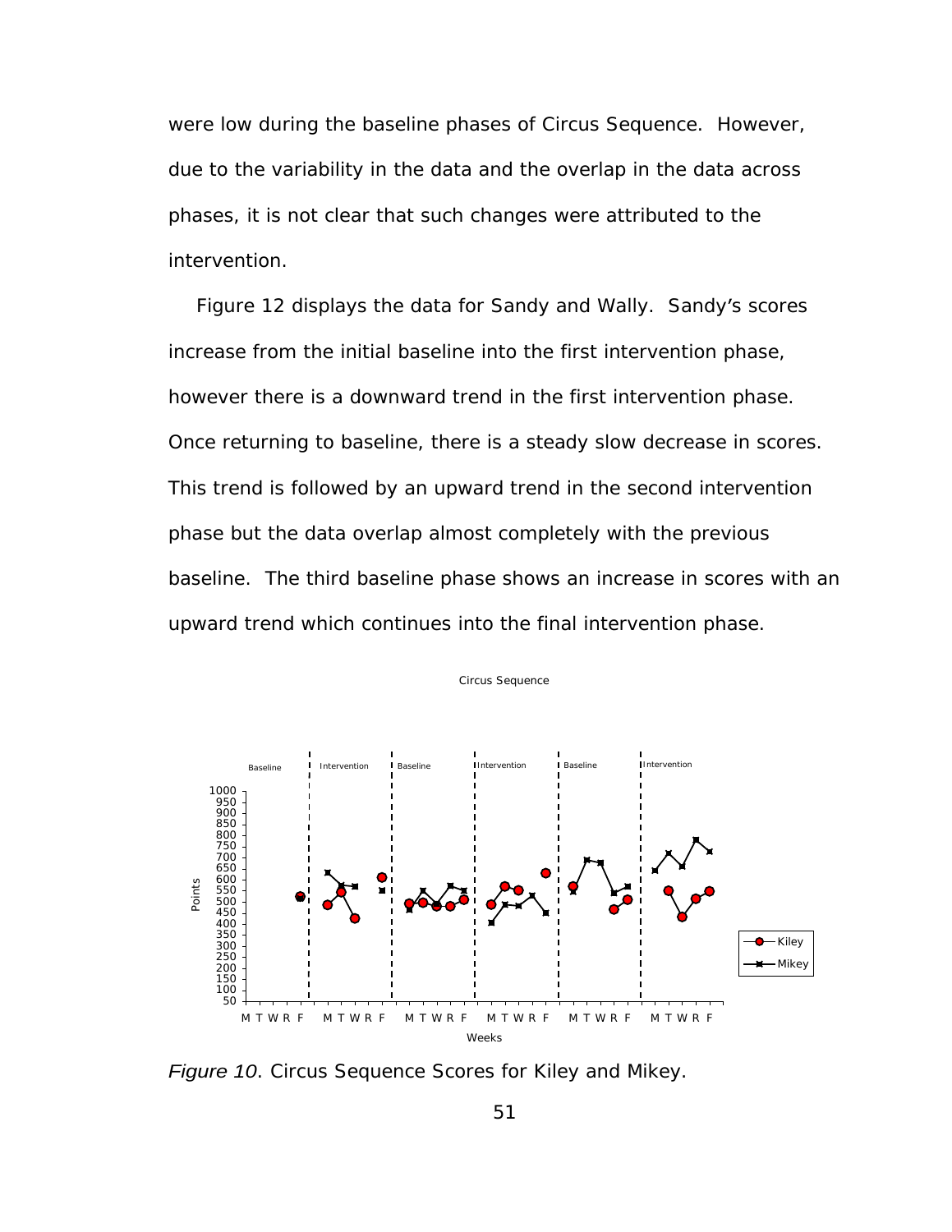



Figure 11. Circus Sequence Scores for Matty and Missy.



Circus Sequence

Figure 12. Circus Sequence Scores for Sandy and Wally.

 Wally's data points are low with a steady overall increase when taking into account all the data points in all phases. The first three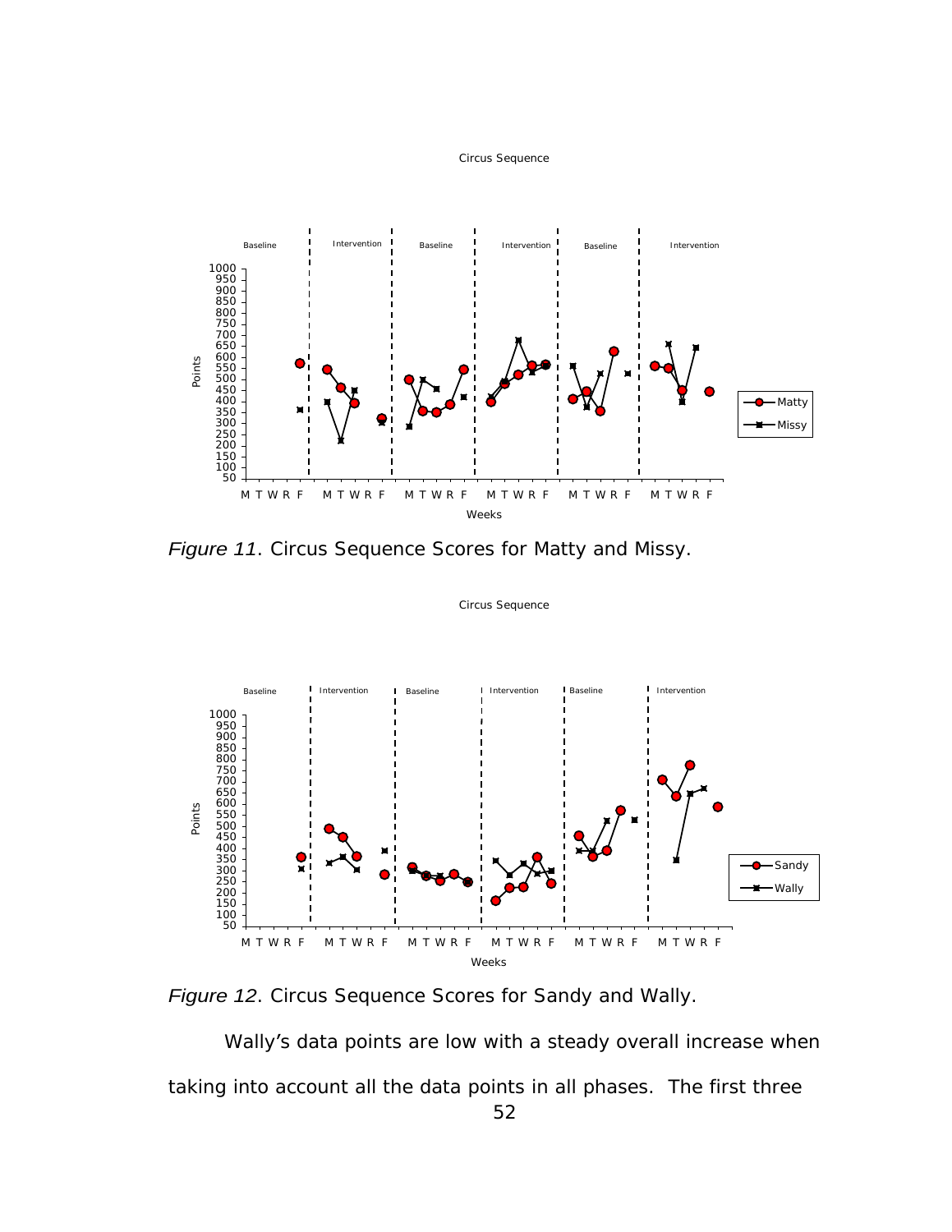phases show a generally flat trend. A slight increase in scores is noted from the first baseline into the first intervention phase and a decrease once returning to the second baseline. There appears to be more variability in the final three phases for Wally. Overall there seems to be a slight increase in scores for both Sandy and Wally across all phases. This could be an increase in student performance due to practice on the Circus Sequence activity. Therefore, it is unclear if the reinforcement intervention was effective for Sally and Wally.

## Block Commander

The mean Block Commander scores for each participant for each phase are shown in Table 5. These data are represented graphically in Figures 13 through 15.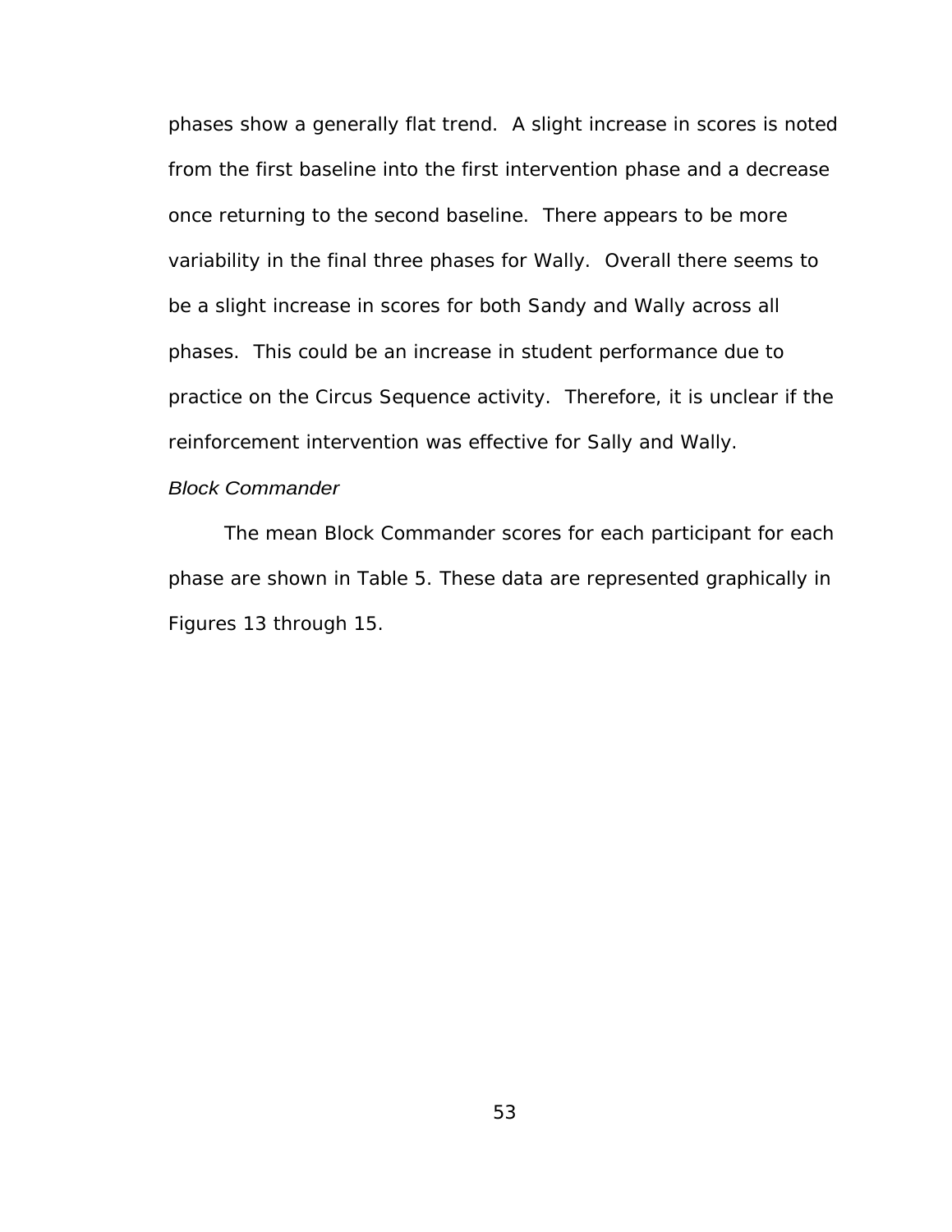## Table 5

| Week/Phase Kiley |       | Mikey | Matty | <b>Missy</b> | Sandy Wally          |       |
|------------------|-------|-------|-------|--------------|----------------------|-------|
|                  |       |       |       |              |                      |       |
| $\overline{1}$   | 50.4  | 70.8  | 75.6  | 69.6         | $\sim$ $\sim$ $\sim$ | 67.2  |
| $\overline{2}$   | 62.4  | 63.6  | 80.4  | 104.4        | 96                   | 97.2  |
| 3 <sup>7</sup>   | 195.6 | 231.6 | 108   | 201.6        | 118.8                | 123.6 |
| $\overline{4}$   | 141.6 | 207.6 | 33.6  | 172.8        | 120                  | 99.2  |
| 5 <sub>1</sub>   | 76.8  | 235.2 | 214.8 | 141.6        | 39.6                 | 32.4  |
| 6                | 212.4 | 177.6 | 64.8  | 62.4         | $- - -$              | 225.6 |

Mean Value of Weekly Scores for Students Participating in Block **Commander Commander Commander** 

Note. Dashes represent weeks when activity was not selected

The scores for Kiley and Mikey are illustrated in Figure 13. The data for Kiley show little change across all phases. Kiley's scores slightly increase from the first baseline phase to the first intervention phase. There is a slight increase in the second baseline phase. This general trend of slight change both within and across phases was observed throughout the study, but given the high degree of overlap, these changes cannot be attributed to the intervention with any confidence.

Mikey's data show that most of the highest scores were earned during the baseline phases. However, there also appears to be more variability during these baseline phases. Overall, Mikey's data do not demonstrate an effect for the reinforcement intervention.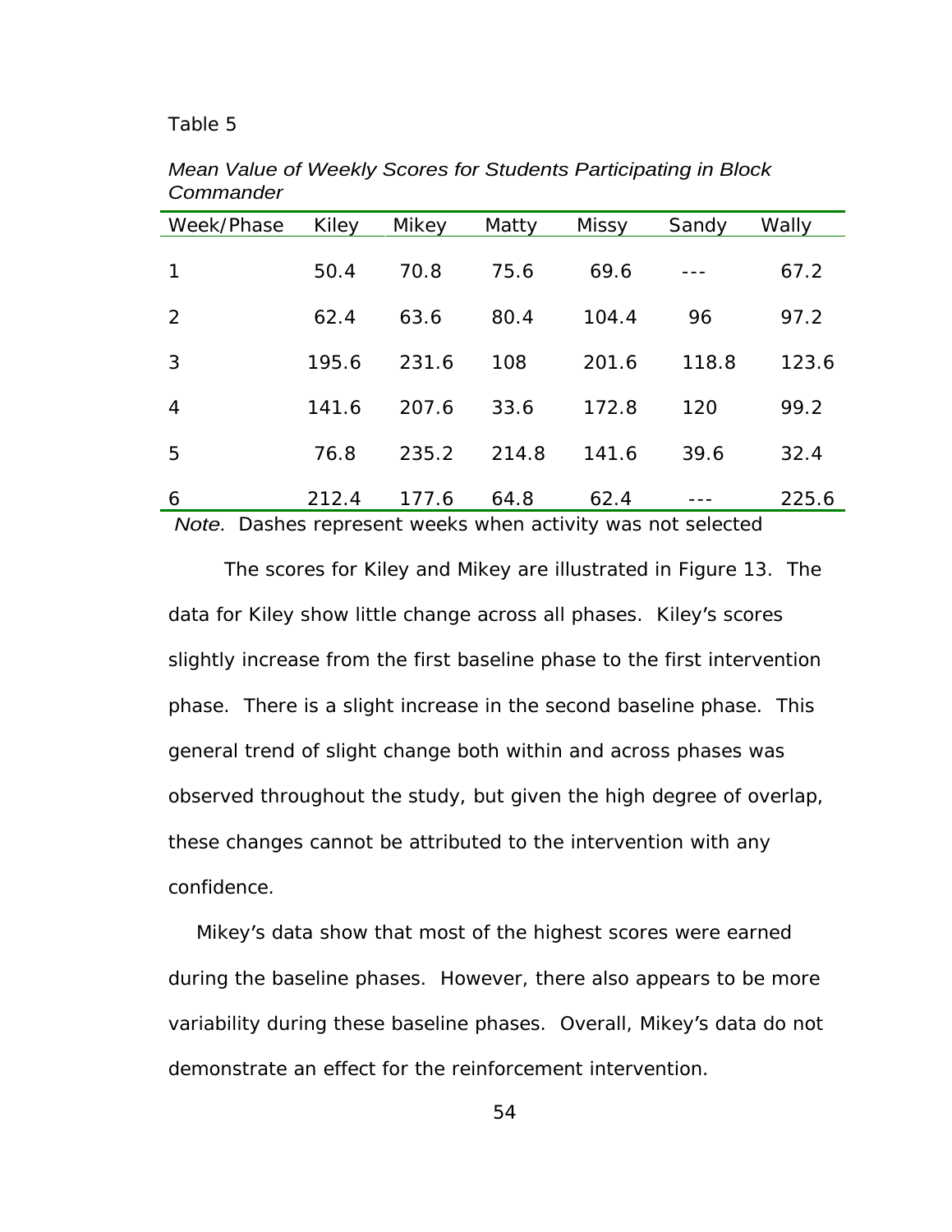In Figure 14, both Matty and Missy have higher scores in the initial baseline phase than during the first intervention phase. Matty's lowest score was earned during the second intervention phase and increased once there was a return to baseline. Matty's data show variability across phases, with the lowest scores earned during the intervention phases. The contract of the contract of the contract of the contract of the contract of the contract of the contract of the contract of the contract of the contract of the contract of the contract of the contract of the co

Missy also maintained higher scores during the baseline phases and downward trends during the intervention phases. Therefore, it seems clear that the intervention did not increase the scores for neither Matty

nor Missy.<br>Sandy and Wally's data is displayed in Figure 15. Overall, Sandy maintains a low and somewhat stable level of data in each phase. Sandy showed an increasing trend in the second baseline and the subsequent (second) intervention phase. There was only one data point for Sandy in the third baseline phase and no data were collected for her during the final intervention phase. Given these circumstances, it is difficult to fully evaluate the intervention effects for Sandy. **Example 20** Sandy.

Wally's data show some variability during the phases of the intervention but in general decrease after the first baseline and do not return to the initial baseline phase levels until the final intervention

55 and the set of the set of the set of the set of the set of the set of the set of the set of the set of the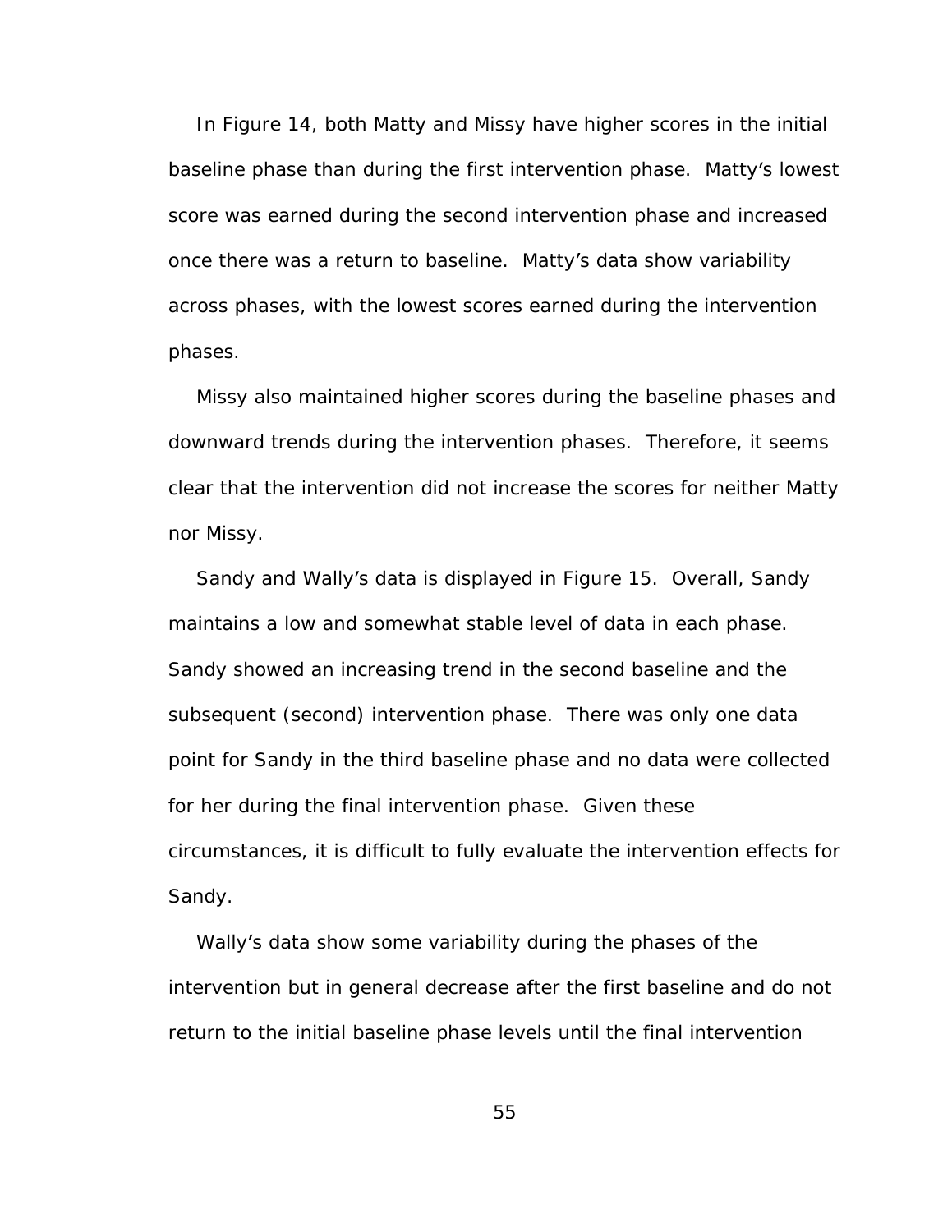phase. The last intervention phase shows a change in scores with an upward trend in the data.

Block Commander

Block Commander



Figure 13. Block Commander Scores for Kiley and Mikey.



Figure 14. Block Commander Scores for Matty and Missy.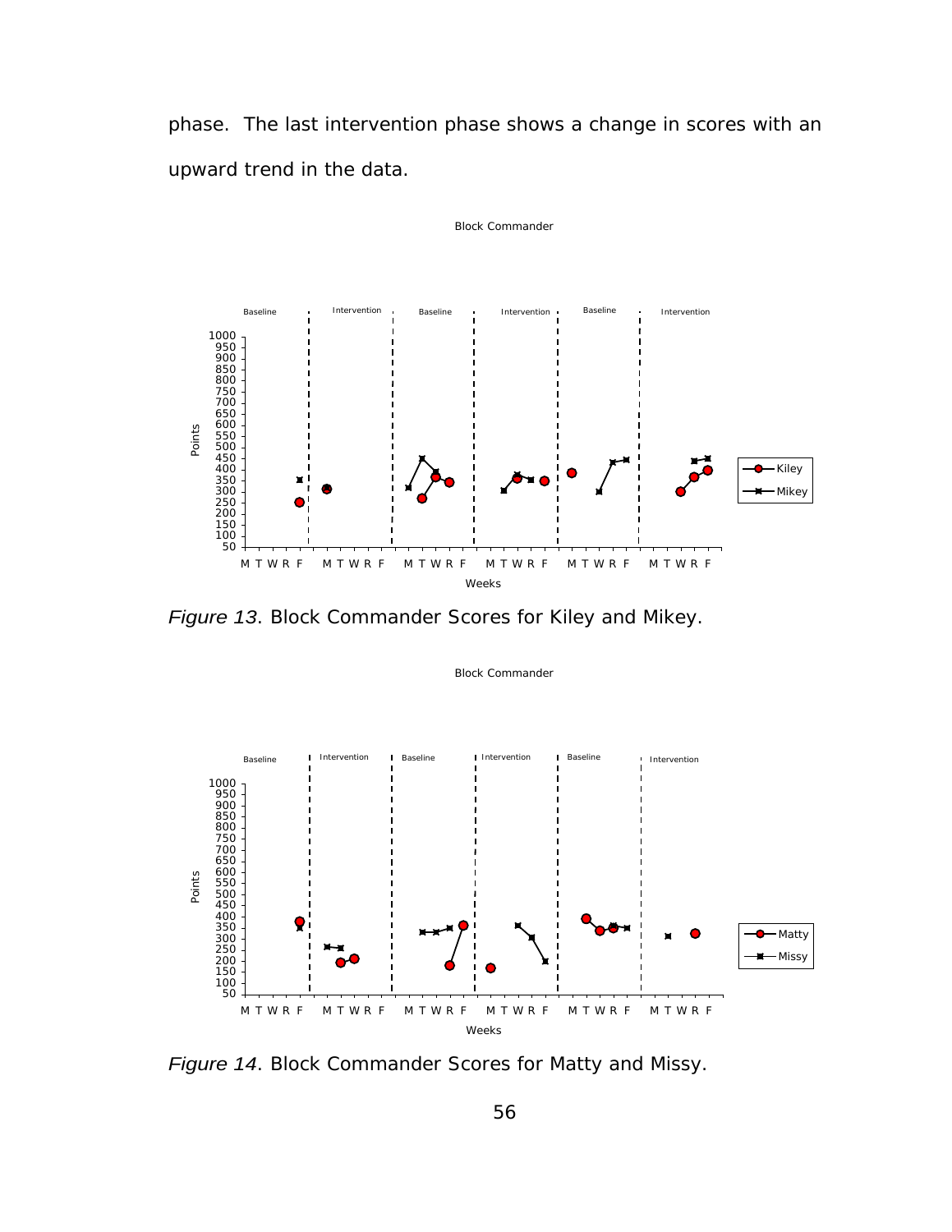#### Block Commander



Figure 15. Block Commander Scores for Sandy and Wally.

Phoneme Identification

The mean Phoneme Identification scores for each participant for each phase are shown in Table 6. These data are represented graphically in Figures 16 through 18.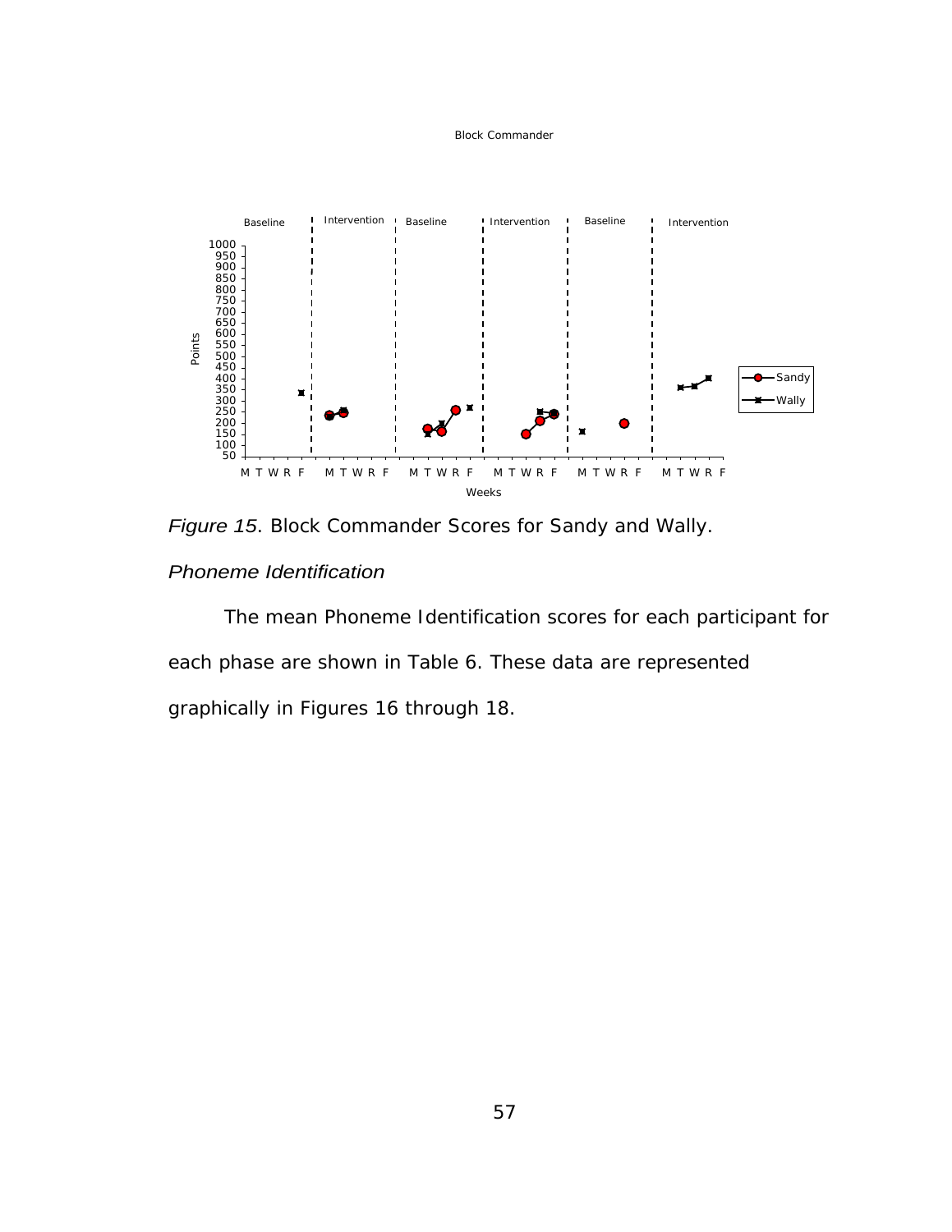## Table 6

| Week/Phase Kiley |             | Mikey   | Matty | Missy   | Sandy | Wally       |
|------------------|-------------|---------|-------|---------|-------|-------------|
|                  | ----        | $- - -$ | ----  | $- - -$ | ----  | $- - -$     |
| $2^{\circ}$      | 120.2       | 96.8    | 94.8  | 127.4   | 85.8  | 70.2        |
| 3 <sup>1</sup>   | 483.6       | 438.6   | 298.2 | 334.6   | 309   | 254.2       |
| $\overline{4}$   | 547.4 521.4 |         | 382.8 | 636.2   |       | 336.6 337   |
| 5 <sub>5</sub>   | 452.8       | 547.4   | 292.6 | 615.4   | 360   | 493         |
| 6                | 336.4       | 595.2   | 412.8 | 557.4   |       | 321.2 314.2 |

Mean Value of Weekly Scores for Students Participating in Phoneme Identification **Internation** and the set of the set of the set of the set of the set of the set of the set of the set of the set of the set of the set of the set of the set of the set of the set of the set of the set of th

Note. Dashes represent weeks when activity was not selected

Kiley and Mikey's data during the Phoneme Identification activity are displayed in Figure 16. Kiley's data appears to maintain a generally stable level with overlap of data points across the phases. There is an increase in scores during the beginning of the first intervention phase but then a decrease in the second half of this intervention phase that continues into the second baseline. This is followed by a generally flat trend through the rest of the second baseline. There is an initial increase in scores in the second intervention phase, but overall these data almost completely overlap with the second baseline. When returning to the third baseline phase, there appears to be a downward trend in the data. This trend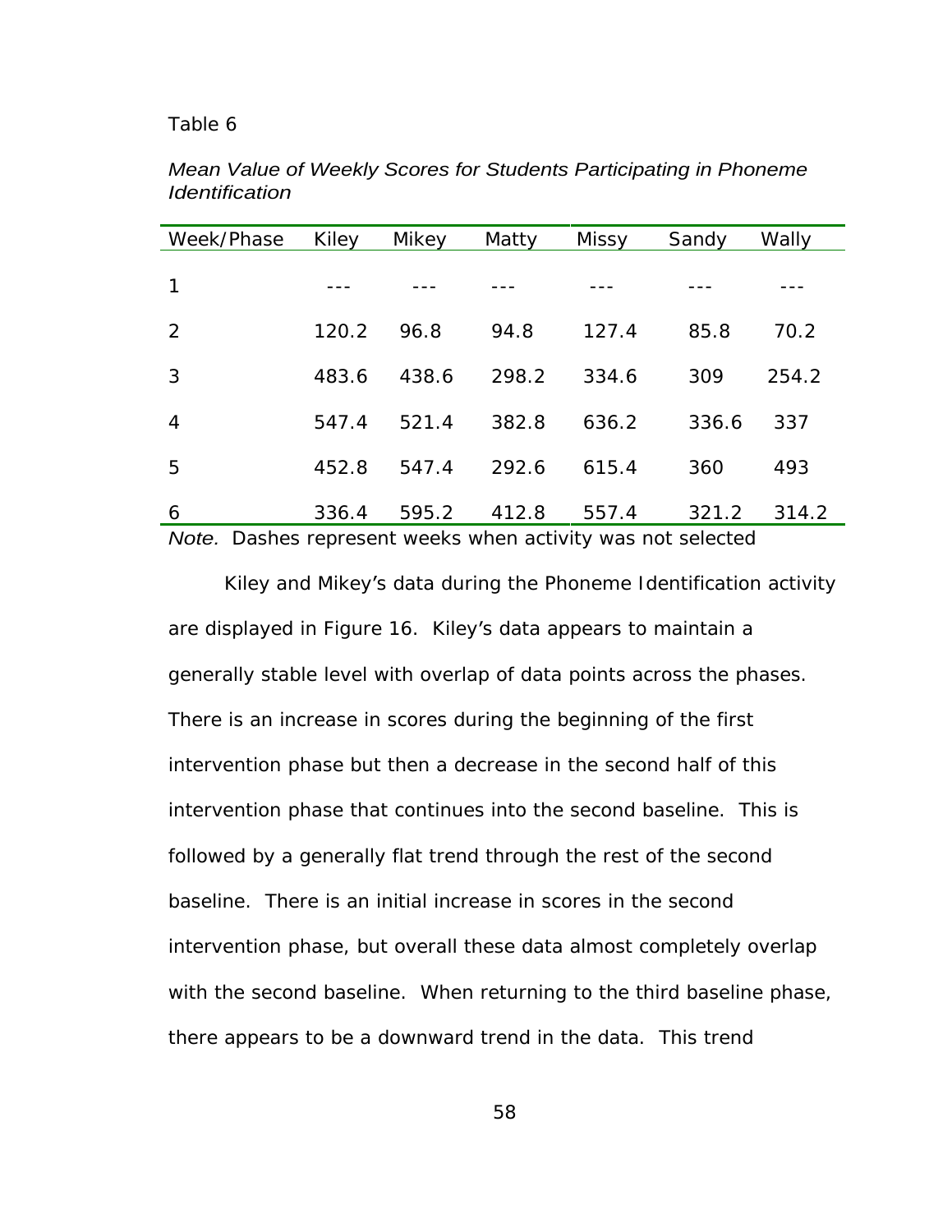continues through the final intervention phase. Given this pattern in the data, it is unclear whether the intervention was effective.

Mikey's data vary throughout both baseline and intervention phases making intervention effects difficult to detect. When returning to baseline, there is a slight decrease followed by an increase in the last data point. The final intervention phase indicates the largest steady increase in scores of any of the phases. Due to the overlap in data points between phases and variability within phases, it is not clear if the scores were increased by the reinforcement intervention.

In Figure 17, Matty's data show some variability across all six phases. Matty's data overlaps across the first baseline phase and the first intervention phase. There is an upward trend in scores during the second baseline phase. There is an initial drop in score in the second intervention phase followed by an increase and then an abrupt decrease. Once returning to the final baseline phase, there is a steady upward trend. The scores decrease in the final intervention phase with a continued downward trend similar to the previous intervention phase. In examining the data, it appears that the intervention did not have an effect on Matty's scores.

Missy's scores show a generally flat trend during the initial intervention phase and decreases in scores with a downward trend in both the second and third intervention phases. The second and third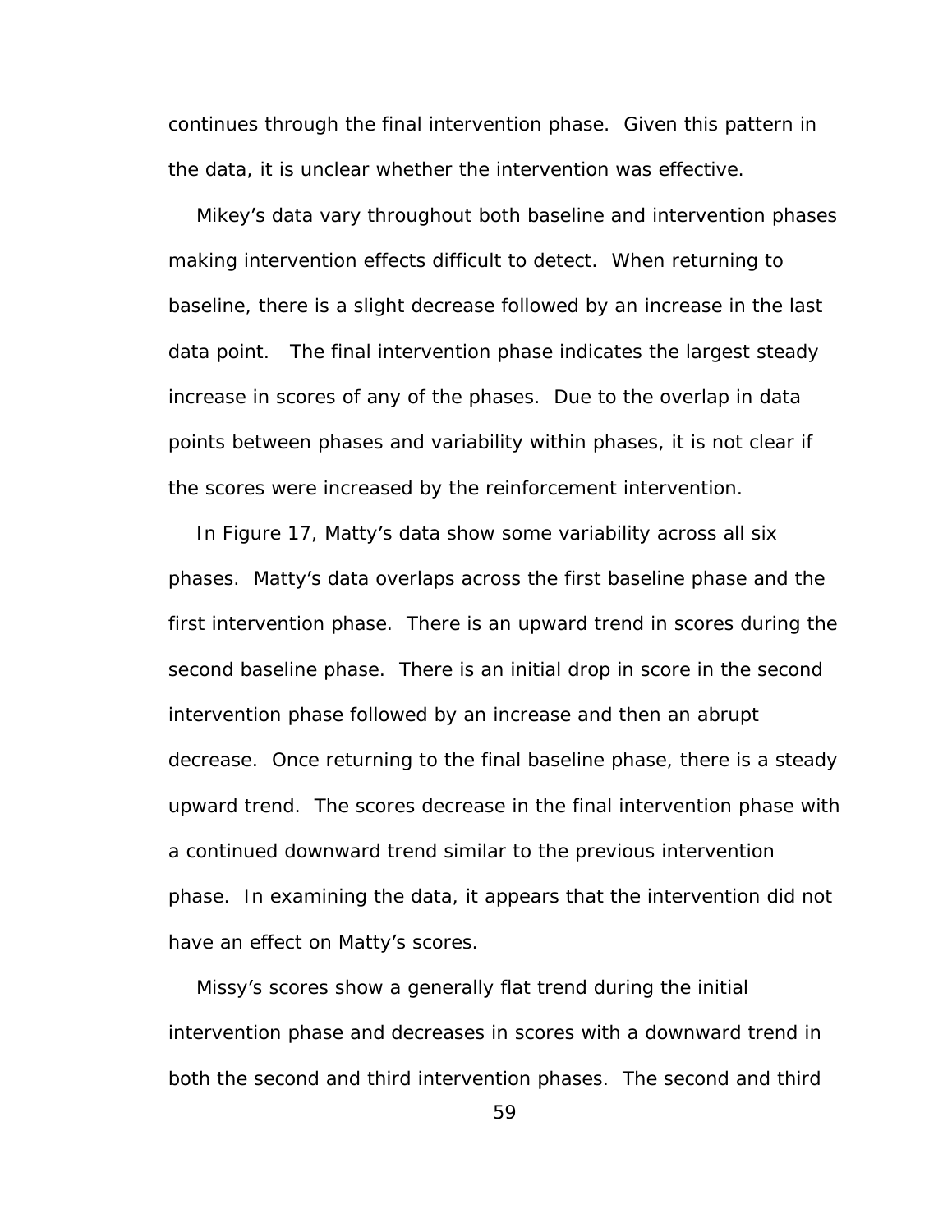baseline phases have generally upward trends. These results suggest a lack of effectiveness of the intervention and suggest that for this student, the reinforcement may have had an unintended negative effect on performance.

Figure 18 displays the data for Sandy and Wally during Phoneme Identification. Sandy's data show a lot of overlap across all phases and some variability. There is an initial increase in scores during the first intervention phase. After the first day there is an immediate decrease with a downward trend. However, there is an increasing trend during the second intervention phase. Two of the three data points in the final intervention phase overlap with the previous baseline phase indicating little change. Although, there are slightly higher scores during intervention, due to the overlap in data points across the phases, the effectiveness of the intervention is unclear.<br>Wally's data also show a high degree of overlap across the phases.

Other than the last data point of the first intervention phase and the last data point of the second baseline, his data show a flat trend. However, the second intervention phase displays an upward trend in the data and then an initial drop in performance once returning to baseline. The last intervention phase shows a rapid upward trend. This pattern in Wally's data makes it difficult to determine the effectiveness of the reinforcement intervention.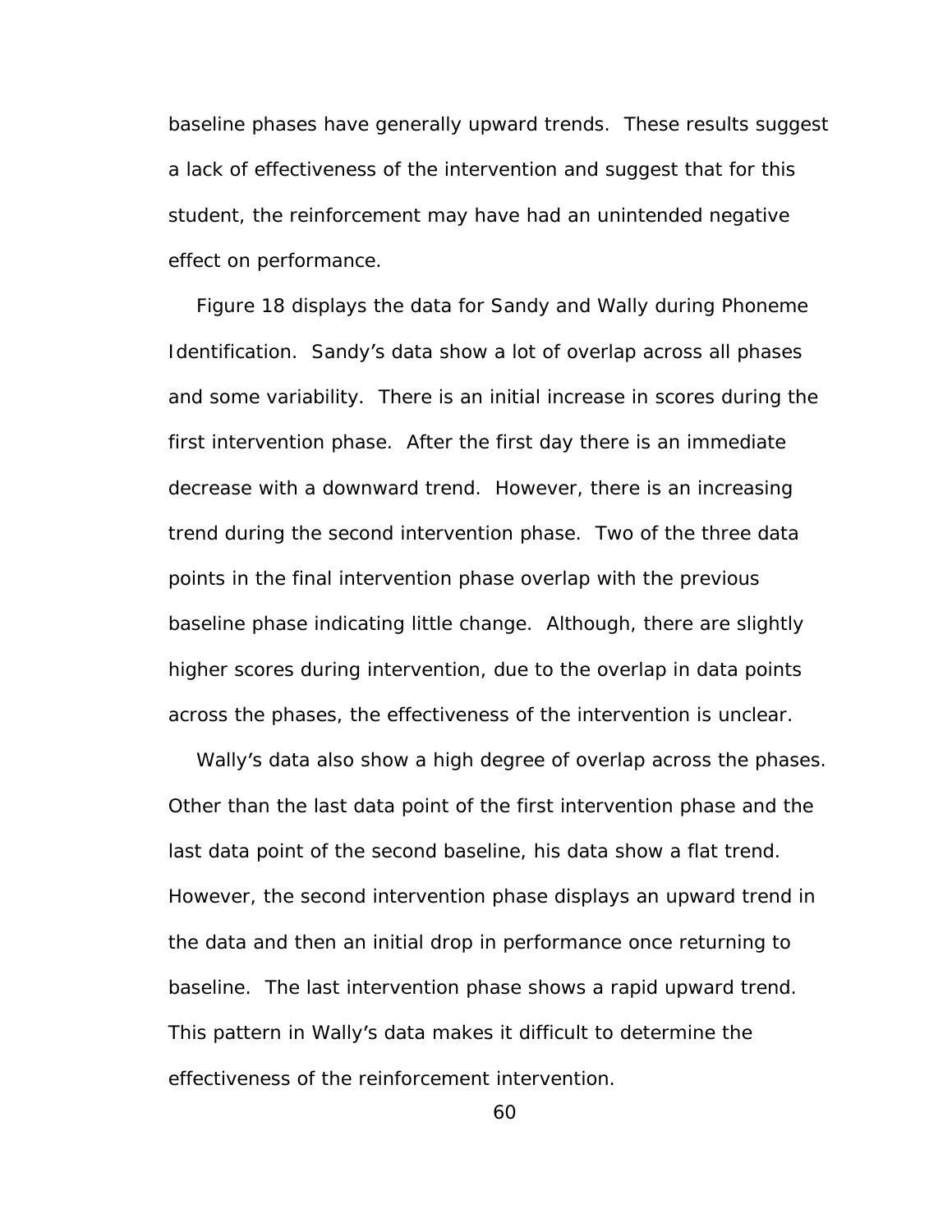



Figure 16. Phoneme Identification Scores for Kiley and Mikey.



Phoneme Identification

Figure 17. Phoneme Identification Scores for Matty and Missy.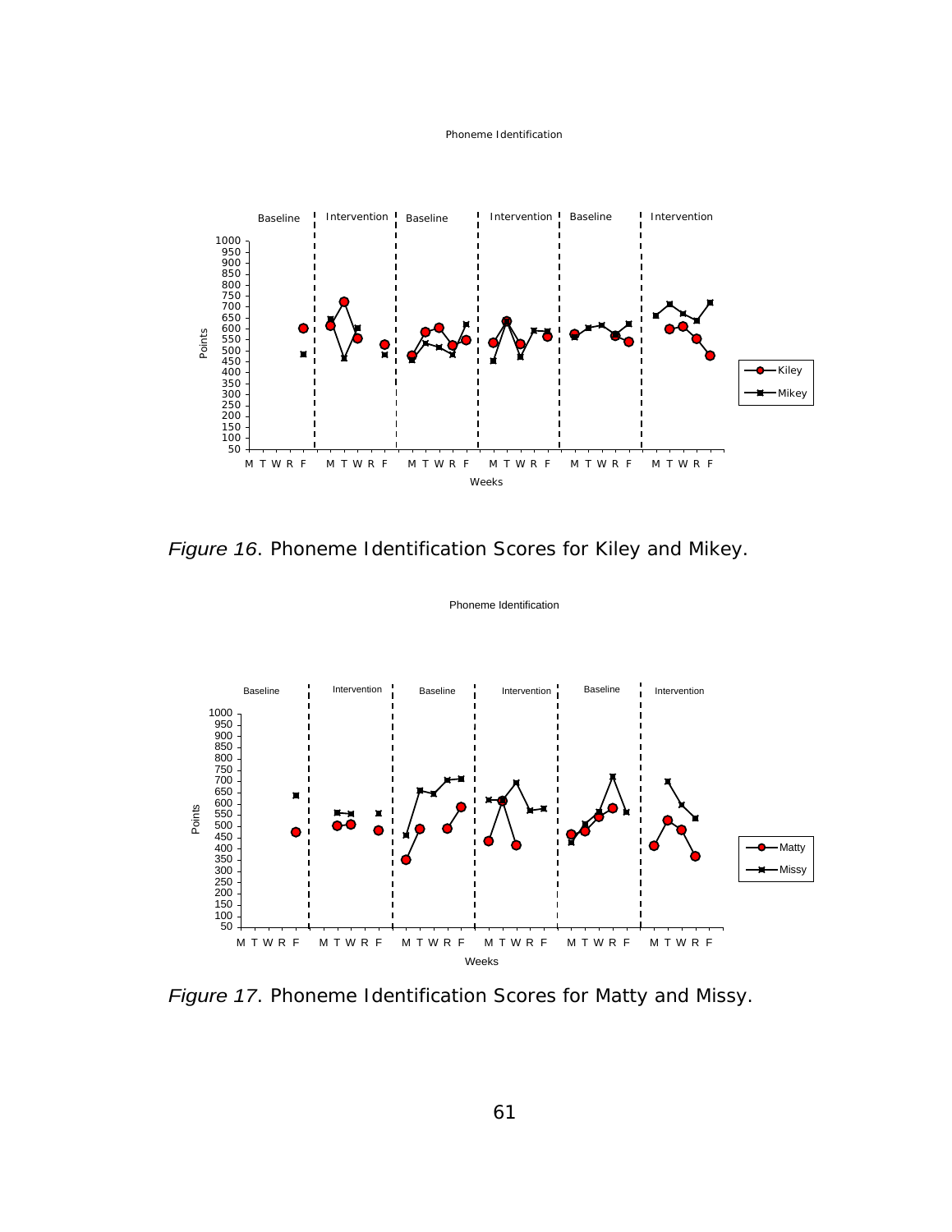#### Phoneme Identification



Figure 18. Phoneme Identification Scores for Sandy and Wally. **Phonic Match Automatic Match Automatic Match** *Phonic Match* 

The mean Phonic Match scores for each participant for each phase are shown in Table 7. These data are represented graphically in Figures 19 through 21.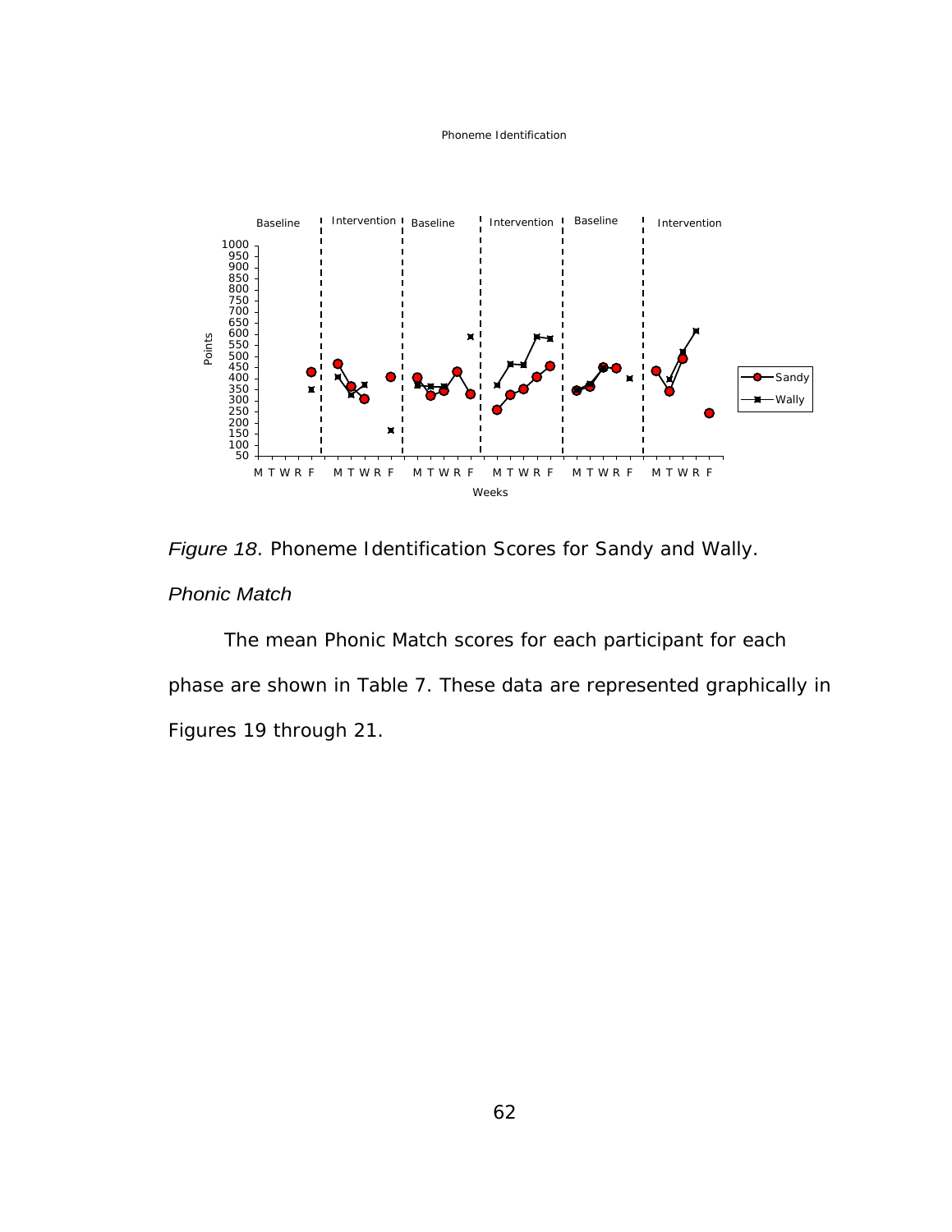## Table 7

| Week/Phase Kiley                                                                                                                                                                                                              |       | Mikey | Matty | Missy | Sandy    | Wally       |
|-------------------------------------------------------------------------------------------------------------------------------------------------------------------------------------------------------------------------------|-------|-------|-------|-------|----------|-------------|
| $1 -$                                                                                                                                                                                                                         | 54.8  | 59.2  | 44.4  | 69.4  | 29       | 38.8        |
|                                                                                                                                                                                                                               |       |       |       |       |          |             |
| $2^{\circ}$                                                                                                                                                                                                                   | 107.6 | 88.4  | 76.2  | 77    | 84.8     | 98          |
| 3 <sup>1</sup>                                                                                                                                                                                                                | 210.6 | 120.2 | 112   | 203.4 | 156      | 68.8        |
| $\overline{4}$                                                                                                                                                                                                                | 160.4 | 192   | 88.8  | 127.4 |          | 113.4 150.6 |
| 5 <sub>1</sub>                                                                                                                                                                                                                | 69.4  | 259.4 | 99.2  | 135.8 | 114.2 95 |             |
| 6                                                                                                                                                                                                                             | 161.4 | 275.6 | 128   | 132   | 95.2     | 22.6        |
| . And the contract of the contract of the contract of the contract of the contract of the contract of the contract of the contract of the contract of the contract of the contract of the contract of the contract of the con |       |       |       |       |          |             |

Mean Value of Weekly Scores for Students Participating in Phonic Match **Match Match Match Match Match Match** 

Note. Dashes represent weeks when activity was not selected

Figure 19 illustrates the data for Kiley and Mikey during the Phonic Match activity. There are very few data points in each phase for Kiley, however the data maintain a low stable rate with few differences between the phases. Although the data points indicate an upward trend in both the first and second intervention phases, there is overlap in the data points across each phase. The scores for Kiley decrease upon implementation of the first intervention and then increase for the second data point. The scores drop initial upon implementing the second baseline but then increase for the last two data points. In the second intervention phase, there is a slight upward trend. The only data point in the final baseline phase is lower then the previous phase. There is an initial increase in score then a significant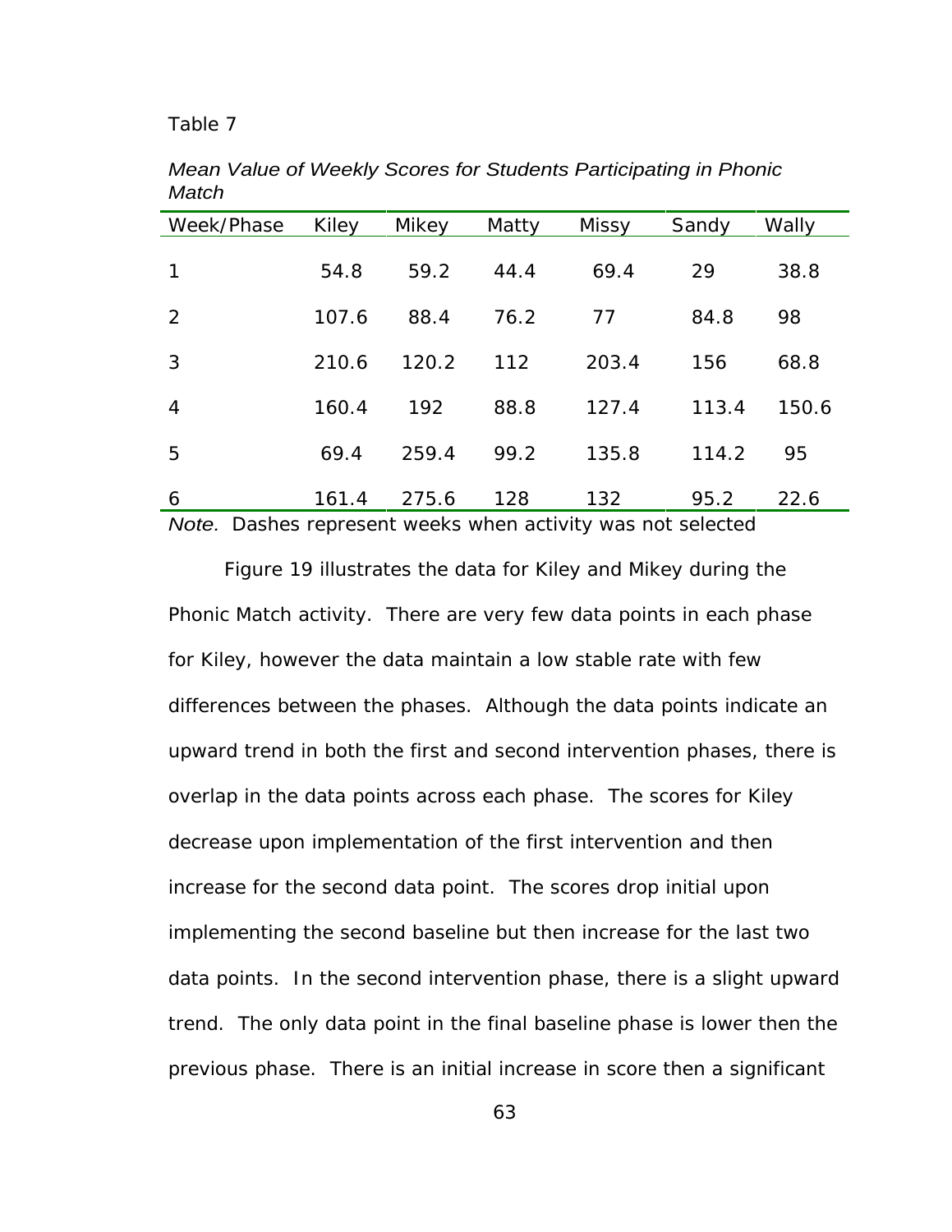drop in score during the final intervention phase. Given these data, it cannot be determined if the intervention was effective for Kiley.

Although Mikey's data points look similar to Kiley, there is an increase in scores during the second intervention phase, a decrease when returning to baseline and then another increase in the third intervention phase. The data shows a slight upward trend across all six phases. Both Mikey and Kiley could have increased their performance due to practice over time on the Phonic Match game. Therefore, one cannot discern if the observed increase during the intervention phases was due to the intervention itself.

Matty and Missy's data are displayed in Figure 20. There are two data points for Matty during each phase with a low, slightly variable level. There does not appear to be a significant change in scores from baseline to intervention across any of the phases. The low level of responding, overlap of data points, combined with very few data points in each phase, suggest that the intervention did not produce a reliable change. Likewise, there are only two data points for each phase for Missy. There is little difference in the scores from baseline to intervention. There is overlap across the phases and an upward trend in the data during the last baseline phase. Therefore, it appears that the intervention was not effective for Missy.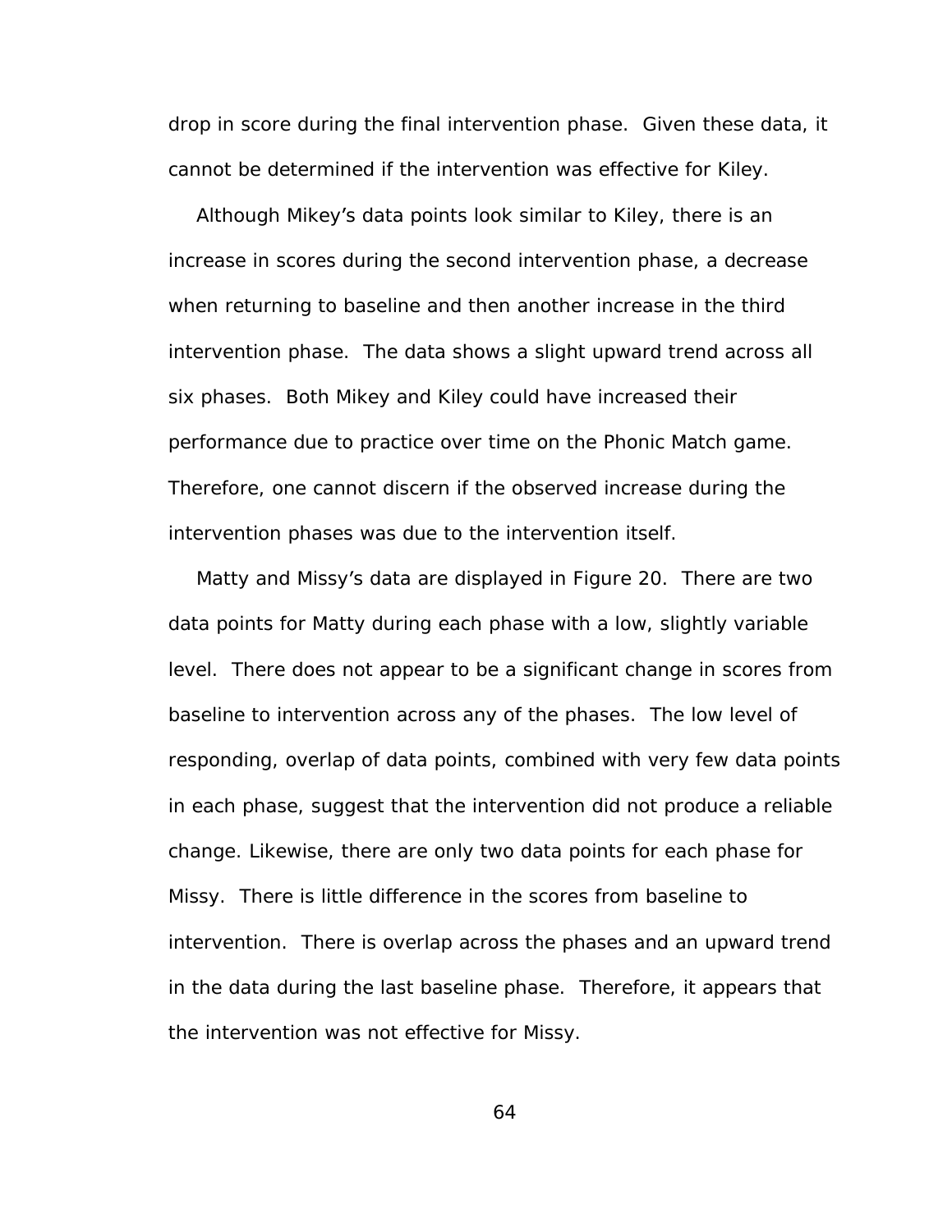Figure 21 shows the data for Sandy and Wally. Sandy's data indicates a low stable level of responding with no discernable trend across all phases. There is overlap in the data points across each phase. There is a slight increase in scores during the second intervention phase. The final intervention phase shows an overlap of data with the previous baseline but a slight upward trend. However, the low levels combined with lack of trend make it difficult to conclude if the intervention was effective for Sandy. Similarly, Wally's data points maintain a low level with no reliable change from one phase to the next. Notably, the last baseline phase shows a rapid increase in one data point. Due to the overlap in data points across each phase and the lack of trend in the data, it cannot be determined if the intervention was effective.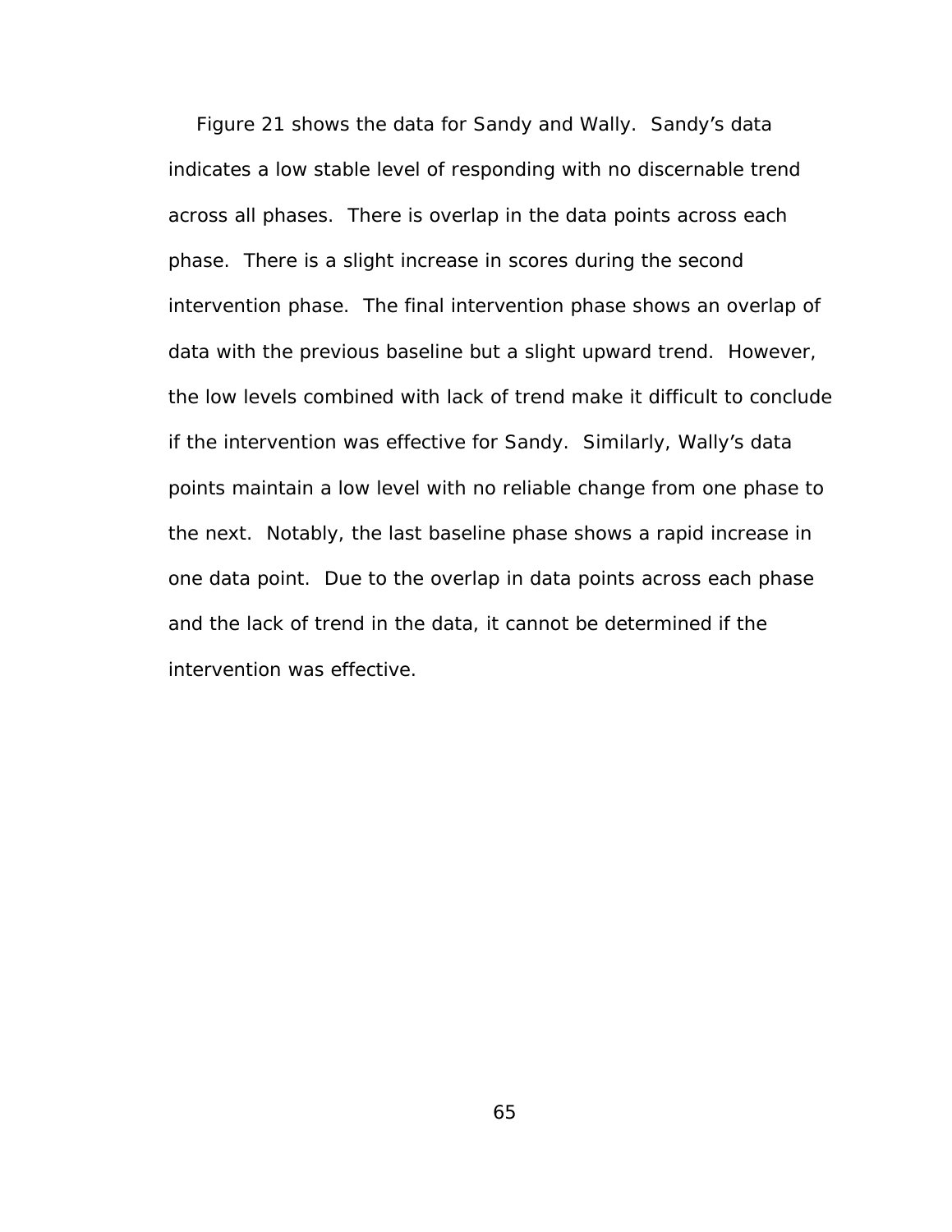#### Phonic Match



Figure 19. Phonic Match Scores for Kiley and Mikey.



Phonic Match

Figure 20. Phonic Match Scores for Matty and Missy.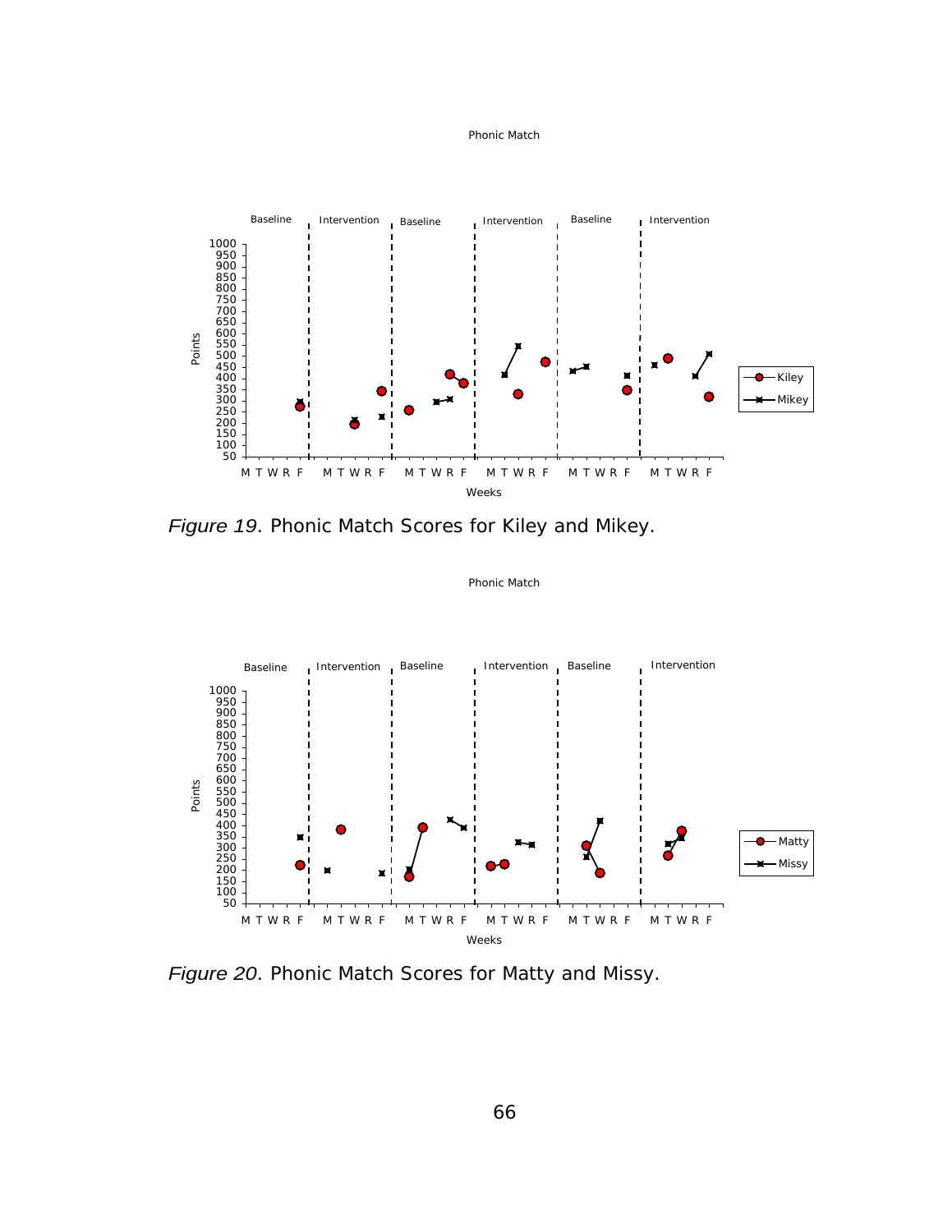#### Phonic Match



Figure 21. Phonic Match Scores for Sandy and Wally.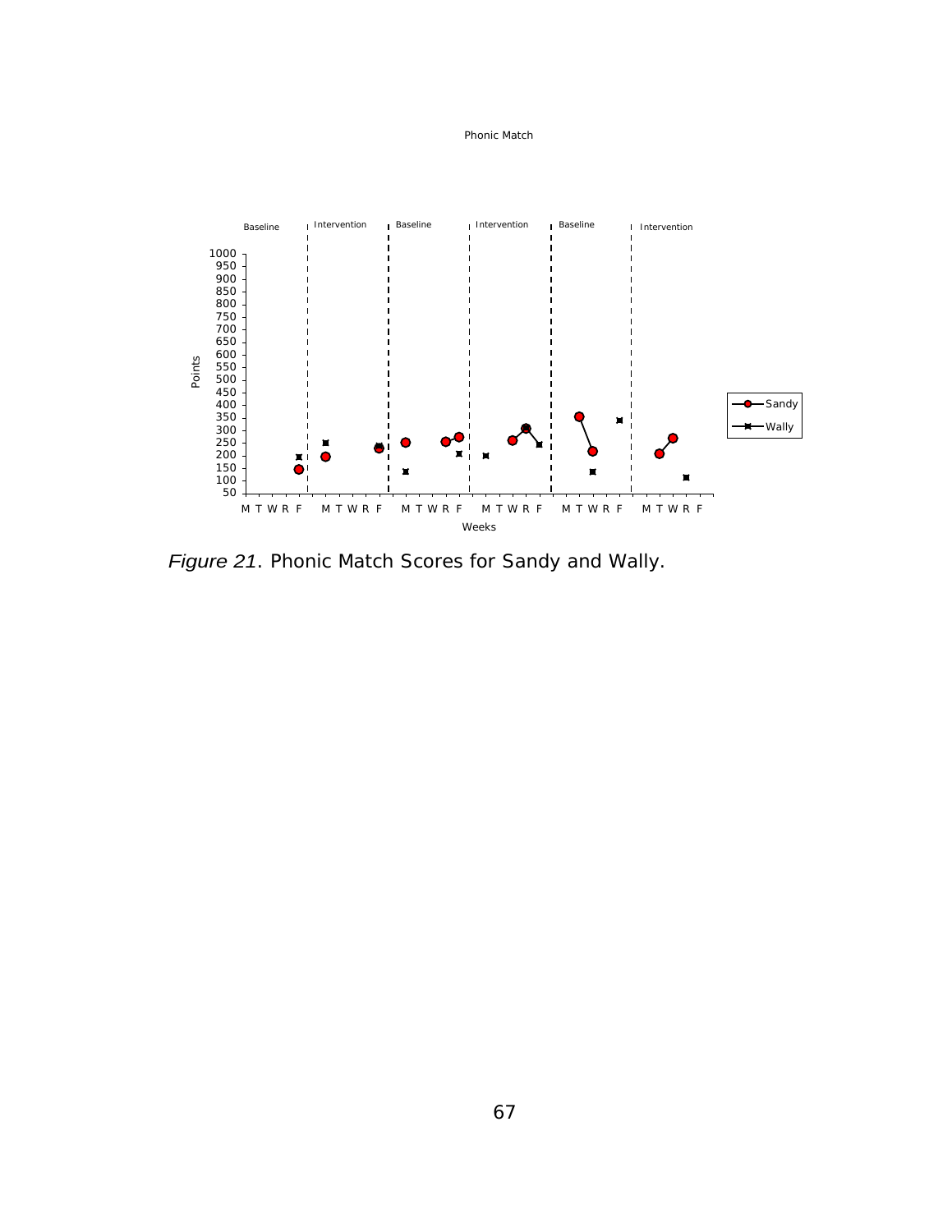### Chapter Four

### **Discussion Discussion**

The purpose of this study was to evaluate the effects of reinforcement system on the scores of the students participating in the Fast ForWord Language Computer Program. The research question examined whether the use of a reinforcement system had an effect on student scores in the Fast ForWord Language Program. The results show that there were few significant differences in the student scores throughout the seven Fast ForWord activities evaluated over the various phases of the study. In general, the fewer the number of overlapping data points between baseline and treatment phases, the more likely there will be a treatment effect. The relatively small effects observed in this study in combination with the frequent overlapping data points makes it unclear whether the changes in participant performances are due to the intervention. Therefore, it is difficult to conclude if the reinforcement system had a meaningful impact on the scores of the any of the participants. Although the data show a slight increase in scores for several of the participants during the intervention phases of the Fast ForWord activities, it cannot be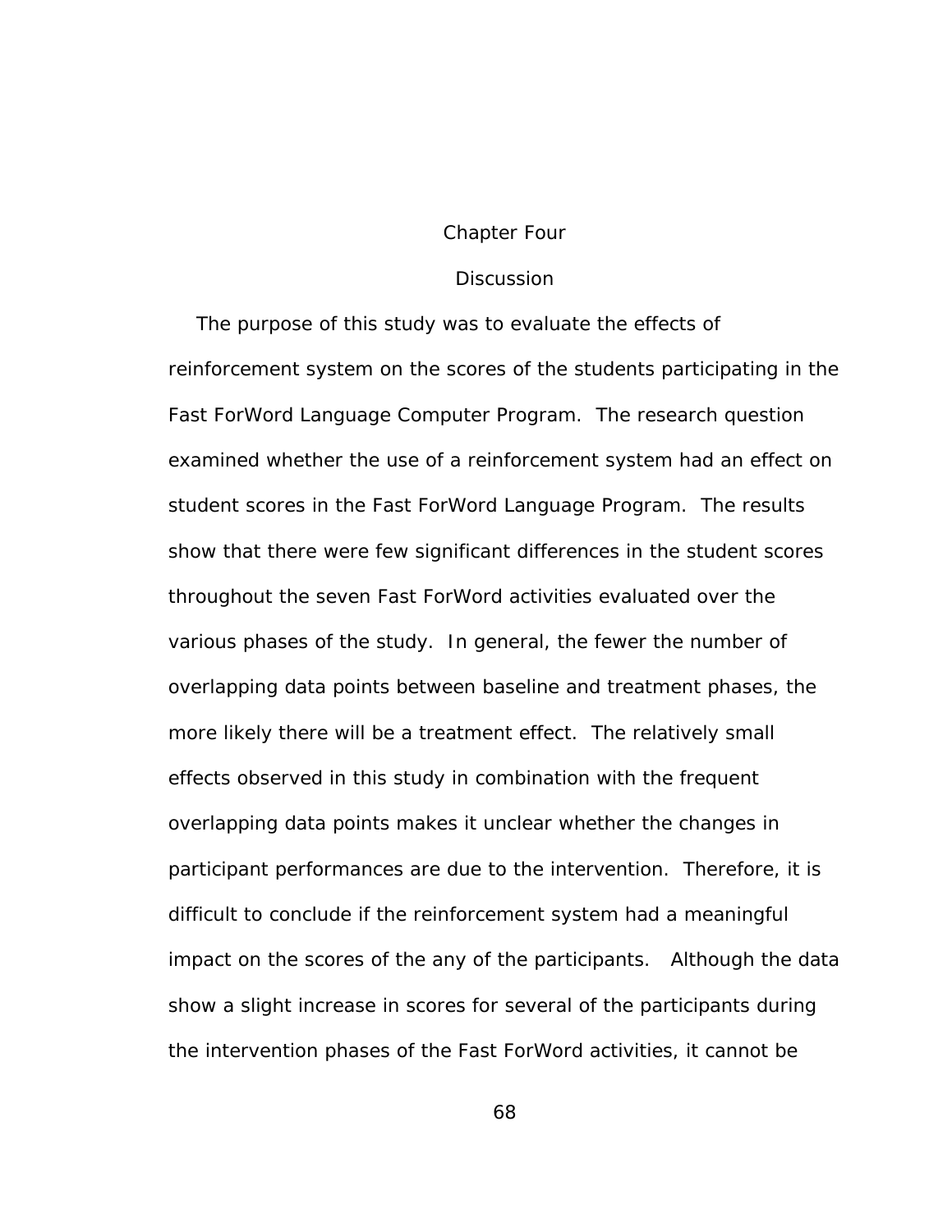determined conclusively if the increase was due to the reinforcement system due to several challenges to internal validity.

The Scientific Learning Corporation incorporated reinforcement directly into their software. However, no studies evaluating the effectiveness of the use of reinforcement in conjunction with the Fast Forword computer program were found. Specifically, research is lacking on the use of social rewards, tangible rewards, and activity rewards incorporated directly into the Fast ForWord program. Despite the lack of research on the effectiveness of adding reinforcement to the Fast ForWord program, research does exist to support the role of reinforcement for improving academic performance, including reading.

Billingsley (1977), conducted a study to show that providing reinforcement for accurate responses improves the reading performance of students in both general and special education classrooms. Furthermore, Magg (1999), a proponent for the use of positive reinforcement in the classroom setting, writes, "Reinforcement is one of the most misunderstood concepts of behavior modification, yet it represents the single most effective technique for changing students behavior." Planned consequences for increased performance may enhance the effectiveness of reading interventions, including an intervention like Fast ForWord.

Limitations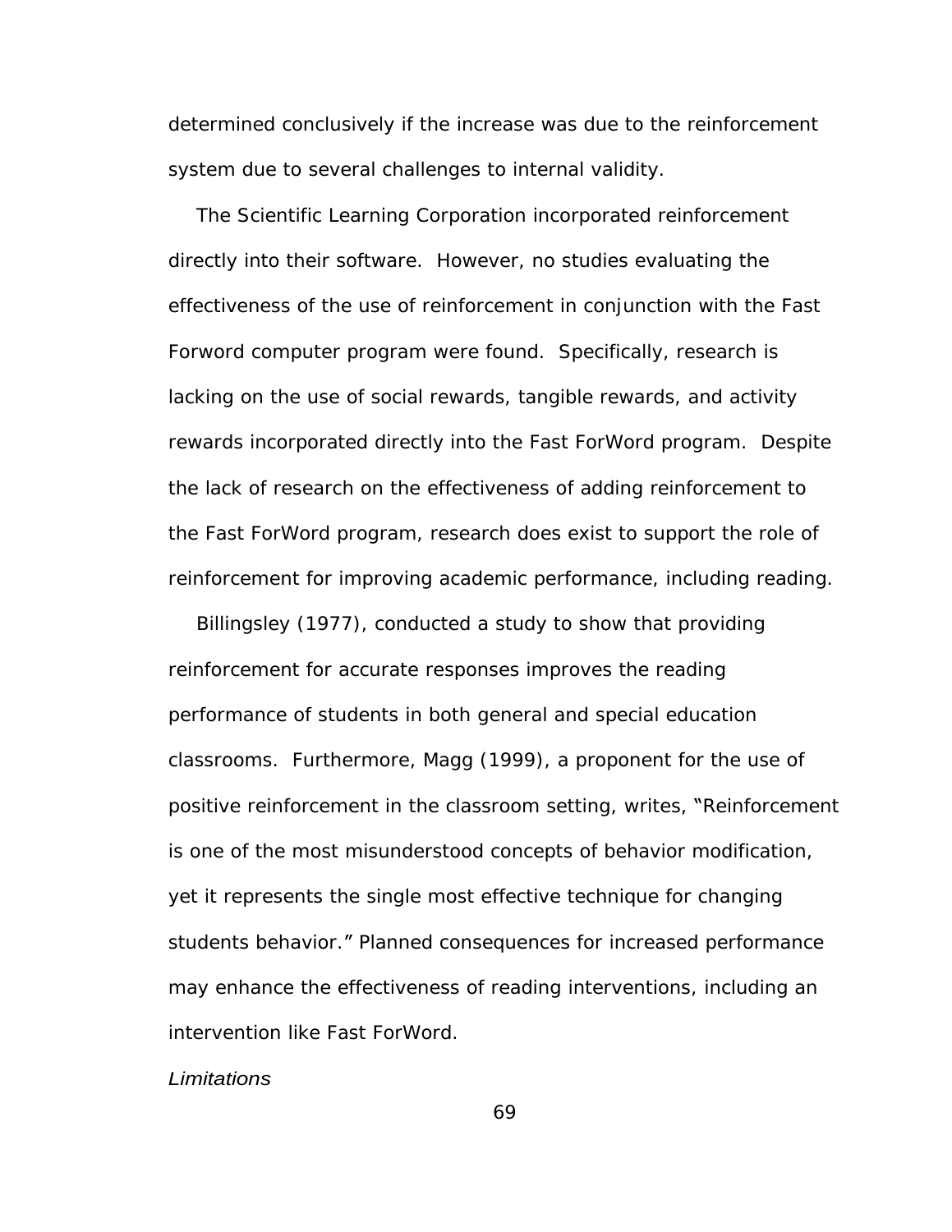Interpreting the results from this study should be done with caution due to some possible threats to the validity of this study. Several limitations were inherent in the design of the study. One limitation that may have impacted the internal validity for the study is the inability within the school setting to control for the use of instructional techniques in the classroom that may have had an effect on the student scores during the Fast ForWord training. It is not possible to discern whether language and performance gains (i.e., increase in scores) resulted from the Fast ForWord training or other interventions within the context of instruction that may have occurred at the same

time.<br>Additionally, another potential threat to internal validity was multiple treatment interference. It is possible that the students received some form of reading instruction in their classrooms. In addition, it is possible that the students may also have received some form of instruction from parents in their homes (Martella et al., 1999). Another possible threat to internal validity is the manner in which

the students were selected for participation. Although the independent variable was manipulated, the students were not assigned randomly but rather were pre-selected for participation by their school to receive Fast ForWord.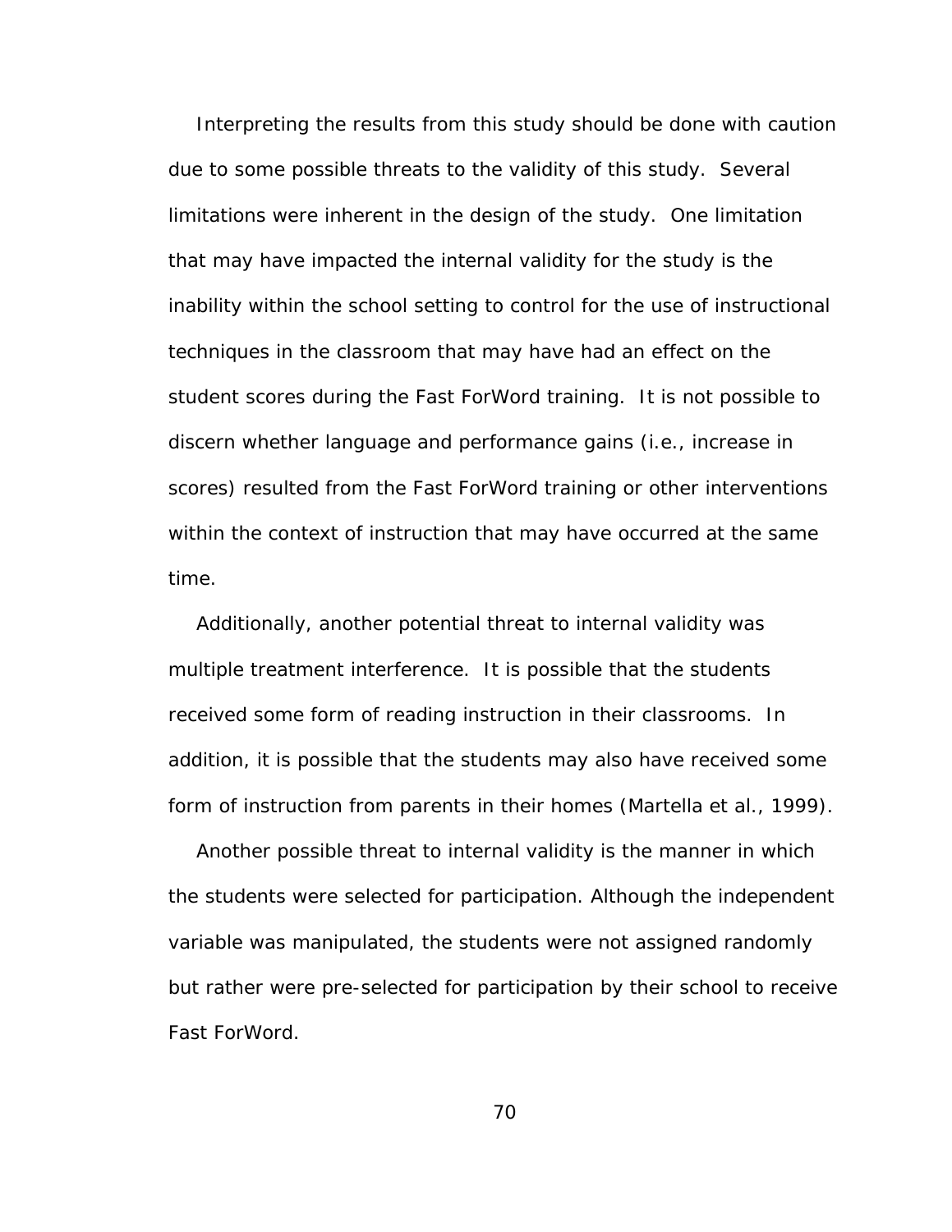In addition, social interaction could have posed a threat to internal validity. It is possible that the participant performance was due to social pressures to perform. Variation in the dependent variable produced by one or more of the validity threats could easily be mistaken for variation due to the independent variable.

Possible threats to external validity (i.e., the extent to which the findings of the study could generalize to other populations or settings) also exist. This particular study evaluated the performance of six participants, which is a small sample size. Thus, the degree to which these results would generalize to other student populations should not be assumed. The set of the set of the set of the set of the set of the set of the set of the set of the set of the set of the set of the set of the set of the set of the set of the set of the set of the set of the set of t

#### Directions for Future Research

Future research on the effectiveness of a reinforcement system incorporated into the Fast ForWord programs should be explored. One question brought up during this study is whether students need to spend 100 minutes per day five days a week on the Fast ForWord activities to show a significant gain in their reading skills. The amount of time that a student is currently required to spend on the Fast ForWord activities is 100 minutes per day. However, this may become an issue for younger children with potential for problems of fatigue due to being engaged for long periods of time. For this reason, it seems important to examine varying amounts of time in order to determine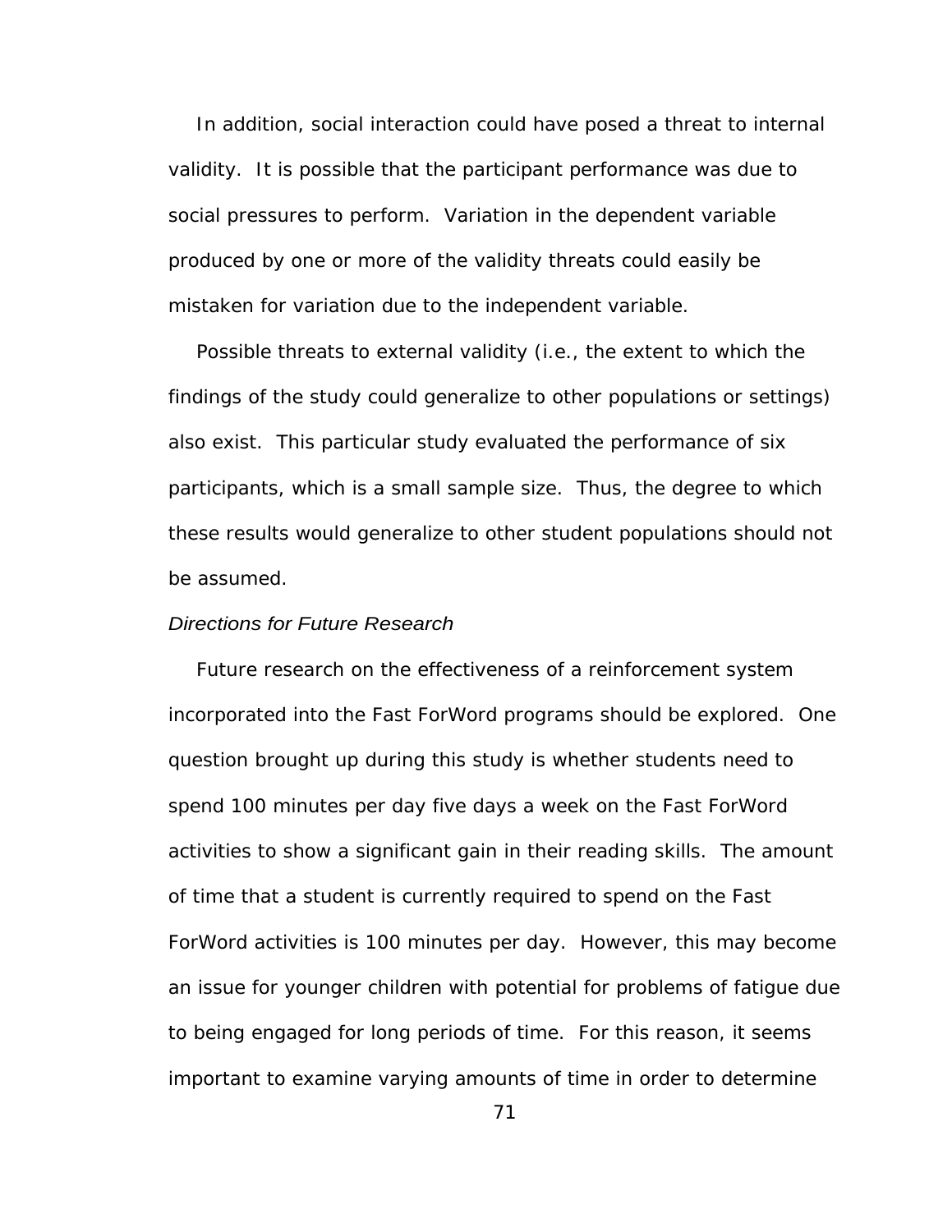what the optimal amount of time is needed to see an increase in performance.

In addition, current research shows that students are "pulled-out" from their regular language arts instruction to participate in the Fast ForWord program. To date, no studies have been conducted to evaluate the effectiveness of the Fast ForWord program as a supplemental reading intervention rather than a replacement for the general education classroom's core reading instruction. Most academic interventions are administered as a supplement to the instruction that students receive in their general education classroom, therefore, it this appears to be a significant area in need of further study.

Although this study examined the scores of the students participating in the Fast ForWord program, it appears to be important to also look at the speed, accuracy, and percent of correct response for students during each activity when evaluating a reinforcement system. Collecting these data would help to determine what specific behavioral dimension (i.e., accuracy, speed, etc.) is being reinforced.<br>The Fast ForWord program tracks the number of mouse clicks during the activities and the percent of correct responses. The program takes into account the number of clicks of the mouse before the correct response is achieved. The sooner the participant clicks the correct answer, the higher the score.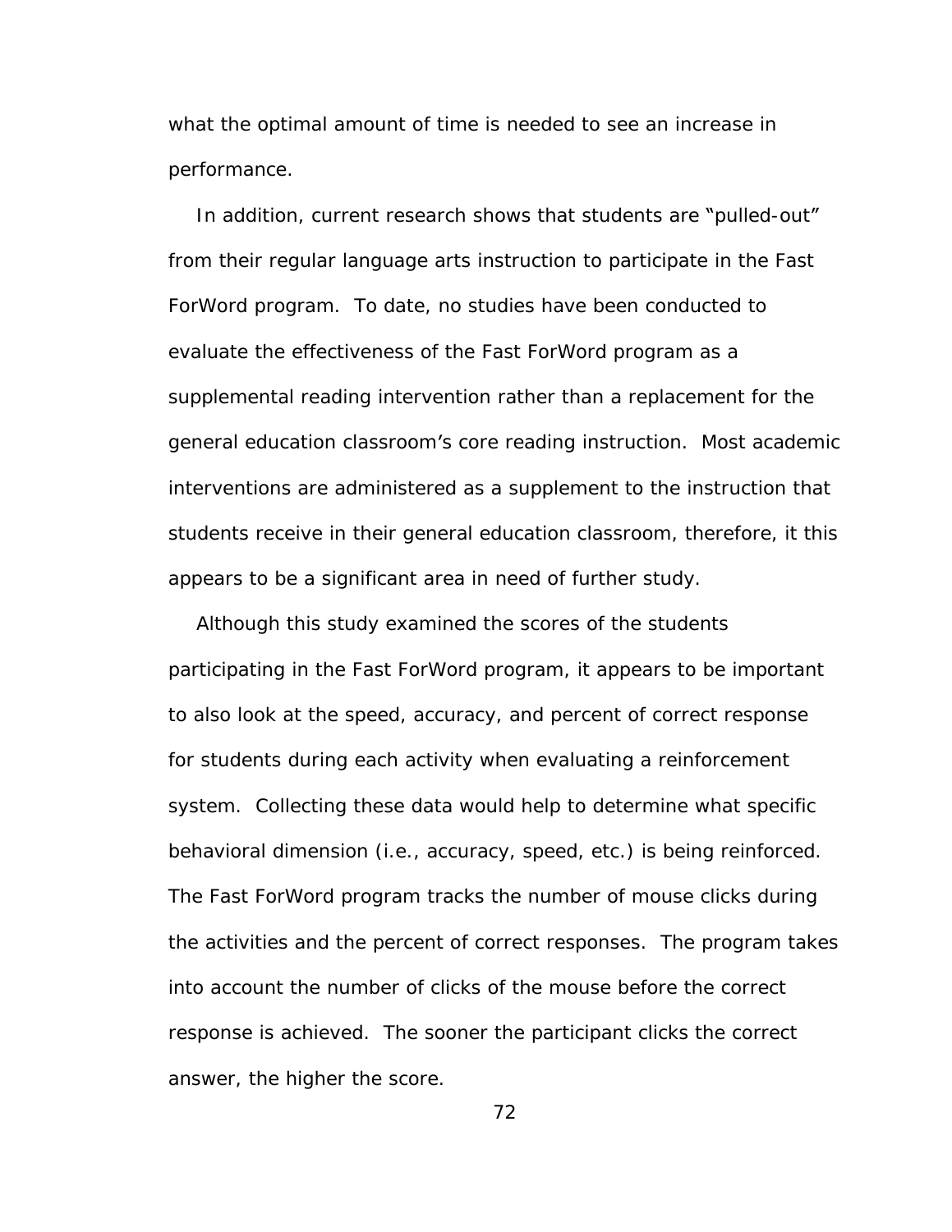This particular study assessed the use of reinforcement in order to determine a change from baseline to intervention. However, it is possible that the students may click the mouse repeatedly until they received the correct response in an attempt to increase their scores or complete the activity quicker. Fortunately, if this were to occur, the student scores would not increase as much as they would by determining the most appropriate response first.

This study evaluated a reinforcement system by using a reversal design. However, during the study the investigator had limited control over each phase due to the constraints of the participating elementary school. Therefore, for future studies, it is suggested the researcher examine the data in order to obtain a stable baseline prior to implementing any intervention.

# **Conclusions Conclusions**

There were many attractive aspects of utilizing the reinforcement system designed for this study. It was easy to implement, required minimal time, and there was virtually no cost. These intervention characteristics are typically appealing to most educators. General education teachers who have little time to spend implementing time consuming and complicated interventions to motivate their students find efficient strategies especially desirable. However, efficient and low cost interventions must still be effective.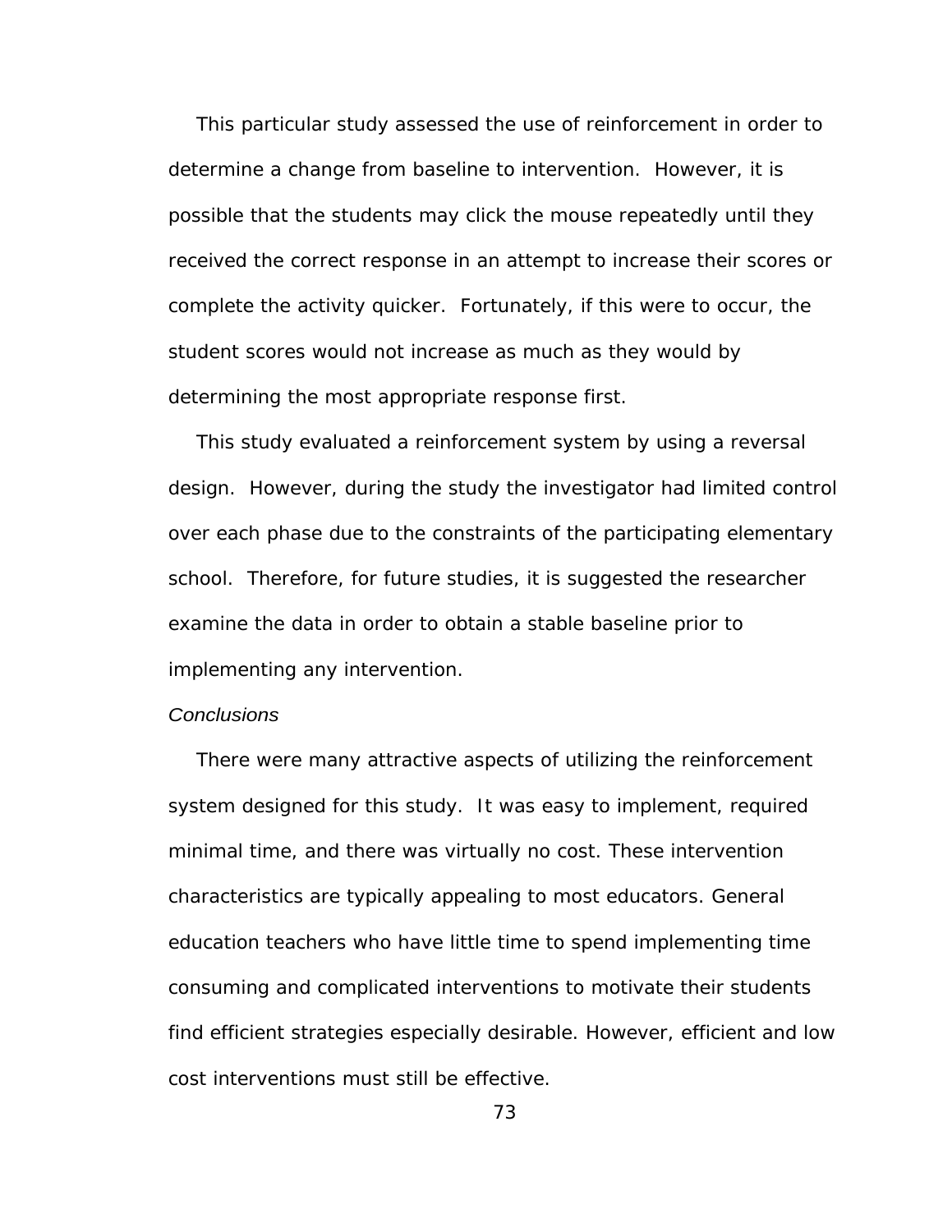This study was conducted to determine if the use of a reinforcement system could have an effect on the scores of students participating in the Fast ForWord Language Program. The results show that there was not a meaningful increase in student scores with the use of a reinforcement system throughout each of the Fast ForWord activities. It could be said that more questions than answers were raised in the course of this study as it remains unclear what variables relative to this intervention ultimately lead to any changes in the scores of the students participating in Fast ForWord.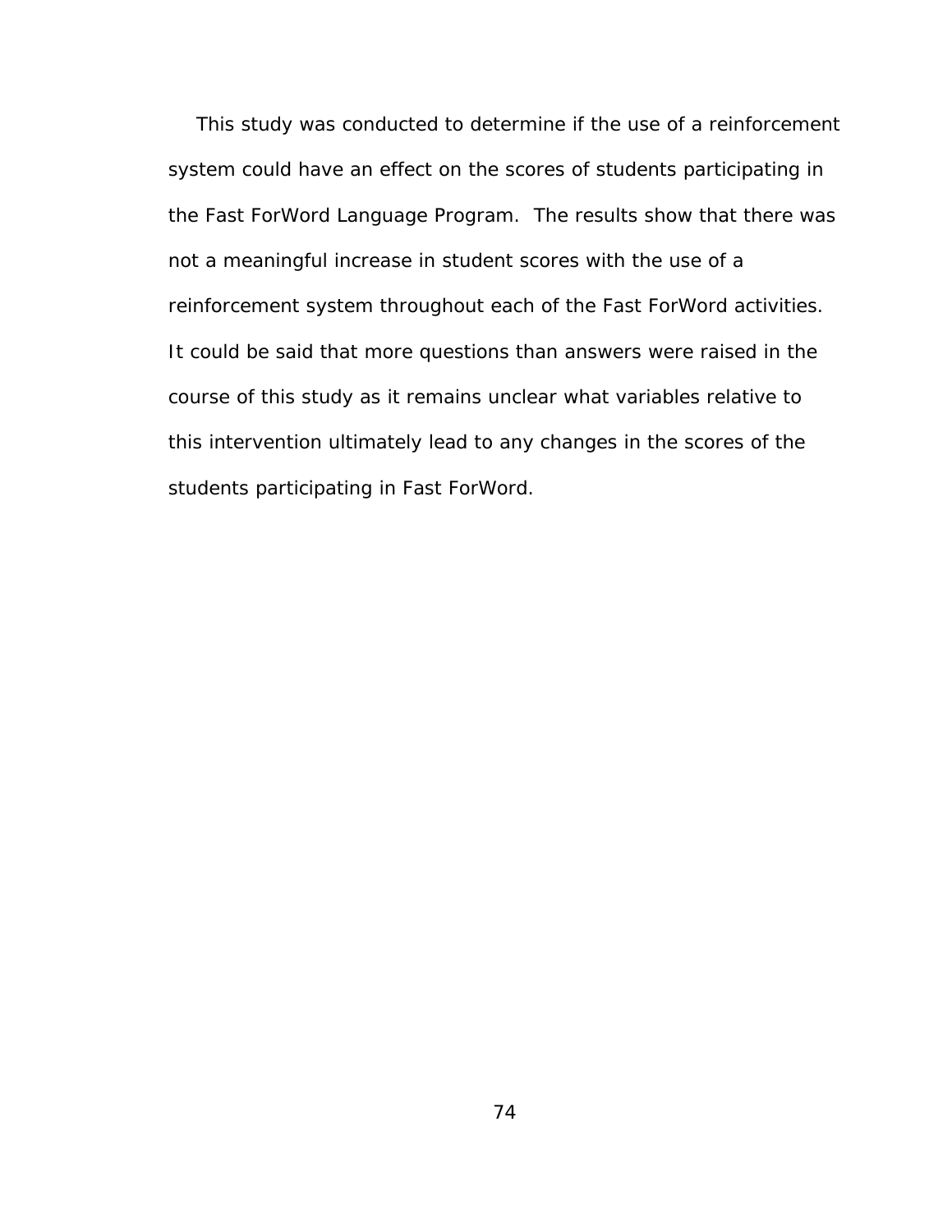## References and the state of the state of the state of the state of the state of the state of the state of the state of the state of the state of the state of the state of the state of the state of the state of the state of

- Allington, R.L. (1994). What's special about special programs for children who find learning to read difficult? Journal of Reading Behavior, 26, 95-115.
- Allington, R.L., & McGill-Franzen, A. (1989a). School response to reading failure: Instruction for Chapter 1 and special education students in grades 2, 4, & 8. The Elementary School Journal, 89, 529-542.
- Berger, L. and Gunn, G. (2003). Challenging Districts to Put Reading First. T.H.E. Journal.<http://www.thejournal.com/articles/16371>.
- Billingsley, F.F., (1977). The effects of self- and externally-imposed schedules of reinforcement on oral reading performance. Journal of Learning Disabilities, 10, 21-31.
- Cameron, J., Pierce, W.C., Banko, K.M., & Gear, A. (2005). Achievement-based rewards and intrinsic motivation: A test of cognitive mediators. Journal of Educational Psychology.
- Clay, M. (1993). An observation survey of early literacy achievement.<br>Portsmouth, NH: Heinemann.
- Cooper, J. O., Heron, T. E., & Heward, W. L. (1987). Applied Behavior Analysis. Upper Saddle River, NJ: Prentice-Hall, Inc.
- Embi, Z. & Hussain, H. (2005). Analysis of Local and Foreign Edutainment Products: An Effort to Implement the Design Framework for an Edutainment Environment in Malaysia. Journal of Computers in Mathematics and Science Teaching. 24 (1), 27- 42.
- Engelmann, S., Becker, W. C., Carnine, D., & Gersten, R. (1988). The direct instruction follow through model: Design and outcomes. Education and Treatment of Children, 11, 303-317.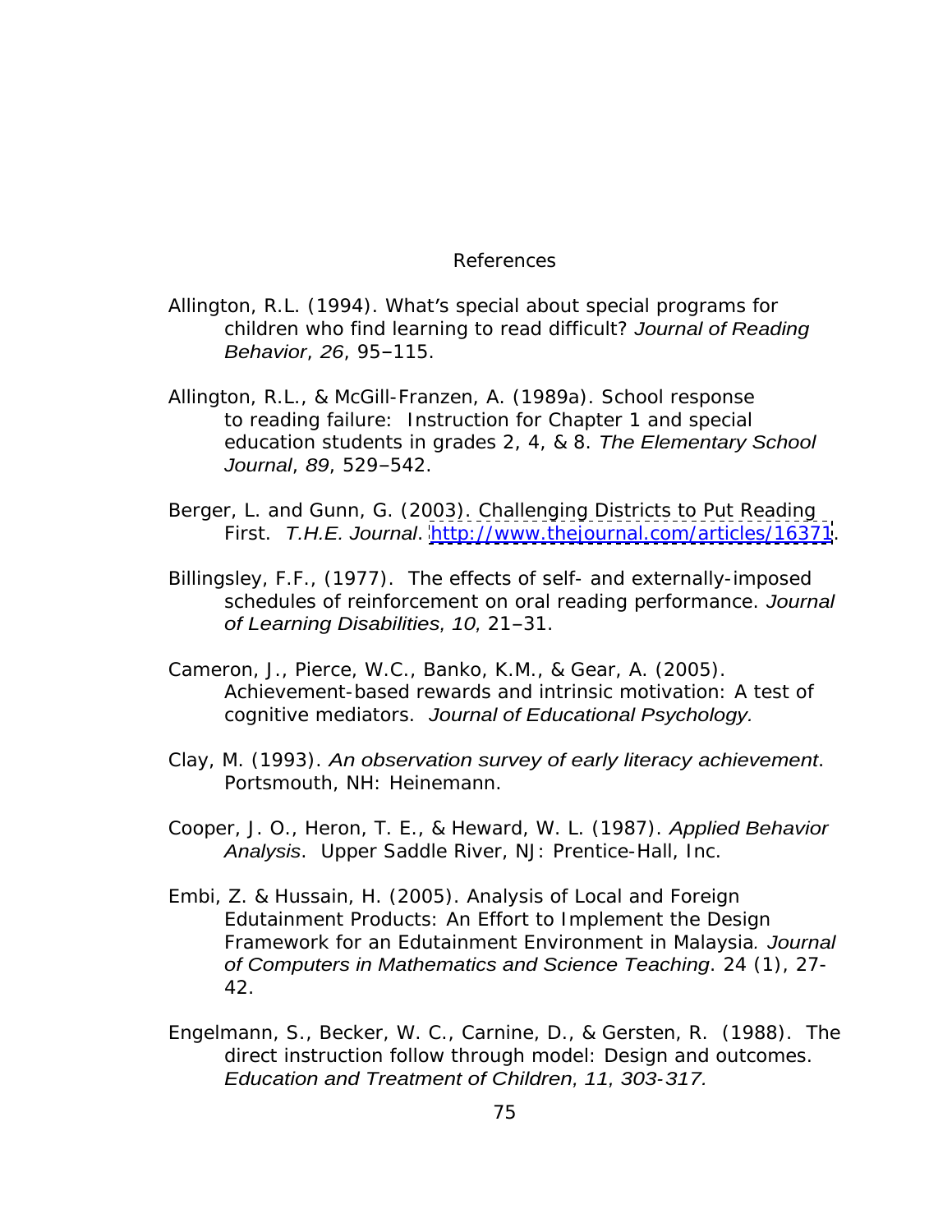- Florida Center for Reading Research (2003). Headsprout Early Reading, research report. Retrieved January 18, 2004, from <http://www.headsprout.com/teachers/=> fcrr\_excerpts.cfm
- Gillam, R. B. (1999). Computer-assisted language intervention using Fast ForWord: Theoretical and empirical considerations for clinical decision making. Language, Speech, and Hearing Services in Schools, 30, 363-370.
- Gillam, R. B., Frome Loeb, D., & Friel-Patti, S. (2001). Looking back: A summary of five exploratory studies of Fast ForWord. American Journal of Speech Language Pathology, 10, 269-273.
- Hamilton, V. (1995). Computers and reading achievement. ERIC Document Reproduction Service No. ED382923.
- Hecht, S. A. & Close, L. (2002). Emergent literacy skills and training time uniquely predict variability in responses to phonemic awareness training in disadvantaged kindergartners. Journal of Experimental Child Psychology, 82, 93-115.
- Holt, G.L., (1971). Effect of reinforcement contingencies in increasing programmed reading and mathematics behaviors in first-grade children. Journal of Experimental Child Psychology, 12, 362-369.
- Hook, P. E., Macaruso, P., & Jones, S. (2001). Efficacy of Fast ForWord training on facilitating acquisition of reading skills by children with reading difficulties - A longitudinal study. Annals of Dyslexia,  $51, 75 - 96.$
- Jenkins, J. R., Barksdale, A., & Clinton, L. (1978). Improving reading comprehension and oral reading: Generalization across behaviours, settings, and time. Journal of Learning Disabilities, 11, 607-617.
- Jensen, K., Papp, S., & Richmond, B. (1998). Improving children's habits in recreational reading. Chicago, Illinois: Saint Xavier & IRI/Skylight. ERIC Document Reproduction Service No. ED 427283.
- Kazdin, A. E. (1982). Single-Case Research Designs. Methods for Clinical and Applied Settings. New York, NY: Oxford University Press.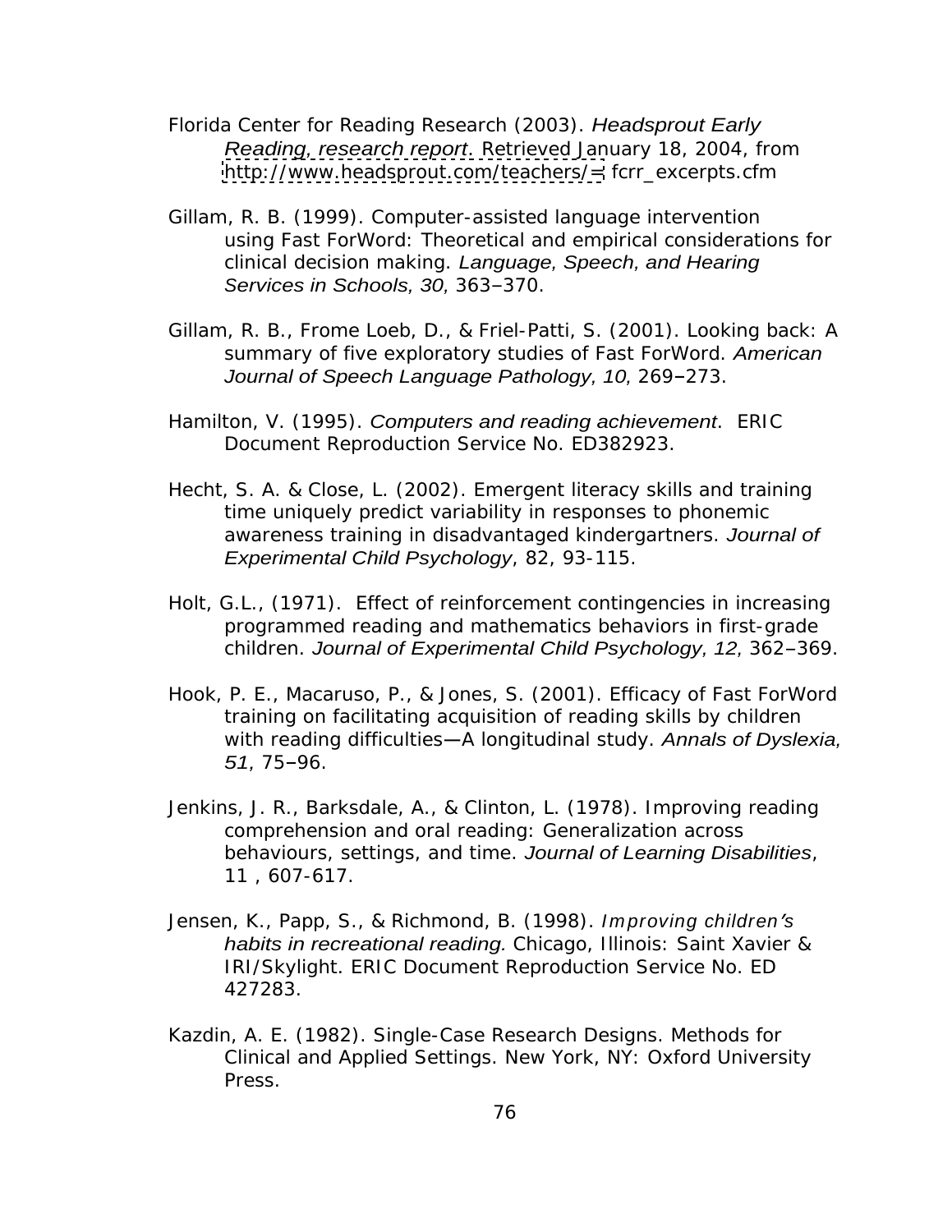- Layng, J. T., Twyman, J. S., & Stikeleather, G. (2003). Headsprout Early Reading: Reliably teaching children to read. Behavioral Technology Today, 3, 7-20.
- Lyon, G. R. (1995). Toward a definition of dyslexia. Annals of Dyslexia, 45, 3-27.
- Lyon, G. R., Fletcher, J., Shaywitz, S., Shaywitz, B., Torgesen, J., Wood, F., Schulte, A., & Olson, R. (2001). Rethinking learning disabilities.In C. Finn, A., Rotherham, & C. Hokanson (Eds.), Rethinking special education for a new century. 259-287.
- Magg, J.W. (1999). Behavior management: From theoretical implications to practical applications. San Diego, CA: Singular Publishing Group, Inc.
- Martella, R., Nelson, R., & Marchand-Martella, N. (1999). Research methods. Toronto: Allyn & Bacon.
- McKnight, D. (1994). Using organizational strategies and parent student-teacher involvement to increase utilization of an elementary school media center. ERIC Document Reproduction No. ED369037.
- Merzenich, M. M., Jenkins, W. M., Johnston, P., Schreiner, C., Miller, S. L., & Tallal, P. (1996). Temporal processing deficits of language-learning impaired children ameliorated by training. Science, 271, 77-81.
- Miller, S., & Tallal, P. (1996). Acoustically modified speech training studies: Implications for dyslexia? Perspectives: Proceeding of the Orton Dyslexia Society, 8-9.
- Patterson, W., Henry, J., O'Quin, K., Ceprano, M., & Blue, E. (2003). Investigating the effectiveness of an integrated learning system on early emergent readers. Reading Research Quarterly, 3, 2, 172-207.
- Riley, Richard W. (1994) Statement by US Secretary of Education Richard W. Riley regarding the  $50<sup>th</sup>$  anniversary of the signing of the G I Bill. Press Release, U S Department of Education. June 22.